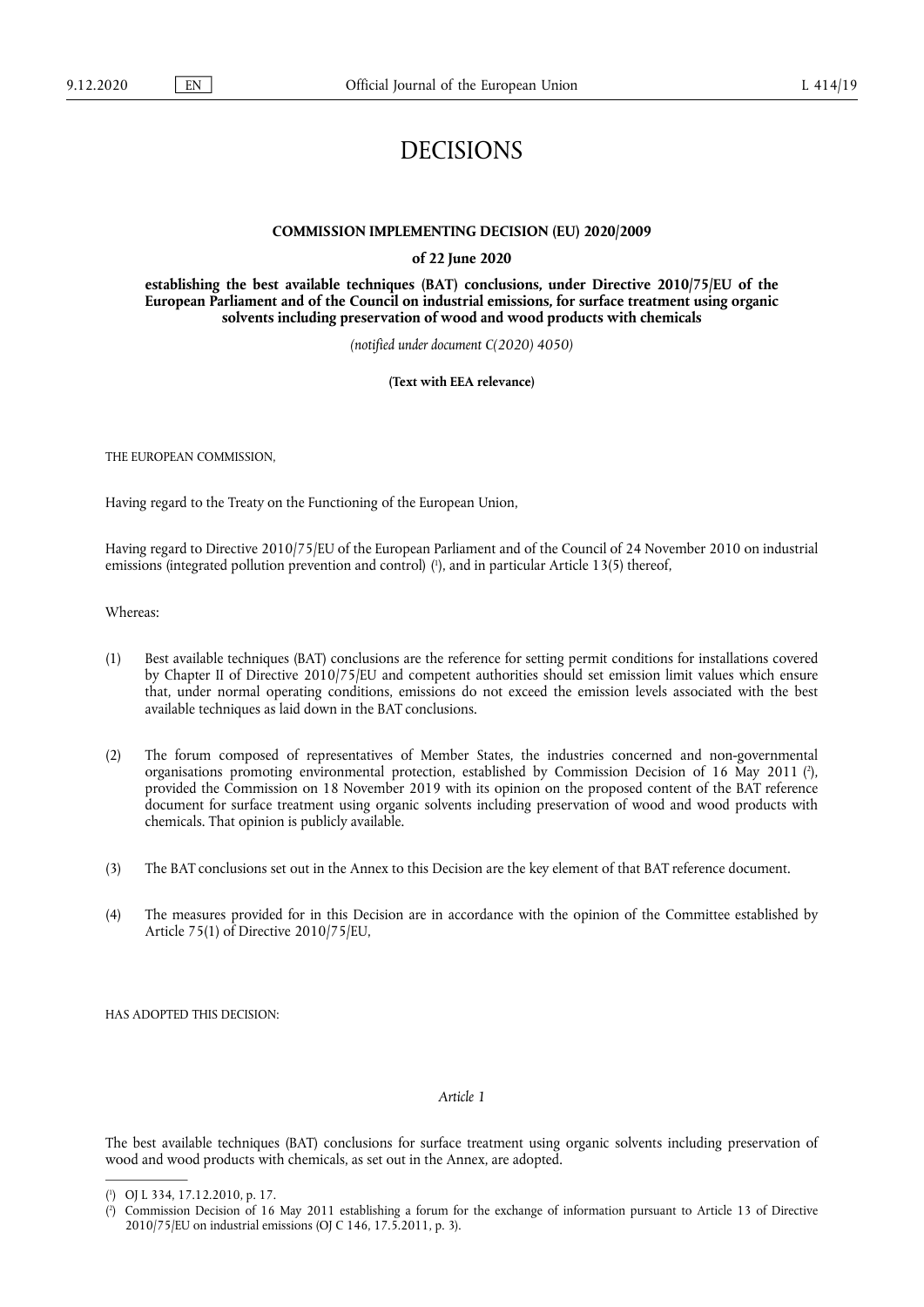## *Article 2*

This Decision is addressed to the Member States.

Done at Brussels, 22 June 2020.

*For the Commission*  Virginijus SINKEVIČIUS *Member of the Commission*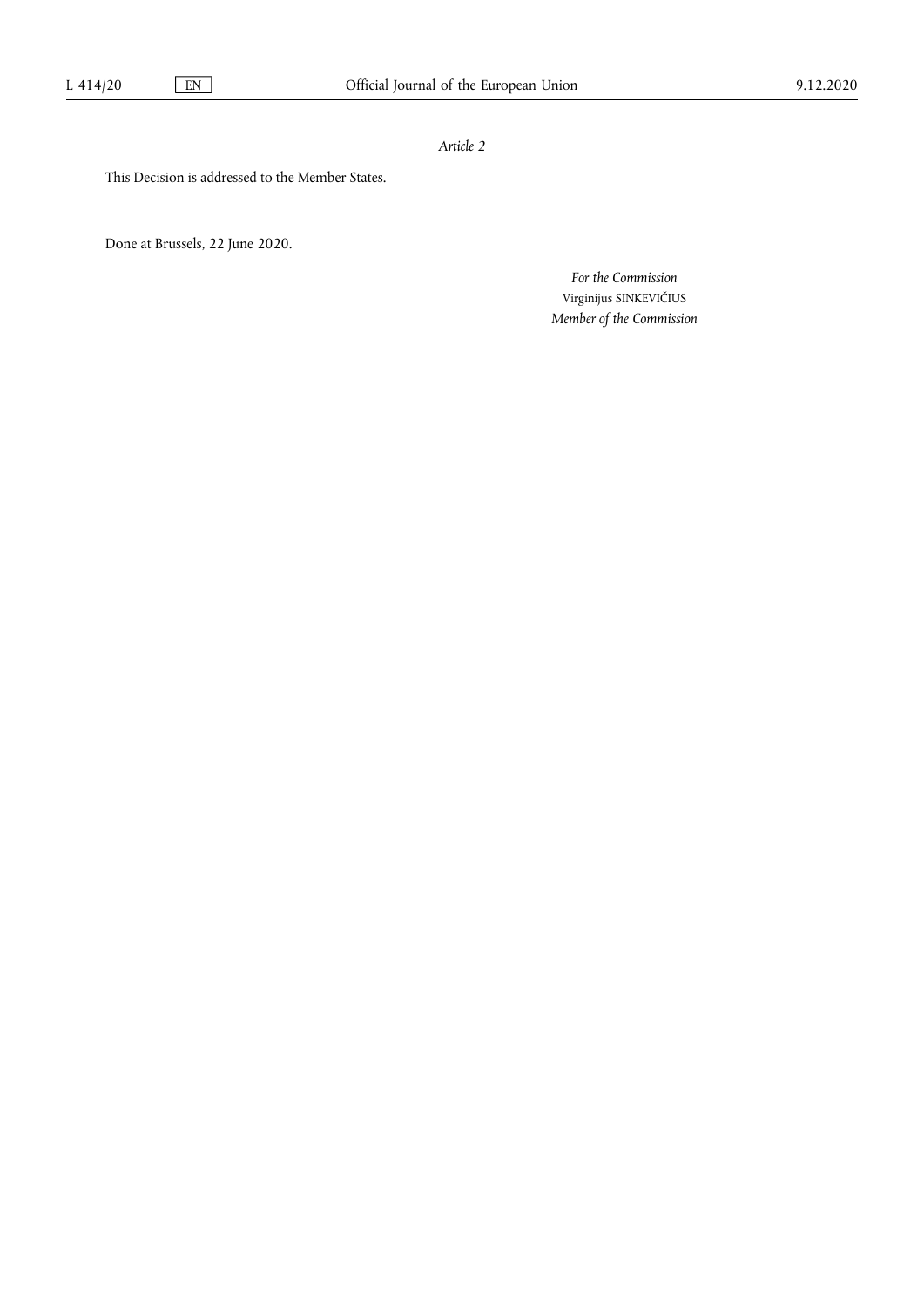#### *ANNEX*

### **Best available techniques (BAT) conclusions for surface treatment using organic solvents including preservation of wood and wood products with chemicals**

**SCOPE** 

These BAT conclusions concern the following activities specified in Annex I to Directive 2010/75/EU:

- 6.7: Surface treatment of substances, objects or products using organic solvents, in particular for dressing, printing, coating, degreasing, waterproofing, sizing, painting, cleaning or impregnating, with an organic solvent consumption capacity of more than 150 kg per hour or more than 200 tonnes per year.
- 6.10: Preservation of wood and wood products with chemicals with a production capacity exceeding 75 m<sup>3</sup> per day other than exclusively treating against sapstain.
- 6.11: Independently operated treatment of waste water not covered by Directive 91/271/EEC provided that the main pollutant load originates from activities specified in point 6.7 or 6.10 of Annex I to Directive 2010/75/EU.

<span id="page-2-2"></span>These BAT conclusions also cover the combined treatment of waste water from different origins provided that the main pollutant load originates from the activities specified in point 6.7 or 6.10 of Annex I to Directive 2010/75/EU and that the waste water treatment is not covered by Council Directive  $91/271/EEC$  ( $\degree$ ).

These BAT conclusions do not address the following:

For surface treatment of substances, objects or products using organic solvents:

- Waterproofing of textiles by means other than the use of a solvent-based continuous film. This may be covered by the BAT conclusions for the textiles industry (TXT).
- Printing, sizing and impregnation of textiles. This may be covered by the BAT conclusions for the textiles industry (TXT).
- Lamination of wood-based panels.
- Conversion of rubber.
- Manufacturing of coating mixtures, varnishes, paints, inks, semiconductors, adhesives or pharmaceutical products.
- <span id="page-2-3"></span>— On-site combustion plants unless the hot gases generated are used for direct contact heating, drying or any other treatment of objects or materials. These may be covered by the BAT conclusions for large combustion plants (LCP) or by Directive 2015/2193/EU of the European Parliament and of the Counci[l \(2](#page-2-1) ).

For preservation of wood and wood products with chemicals:

- Chemical modification and hydrophobisation (e.g. using resins) of wood and wood products.
- Sapstain treatment of wood and wood products.
- Ammonia treatment of wood and wood products.
- On-site combustion plants. These may be covered by the BAT conclusions for large combustion plants (LCP) or by Directive 2015/2193/EU.

<span id="page-2-0"></span><sup>(</sup> 1 [\) C](#page-2-2)ouncil Directive 91/271/EEC of 21 May 1991 concerning urban waste-water treatment (OJ L 135, 30.5.1991, p. 40).

<span id="page-2-1"></span><sup>(</sup> 2 [\) D](#page-2-3)irective (EU) 2015/2193 of the European Parliament and of the Council of 25 November 2015 on the limitation of emissions of certain pollutants into the air from medium combustion plants (OJ L 313, 28.11.2015, p. 1).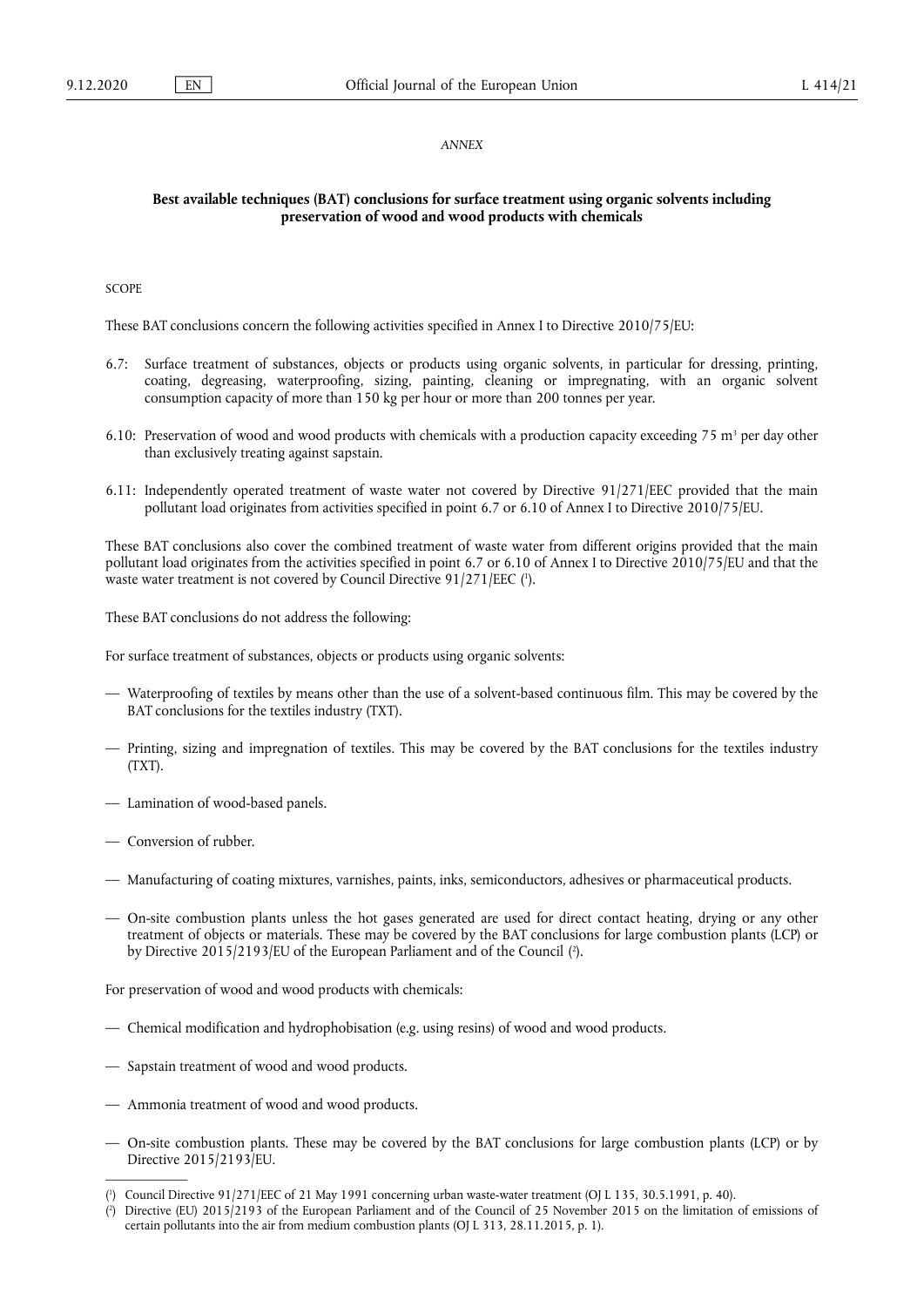Other BAT conclusions and reference documents which may be of relevance for the activities covered by these BAT conclusions are the following:

- Economics and Cross-Media Effects (ECM).
- Emissions from Storage (EFS).
- Energy Efficiency (ENE).
- Waste Treatment (WT).
- Large Combustion Plants (LCP).
- Surface Treatment of Metals and Plastics (STM).
- Monitoring of Emissions to Air and Water from IED Installations (ROM).

#### DEFINITIONS

For the purposes of these BAT conclusions, the following definitions apply:

|                         | General terms                                                                                                                                                                                             |  |
|-------------------------|-----------------------------------------------------------------------------------------------------------------------------------------------------------------------------------------------------------|--|
| Term used<br>Definition |                                                                                                                                                                                                           |  |
| Base coat               | Paint which, when applied to a substrate, determines the colour and the effect (e.g. metallic,<br>pearlescent).                                                                                           |  |
| Batch discharge         | Discharge of a discrete, contained volume of water.                                                                                                                                                       |  |
| Clear coat              | Coating material which, when applied to a substrate, forms a solid transparent film with<br>protective, decorative or specific technical properties.                                                      |  |
| Combiline               | Combination of hot-dip galvanising and coil coating in the same process line.                                                                                                                             |  |
| Continuous measurement  | Measurement using an automated measuring system permanently installed on site for<br>continuous monitoring of emissions, according to EN 14181.                                                           |  |
| Direct discharge        | Discharge to a receiving water body without further downstream waste water treatment.                                                                                                                     |  |
| <b>Emission</b> factors | Coefficients that can be multiplied by known data such as plant/process data or throughput<br>data to estimate emissions.                                                                                 |  |
| Existing plant          | A plant that is not a new plant.                                                                                                                                                                          |  |
| Fugitive emissions      | Fugitive emissions as defined in Article 57(3) of Directive 2010/75/EU.                                                                                                                                   |  |
| Grade B or C creosote   | Types of creosote for which specifications are given in EN 13991.                                                                                                                                         |  |
| Indirect discharge      | Discharge which is not a direct discharge.                                                                                                                                                                |  |
| Major plant upgrade     | A major change in the design or technology of a plant with major adjustments or<br>replacements of the process and/or abatement technique(s) and associated equipment.                                    |  |
| New plant               | A plant first permitted on the site of the installation following the publication of these BAT<br>conclusions or a complete replacement of a plant following the publication of these BAT<br>conclusions. |  |
| Off-gas                 | The gas extracted from a process, piece of equipment or area which is either directed to<br>treatment or discharged directly to air through a stack.                                                      |  |
| Organic compound        | Organic compound as defined in Article 3(44) of Directive 2010/75/EU.                                                                                                                                     |  |
| Organic solvent         | Organic solvent as defined in Article 3(46) of Directive 2010/75/EU.                                                                                                                                      |  |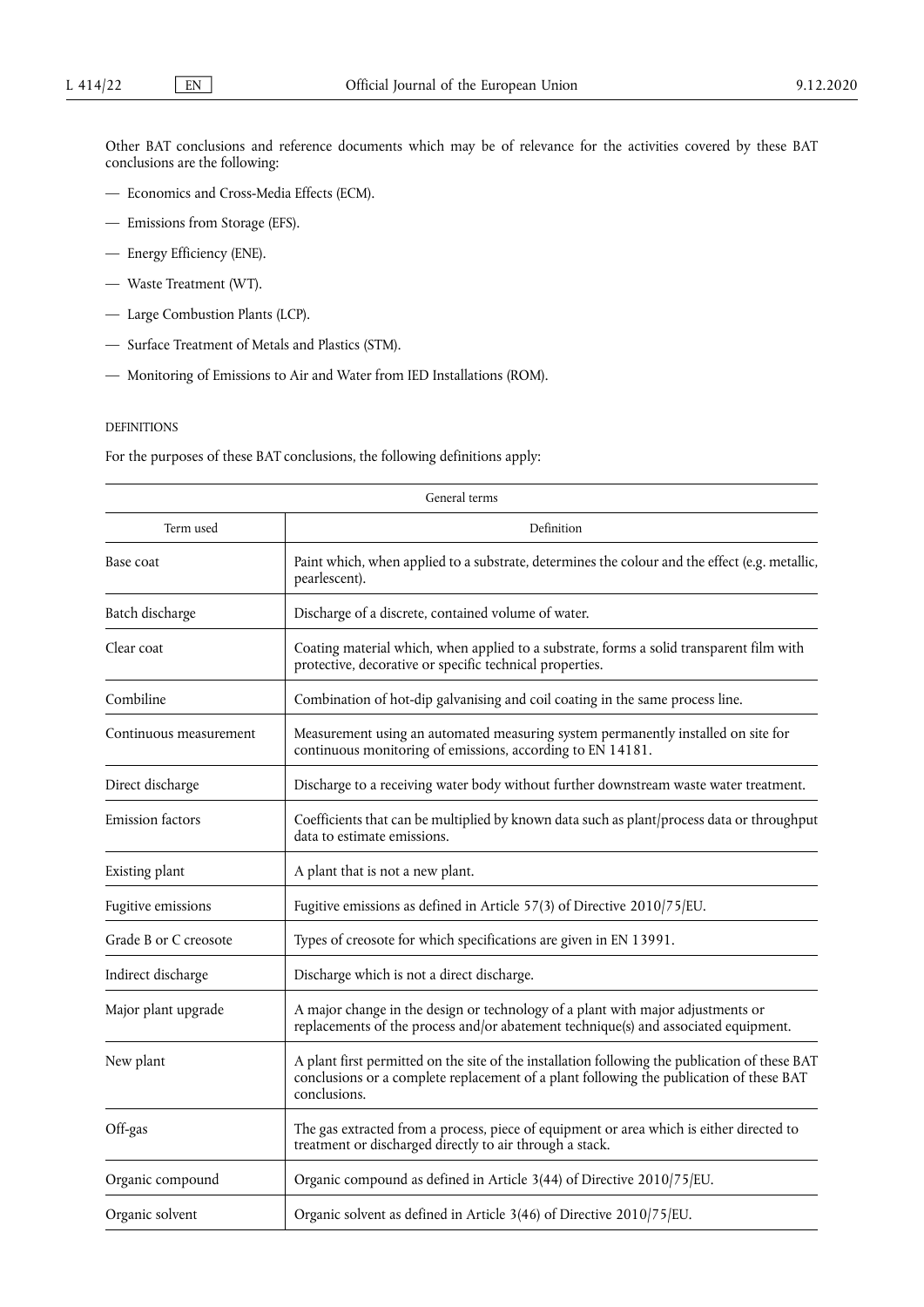|                                     | General terms                                                                                                                                                                                                                                                                   |  |
|-------------------------------------|---------------------------------------------------------------------------------------------------------------------------------------------------------------------------------------------------------------------------------------------------------------------------------|--|
| Term used                           | Definition                                                                                                                                                                                                                                                                      |  |
| Plant                               | All parts of an installation that carry out an activity listed in point 6.7 or 6.10 of Annex I to<br>Directive 2010/75/EU and any other directly associated activities which have an effect on<br>consumption and/or emissions.<br>Plants may be new plants or existing plants. |  |
| Primer coat                         | Paint formulated for use as a layer on a prepared surface, to provide good adhesion,<br>protection of any layers below and filling of surface irregularities.                                                                                                                   |  |
| Sector                              | Any of the surface treatment activities that are part of activities listed in point 6.7 of Annex<br>I to Directive 2010/75/EU and are referred to in Section 1 of these BAT conclusions.                                                                                        |  |
| Sensitive receptor                  | Area which needs special protection, such as:<br>- residential areas,<br>- areas where human activities are carried out (e.g. neighbouring workplaces, schools,<br>day-care centres, recreational areas, hospitals or nursing homes).                                           |  |
| Solid mass input                    | The total mass of solids used as defined in Part 5, $3(a)(i)$ of Annex VII to Directive<br>2010/75/EU.                                                                                                                                                                          |  |
| Solvent                             | 'Solvent' refers to 'organic solvent'.                                                                                                                                                                                                                                          |  |
| Solvent input                       | The total quantity of organic solvents used as defined in Part 7, 3(b) of Annex VII to<br>Directive 2010/75/EU.                                                                                                                                                                 |  |
| Solvent-based (SB)                  | Type of paint, ink or other coating material using solvent(s) as the carrier. For the<br>preservation of wood and wood products, it refers to the type of treatment chemicals.                                                                                                  |  |
| Solvent-based-mix (SB-mix)          | Solvent-based coating where one of the coating layers is water-based (WB).                                                                                                                                                                                                      |  |
| Solvent mass balance (SMB)          | A mass balance exercise conducted at least once every year according to Part 7 of Annex VII<br>to Directive 2010/75/EU.                                                                                                                                                         |  |
| Surface run-off water               | Water from precipitation that flows over land or impervious surfaces, such as paved streets<br>and storage areas, rooftops, etc. and does not soak into the ground.                                                                                                             |  |
| Total emissions                     | The sum of fugitive emissions and emissions in waste gases as defined in Article 57(4) of<br>Directive 2010/75/EU.                                                                                                                                                              |  |
| Treatment chemicals                 | Chemicals used in wood and wood products preservation such as biocides, chemicals used<br>for waterproofing (e.g. oils, emulsions) and flame retardants. This also includes the carrier<br>of active substances (e.g. water, solvent).                                          |  |
| Valid hourly/half-hourly<br>average | An hourly/half-hourly average is considered valid when there is no maintenance or<br>malfunction of the automated measuring system.                                                                                                                                             |  |
| Waste gases                         | Waste gases as defined in Article 57(2) of Directive 2010/75/EU.                                                                                                                                                                                                                |  |
| Water-based (WB)                    | Type of paint, ink or other coating material in which water replaces all or part of the solvent<br>content. For the preservation of wood and wood products, it refers to the type of treatment<br>chemicals.                                                                    |  |
| Wood preservation                   | Activities whose purpose is to protect wood and wood products from the damaging effects<br>of fungi, bacteria, insects, water, weather or fire; to provide long-term conservation of<br>structural integrity; and to improve the resistance of wood and wood products.          |  |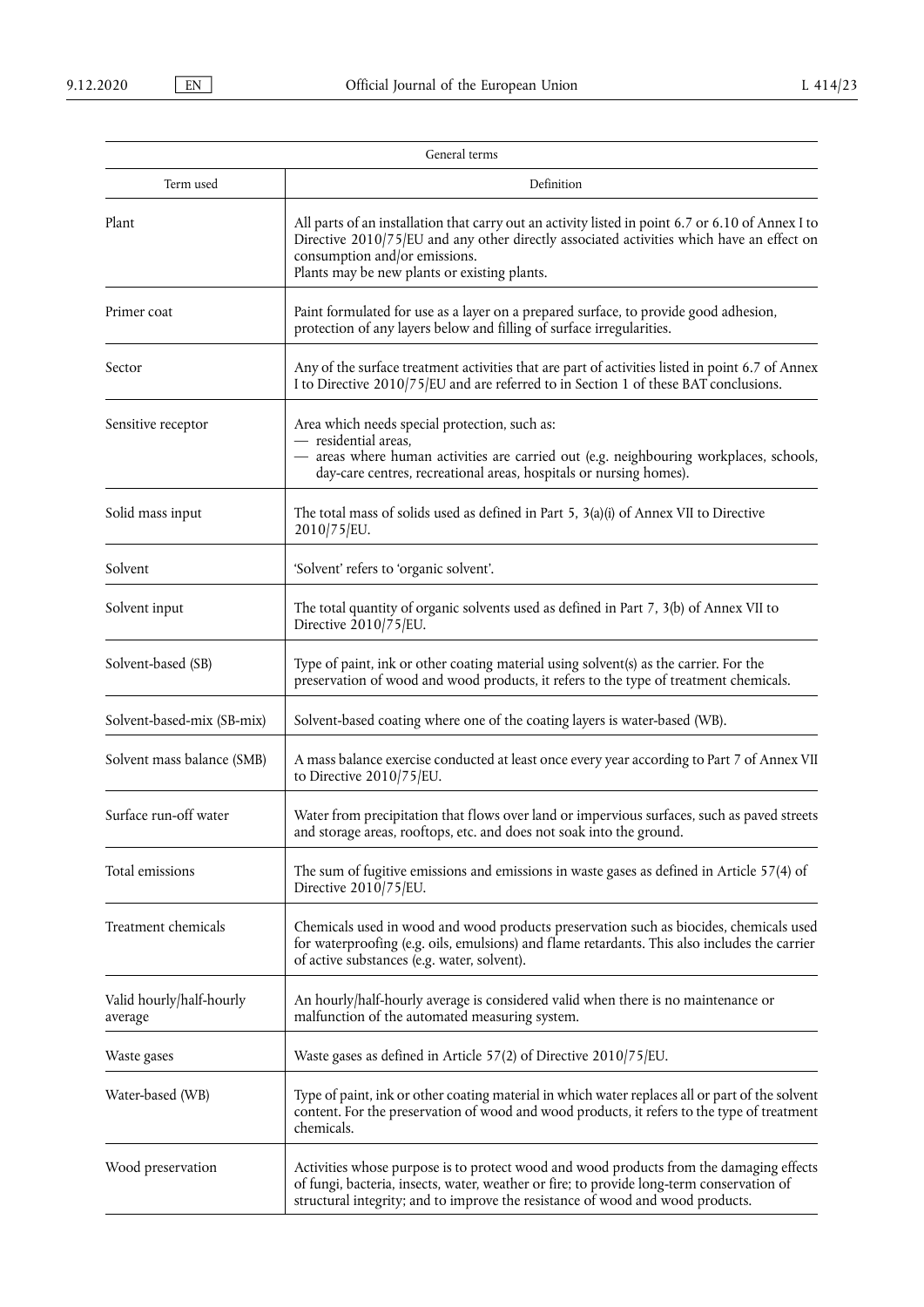|                     | Pollutants and parameters                                                                                                                                                                                             |  |
|---------------------|-----------------------------------------------------------------------------------------------------------------------------------------------------------------------------------------------------------------------|--|
| Term used           | Definition                                                                                                                                                                                                            |  |
| <b>AOX</b>          | Adsorbable organically bound halogens, expressed as Cl, include adsorbable organically<br>bound chlorine, bromine and iodine.                                                                                         |  |
| C <sub>O</sub>      | Carbon monoxide.                                                                                                                                                                                                      |  |
| COD                 | Chemical oxygen demand. Amount of oxygen needed for the total chemical oxidation of<br>the organic matter to carbon dioxide using dichromate. COD is an indicator for the mass<br>concentration of organic compounds. |  |
| Chromium            | Chromium, expressed as Cr, includes all inorganic and organic chromium compounds,<br>dissolved or bound to particles.                                                                                                 |  |
| <b>DMF</b>          | N,N-Dimethylformamide.                                                                                                                                                                                                |  |
| Dust                | Total particulate matter (in air).                                                                                                                                                                                    |  |
| F                   | Fluoride.                                                                                                                                                                                                             |  |
| Hexavalent chromium | Hexavalent chromium, expressed as Cr(VI), includes all chromium compounds where the<br>chromium is in the oxidation state +6 (dissolved or bound to particles).                                                       |  |
| HOI                 | Hydrocarbon oil index. The sum of compounds extractable with a hydrocarbon solvent<br>(including long-chain or branched aliphatic, alicyclic, aromatic or alkyl-substituted<br>aromatic hydrocarbons).                |  |
| <b>IPA</b>          | Isopropyl alcohol: propan-2-ol (also called isopropanol).                                                                                                                                                             |  |
| Nickel              | Nickel, expressed as Ni, includes all inorganic and organic nickel compounds, dissolved or<br>bound to particles.                                                                                                     |  |
| NO <sub>x</sub>     | The sum of nitrogen monoxide (NO) and nitrogen dioxide (NO <sub>2</sub> ), expressed as NO <sub>2</sub> .                                                                                                             |  |
| PAHs                | Polycyclic aromatic hydrocarbons.                                                                                                                                                                                     |  |
| <b>TOC</b>          | Total organic carbon, expressed as C (in water).                                                                                                                                                                      |  |
| <b>TVOC</b>         | Total volatile organic carbon, expressed as C (in air).                                                                                                                                                               |  |
| <b>TSS</b>          | Total suspended solids. Mass concentration of all suspended solids (in water), measured via<br>filtration through glass fibre filters and gravimetry.                                                                 |  |
| <b>VOC</b>          | Volatile organic compound as defined in Article 3(45) of Directive 2010/75/EU.                                                                                                                                        |  |
| Zinc                | Zinc, expressed as Zn, includes all inorganic and organic zinc compounds, dissolved or<br>bound to particles.                                                                                                         |  |

## ACRONYMS

For the purposes of these BAT conclusions, the following acronyms apply:

| Acronym    | Definition                                                                                                                                                                                                                           |  |
|------------|--------------------------------------------------------------------------------------------------------------------------------------------------------------------------------------------------------------------------------------|--|
| <b>BPR</b> | Biocidal Products Regulation (Regulation (EU) No 528/2012 of the European Parliament<br>and of the Council of 22 May 2012 concerning the making available on the market and use<br>of biocidal products, OJ L 167, 27.6.2012, p. 1). |  |
| <b>DWI</b> | Drawn and wall ironed (a type of can in the metal packaging industry).                                                                                                                                                               |  |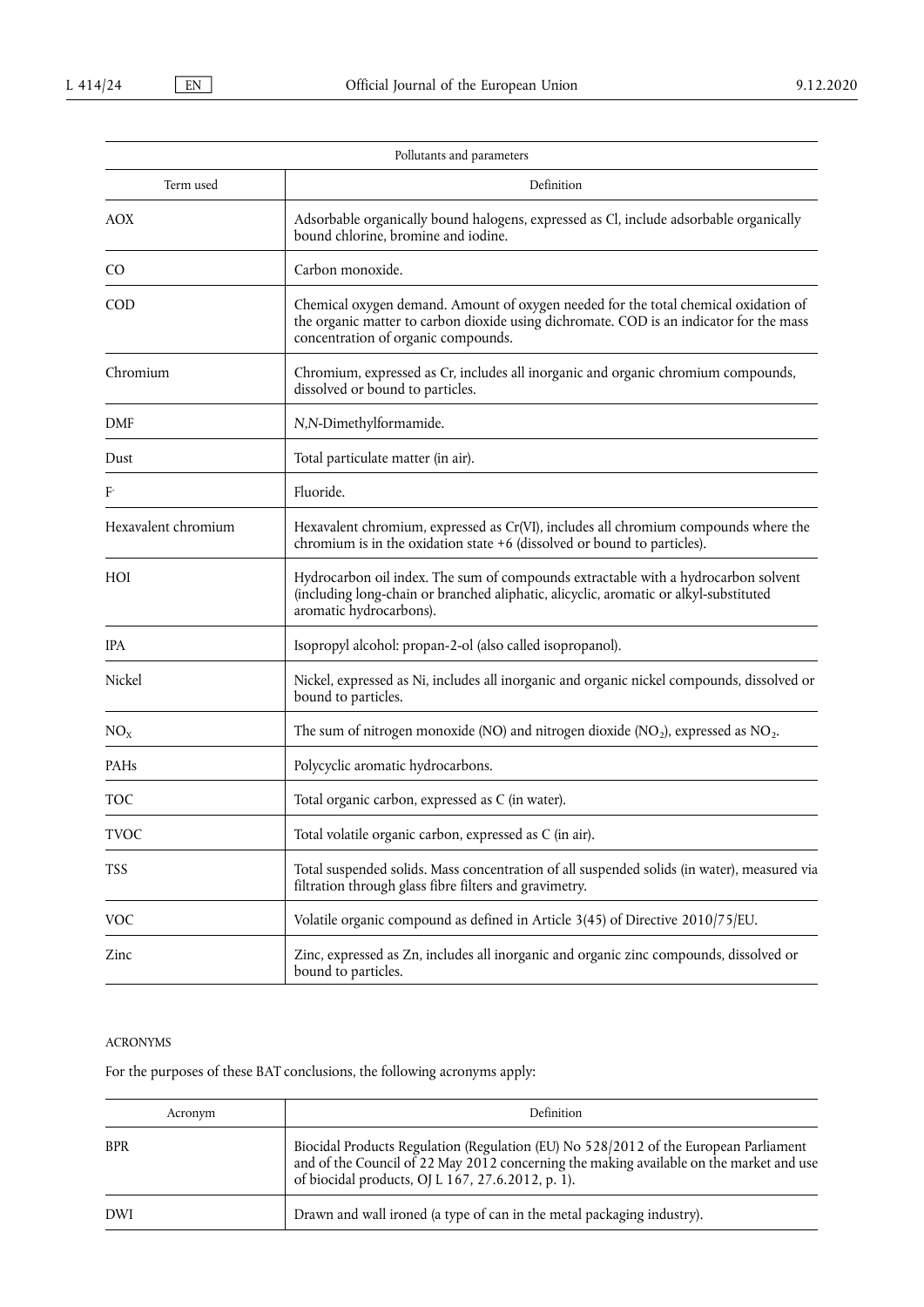| Acronym      | Definition                                                                                                                                                                                                                                                                 |  |
|--------------|----------------------------------------------------------------------------------------------------------------------------------------------------------------------------------------------------------------------------------------------------------------------------|--|
| <b>EMS</b>   | Environmental management system.                                                                                                                                                                                                                                           |  |
| <b>IED</b>   | Industrial Emissions Directive (2010/75/EU).                                                                                                                                                                                                                               |  |
| IR           | Infrared.                                                                                                                                                                                                                                                                  |  |
| LEL.         | Lower explosive limit $-$ the lowest concentration (percentage) of a gas or vapour in air<br>capable of producing a flash of fire in the presence of an ignition source. Concentrations<br>lower than LEL are 'too lean' to burn. Also called lower flammable limit (LFL). |  |
| <b>OTNOC</b> | Other than normal operating conditions.                                                                                                                                                                                                                                    |  |
| STS.         | Surface treatment using organic solvents.                                                                                                                                                                                                                                  |  |
| UV           | Ultraviolet.                                                                                                                                                                                                                                                               |  |
| <b>WPC</b>   | Preservation of wood and wood products with chemicals.                                                                                                                                                                                                                     |  |

GENERAL CONSIDERATIONS

#### **Best Available Techniques**

The techniques listed and described in these BAT conclusions are neither prescriptive nor exhaustive. Other techniques may be used that ensure at least an equivalent level of environmental protection.

Unless otherwise stated, these BAT conclusions are generally applicable.

#### **Emission levels associated with the best available techniques (BAT-AELs)**

#### **BAT-AELs for total and fugitive VOC emissions**

For total VOC emissions, the emission levels associated with the best available techniques (BAT-AELs) are given in these BAT conclusions:

- as a specific emission load calculated as yearly averages by dividing the total emissions of VOCs (as calculated by the solvent mass balance) by a sector-dependent production input (or throughput) parameter; or
- as a percentage of the solvent input, calculated as yearly averages as per Part 7,  $3(b)(i)$  of Annex VII to Directive 2010/75/EU.

For fugitive VOC emissions, the emission levels associated with the best available techniques (BAT-AELs) are given in these BAT conclusions as a percentage of the solvent input, calculated as yearly averages as per Part 7, 3(b)(i) of Annex VII to Directive 2010/75/EU.

#### **BAT-AELs and indicative emission levels for emissions in waste gases**

Emission levels associated with the best available techniques (BAT-AELs) and indicative emission levels for emissions in waste gases given in these BAT conclusions refer to concentrations, expressed as mass of emitted substance per volume of waste gas under the following standard conditions: dry gas, at a temperature of 273,15 K and a pressure of 101,3 kPa, without correction for oxygen content and expressed in mg/Nm<sup>3</sup>.

For averaging periods of BAT-AELs and indicative emission levels for emissions in waste gases, the following definitions apply.

| Type of measurement<br>Averaging period |               | Definition                                                                         |
|-----------------------------------------|---------------|------------------------------------------------------------------------------------|
| Continuous                              | Daily average | Average over a period of one day based on valid hourly or half-hourly<br>averages. |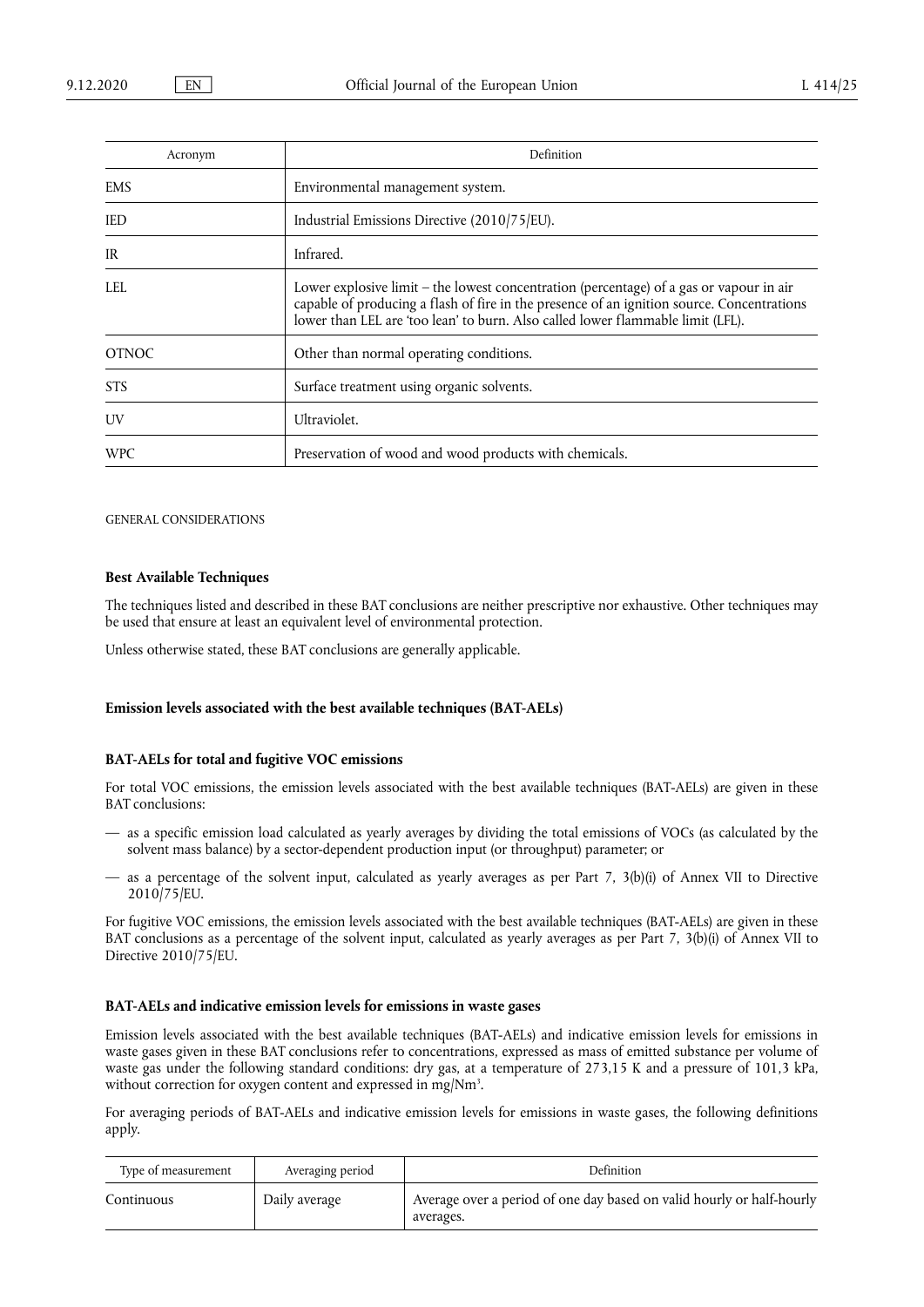<span id="page-7-1"></span>

| Type of measurement | Averaging period                      | <b>Definition</b>                                                                      |  |
|---------------------|---------------------------------------|----------------------------------------------------------------------------------------|--|
| Periodic            | Average over the sam-<br>pling period | Average value of three consecutive measurements of at least 30<br>minutes each $(1)$ . |  |

<span id="page-7-0"></span>( 1 [\)](#page-7-1) For any parameter where, due to sampling or analytical limitations and/or due to operational conditions, a 30-minute sampling/measurement and/or an average of three consecutive measurements is inappropriate, a more representative sampling/measurement procedure may be employed.

#### **BAT-AELs for emissions to water**

Emission levels associated with the best available techniques (BAT-AELs) for emissions to water given in these BAT conclusions refer to concentrations (mass of emitted substance per volume of water), expressed in mg/l.

Averaging periods associated with the BAT-AELs refer to either of the following two cases:

— in the case of continuous discharge, daily average values, i.e. 24-hour flow-proportional composite samples;

— in the case of batch discharge, average values over the release duration taken as flow-proportional composite samples.

Time-proportional composite samples can be used provided that sufficient flow stability is demonstrated. Alternatively, spot samples may be taken, provided that the effluent is appropriately mixed and homogeneous. Spot samples are taken if the sample is unstable with respect to the parameter to be measured. All BAT-AELs for emissions to water apply at the point where the emission leaves the plant.

#### **Other environmental performance levels**

#### **Specific energy consumption (energy efficiency) levels associated with the best available techniques (BAT-AEPLs)**

The environmental performance levels related to specific energy consumption refer to yearly averages calculated using the following equation:

specific energy consumption = 
$$
\frac{\text{energy consumption}}{\text{activity rate}}
$$

where:

energy consumption: the total amount of heat (generated by primary energy sources) and electricity consumed by the plant, as defined in the energy efficiency plan (see BAT 19 (a)), expressed in MWh/year; activity rate: total amount of products processed by the plant or plant throughput, expressed in the appropriate unit depending on the sector (e.g. kg/year, m2 /year, vehicles coated/year).

#### **Specific water consumption levels associated with the best available techniques (BAT-AEPLs)**

The environmental performance levels related to specific water consumption refer to yearly averages calculated using the following equation:

specific water consumption = 
$$
\frac{\text{water consumption}}{\text{activity rate}}
$$

where:

water consumption: total amount of water consumed by the activities carried out in the plant excluding recycled and reused water, cooling water used in once-through cooling systems, as well as water for domestictype usage, expressed in l/year or m<sup>3</sup>/year;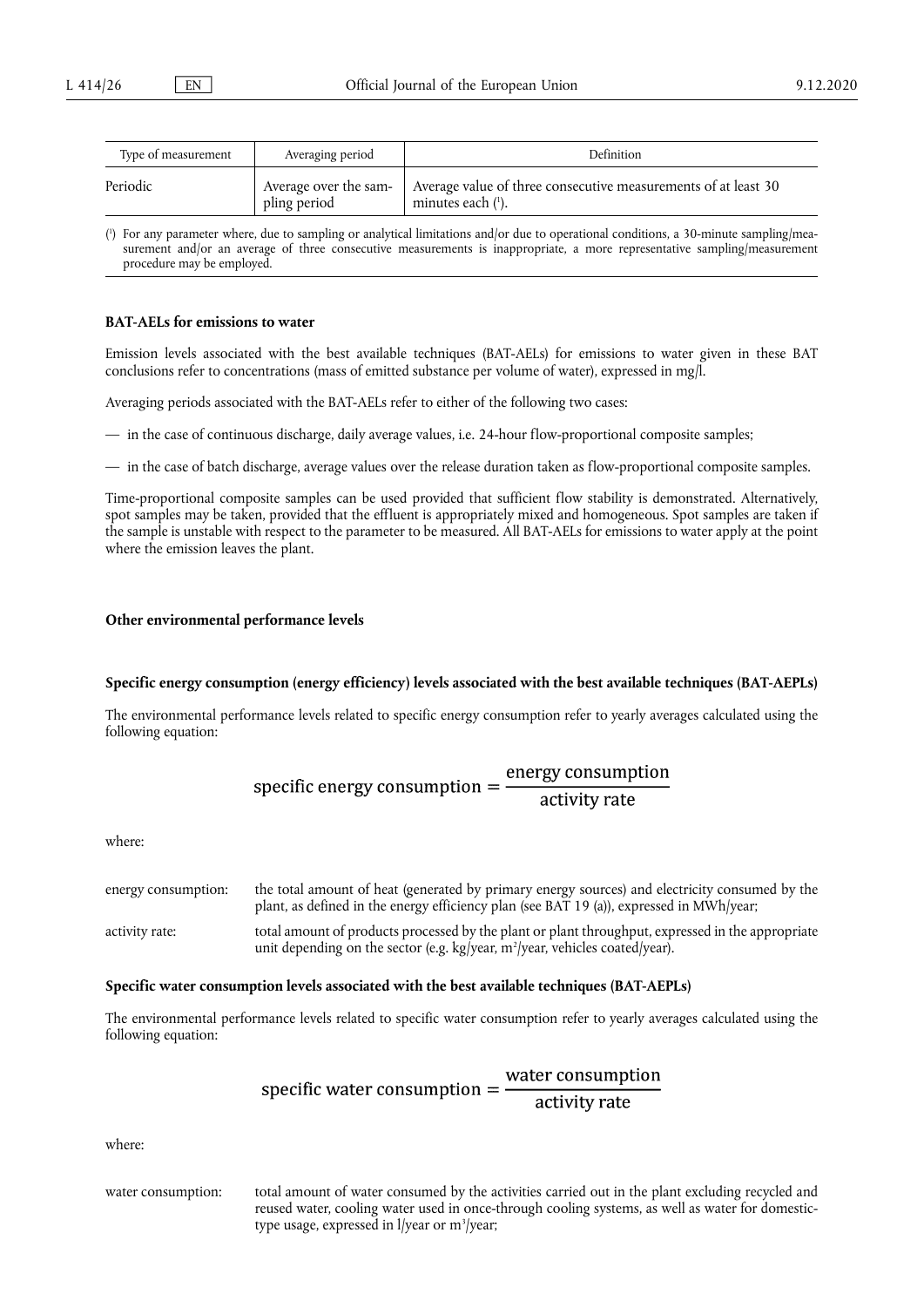$\sim$ 

#### activity rate: total amount of products processed by the plant or plant throughput expressed in the appropriate unit depending on the sector (e.g. m<sup>2</sup> of coated coil/year, vehicles coated/year, thousand cans/year).

#### **Indicative levels for specific waste quantity sent off site**

The indicative levels related to the specific quantity of waste sent off site refer to yearly averages calculated using the following equation:

specific waste quantity sent off site = 
$$
\frac{\text{waste quantity sent off site}}{\text{activity rate}}
$$

where:

| waste quantity sent off site: | total amount of waste sent off site by the plant, expressed in kg/year;                                   |
|-------------------------------|-----------------------------------------------------------------------------------------------------------|
| activity rate:                | total amount of products processed by the plant or plant throughput expressed in vehicles<br>coated/year. |

1. BAT CONCLUSIONS FOR SURFACE TREATMENT USING ORGANIC SOLVENTS

#### 1.1. **General BAT conclusions**

1.1.1. *Environmental Management Systems* 

#### **BAT 1. In order to improve the overall environmental performance, BAT is to elaborate and implement an Environmental Management System (EMS) that incorporates all of the following features:**

- (i) commitment, leadership, and accountability of the management, including senior management, for the implementation of an effective EMS;
- (ii) an analysis that includes the determination of the organisation's context, the identification of the needs and expectations of interested parties, the identification of characteristics of the installation that are associated with possible risks for the environment (or human health) as well as of the applicable legal requirements relating to the environment;
- (iii) development of an environmental policy that includes the continuous improvement of the environmental performance of the installation;
- (iv) establishing objectives and performance indicators in relation to significant environmental aspects, including safeguarding compliance with applicable legal requirements;
- (v) planning and implementing the necessary procedures and actions (including corrective and preventive actions where needed), to achieve the environmental objectives and avoid environmental risks;
- (vi) determination of structures, roles and responsibilities in relation to environmental aspects and objectives and provision of the financial and human resources needed;
- (vii) ensuring the necessary competence and awareness of staff whose work may affect the environmental performance of the installation (e.g. by providing information and training);
- (viii) internal and external communication;
- (ix) fostering employee involvement in good environmental management practices;
- (x) establishing and maintaining a management manual and written procedures to control activities with significant environmental impact as well as relevant records;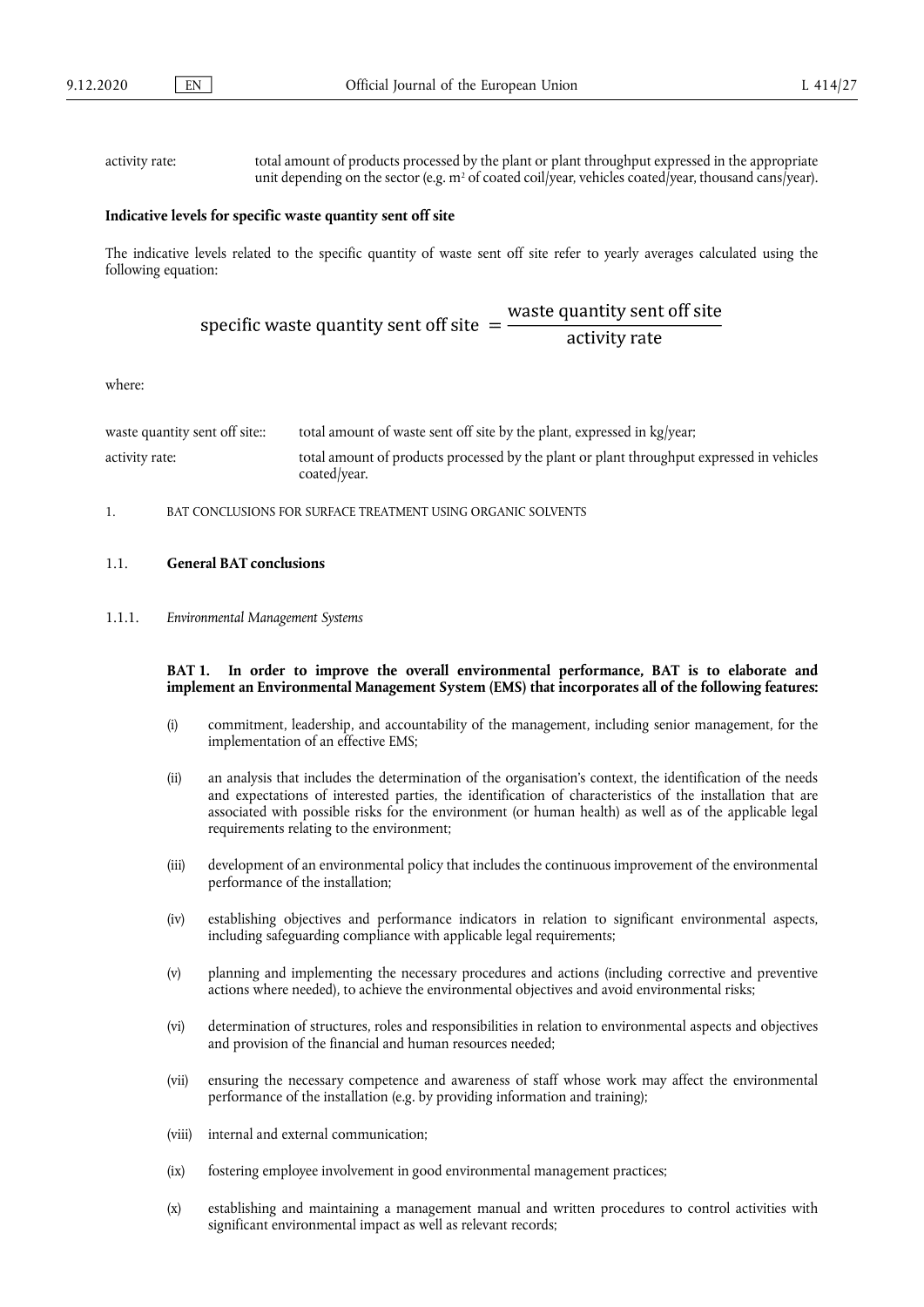- (xi) effective operational planning and process control;
- (xii) implementation of appropriate maintenance programmes;
- (xiii) emergency preparedness and response protocols, including the prevention and/or mitigation of the adverse (environmental) impacts of emergency situations;
- (xiv) when (re)designing a (new) installation or a part thereof, consideration of its environmental impacts throughout its life, which includes construction, maintenance, operation and decommissioning;
- (xv) implementation of a monitoring and measurement programme; if necessary, information can be found in the Reference Report on Monitoring of Emissions to Air and Water from IED Installations;
- (xvi) application of sectoral benchmarking on a regular basis;
- (xvii) periodic independent (as far as practicable) internal auditing and periodic independent external auditing in order to assess the environmental performance and to determine whether or not the EMS conforms to planned arrangements and has been properly implemented and maintained;
- (xviii) evaluation of causes of nonconformities, implementation of corrective actions in response to nonconformities, review of the effectiveness of corrective actions, and determination of whether similar nonconformities exist or could potentially occur;
- (xix) periodic review, by senior management, of the EMS and its continuing suitability, adequacy and effectiveness;
- (xx) following and taking into account the development of cleaner techniques.

Specifically for surface treatment using organic solvents, BAT is also to incorporate the following features in the EMS:

- (i) Interaction with quality control and assurance as well as health and safety considerations.
- (ii) Planning to reduce the environmental footprint of an installation. In particular, this involves the following:
	- (a) assessing the overall environmental performance of the plant (see BAT 2);
	- (b) taking into account cross-media considerations, especially the maintenance of a proper balance between solvent emissions reduction and consumption of energy (see BAT 19), water (see BAT 20) and raw materials (see BAT 6);
	- (c) reducing VOC emissions from cleaning processes (see BAT 9).
- (iii) The inclusion of:
	- (a) a plan for the prevention and control of leaks and spillages (see BAT 5 (a));
	- (b) a raw material evaluation system to use raw materials with low environmental impact and a plan to optimise the use of solvents in the process (see BAT 3);
	- (c) a solvent mass balance (see BAT 10);
	- (d) a maintenance programme to reduce the frequency and environmental consequences of OTNOC (see BAT 13);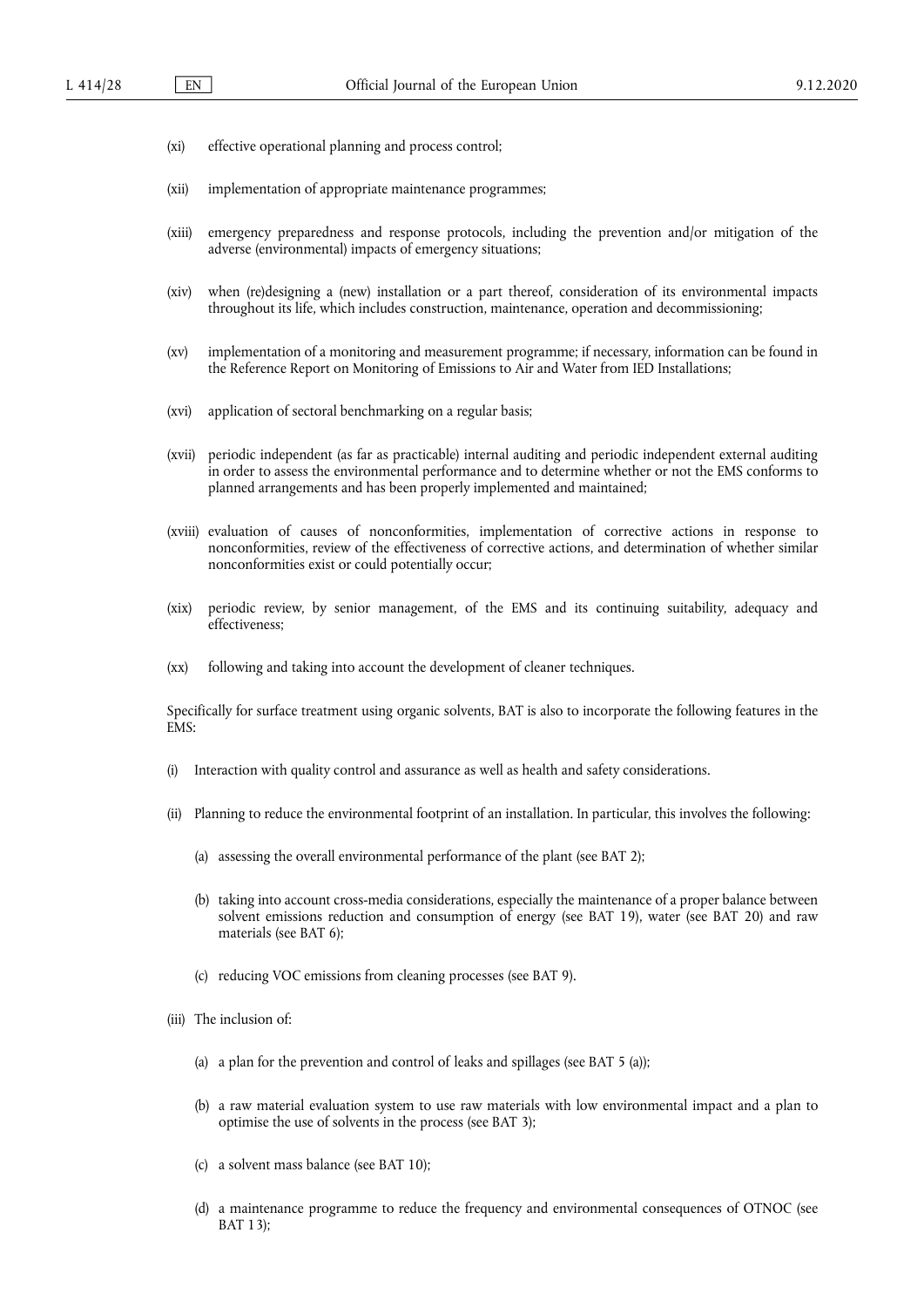- (e) an energy efficiency plan (see BAT 19 (a));
- (f) a water management plan (see BAT 20 (a));
- (g) a waste management plan (see BAT 22 (a));
- (h) an odour management plan (see BAT 23).

#### *Note*

Regulation (EC) No 1221/2009 establishes the European Union eco-management and audit scheme (EMAS), which is an example of an EMS consistent with this BAT.

#### *Applicability*

The level of detail and the degree of formalisation of the EMS will generally be related to the nature, scale and complexity of the installation, and the range of environmental impacts it may have.

#### 1.1.2. *Overall environmental performance*

#### **BAT 2. In order to improve the overall environmental performance of the plant, in particular concerning VOC emissions and energy consumption, BAT is to:**

- identify the process areas/sections/steps that represent the greatest contribution to the VOC emissions and energy consumption and the greatest potential for improvement (see also BAT 1);
- identify and implement actions to minimise VOC emissions and energy consumption;
- regularly (at least once every year) update the situation and follow up the implementation of the identified actions.

#### 1.1.3. *Selection of raw materials*

## **BAT 3. In order to prevent or reduce the environmental impact of the raw materials used, BAT is to use both of the techniques given below.**

| Technique |                                                              | Description                                                                                                                                                                                                                                                                                                                                                                                                                                          | Applicability                                                                                                                                                                                                                                                                                           |  |
|-----------|--------------------------------------------------------------|------------------------------------------------------------------------------------------------------------------------------------------------------------------------------------------------------------------------------------------------------------------------------------------------------------------------------------------------------------------------------------------------------------------------------------------------------|---------------------------------------------------------------------------------------------------------------------------------------------------------------------------------------------------------------------------------------------------------------------------------------------------------|--|
| (a)       | Use of raw materials<br>with a low environ-<br>mental impact | As part of the EMS (see BAT 1), systematic<br>evaluation of the adverse environmental impacts of<br>the materials used (in particular substances that are<br>carcinogenic, mutagenic and toxic to reproduction<br>as well as substances of very high concern) and<br>substitution by others with no or lower<br>environmental and health impacts where possible,<br>taking into consideration the product quality<br>requirements or specifications. | Generally applicable.<br>The scope (e.g. level of<br>detail) and nature of the<br>evaluation will generally<br>be related to the nature,<br>scale and complexity of<br>the plant and the range<br>of environmental impacts<br>it may have, as well as to<br>the type and quantity of<br>materials used. |  |
| (b)       | Optimisation of the use<br>of solvents in the pro-<br>cess   | Optimisation of the use of solvents in the process<br>by a management plan (as part of the EMS (see<br>BAT 1)) that aims to identify and implement ne-<br>cessary actions (e.g. colour batching, optimising<br>spray pulverisation).                                                                                                                                                                                                                 | Generally applicable.                                                                                                                                                                                                                                                                                   |  |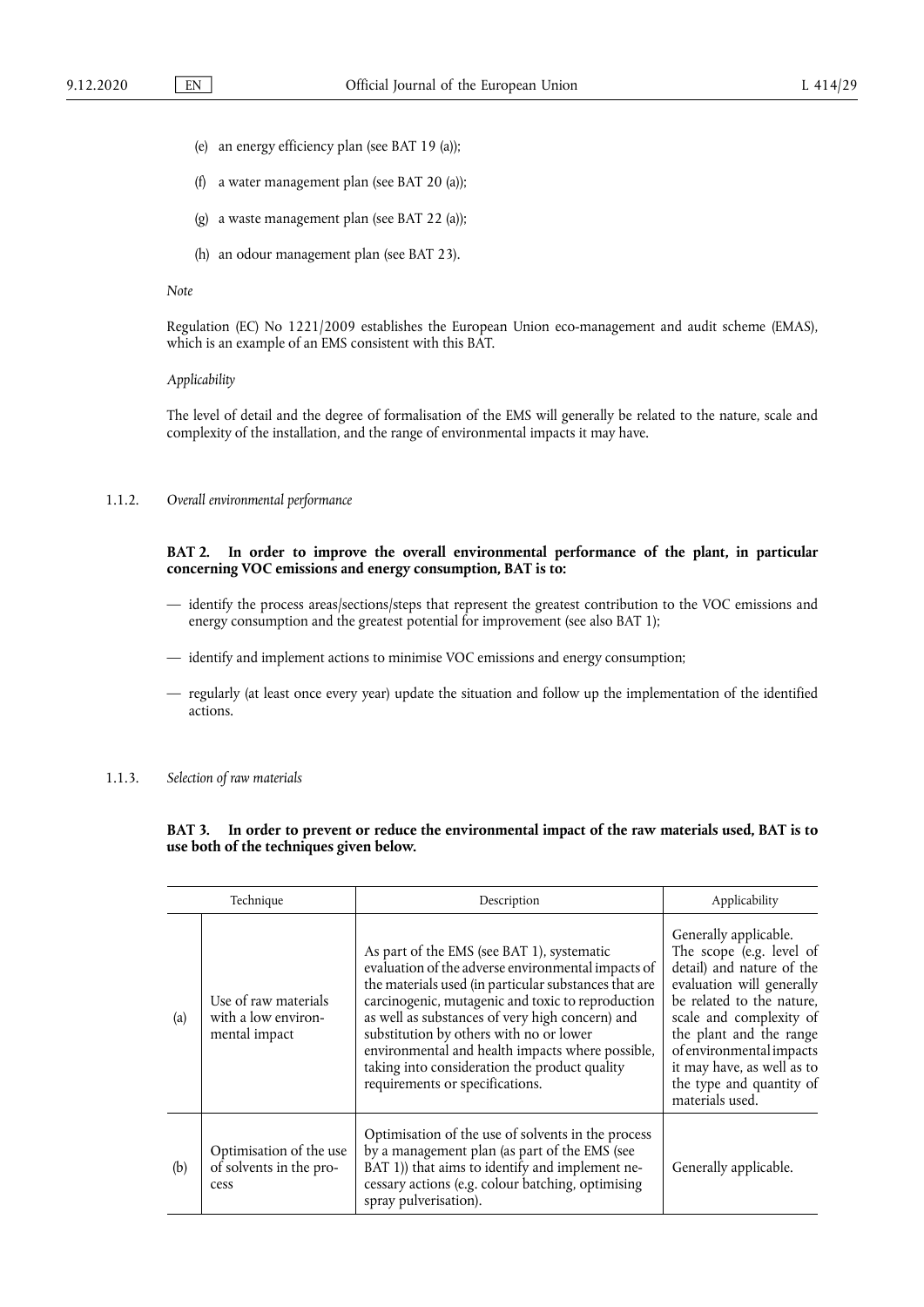#### **BAT 4. In order to reduce solvent consumption, VOC emissions and the overall environmental impact of the raw materials used, BAT is to use one or a combination of the techniques given below.**

|     | Technique                                                                               | Description                                                                                                                                                                                                                       | Applicability                                                                                                                 |
|-----|-----------------------------------------------------------------------------------------|-----------------------------------------------------------------------------------------------------------------------------------------------------------------------------------------------------------------------------------|-------------------------------------------------------------------------------------------------------------------------------|
| (a) | Use of high-solids<br>solvent-based<br>paints/coatings/<br>varnishes/inks/<br>adhesives | Use of paints, coatings, liquid inks, varnishes and<br>adhesives containing a low amount of solvents and<br>an increased solids content.                                                                                          |                                                                                                                               |
| (b) | Use of water-based<br>paints/coatings/inks/<br>varnishes/adhesives                      | Use of paints, coatings, liquid inks, varnishes and<br>adhesives where organic solvent is partially re-<br>placed by water.                                                                                                       |                                                                                                                               |
| (c) | Use of radiation-cured<br>inks/coatings/paints/<br>varnishes/adhesives                  | Use of paints, coatings, liquid inks, varnishes and<br>adhesives suitable to be cured by the activation of<br>specific chemical groups by UV or IR radiation, or<br>fast electrons, without heat and without emission<br>of VOCs. | The selection of the sur-<br>face treatment techniques<br>may be restricted by the<br>activity type, the sub-                 |
| (d) | Use of solvent-free two-<br>component adhesives                                         | Use of solvent-free two-component adhesive ma-<br>terials consisting of a resin and a hardener.                                                                                                                                   | strate type and shape,<br>product quality require-<br>ments as well as the need<br>to ensure that the mate-                   |
| (e) | Use of hot-melt<br>adhesives                                                            | Use of coating with adhesives made from the hot<br>extrusion of synthetic rubbers, hydrocarbon resins<br>and various additives. No solvents are used.                                                                             | rials used, coating appli-<br>cation techniques,<br>drying/curing techniques<br>and off-gas treatment<br>systems are mutually |
| (f) | Use of powder coatings                                                                  | Use of solvent-free coating which is applied as a<br>finely divided powder and cured in thermal ovens.                                                                                                                            | compatible.                                                                                                                   |
| (g) | Use of laminate film for<br>web or coil coatings                                        | Use of polymer films applied onto a coil or web in<br>order to give aesthetic or functional properties,<br>which reduces the number of coating layers<br>needed.                                                                  |                                                                                                                               |
| (h) | Use of substances which<br>are not VOCs or are<br>VOCs of a lower<br>volatility         | Substitution of high-volatility VOC substances<br>with others containing organic compounds that<br>are non-VOCs or VOCs of a lower volatility (e.g.<br>esters).                                                                   |                                                                                                                               |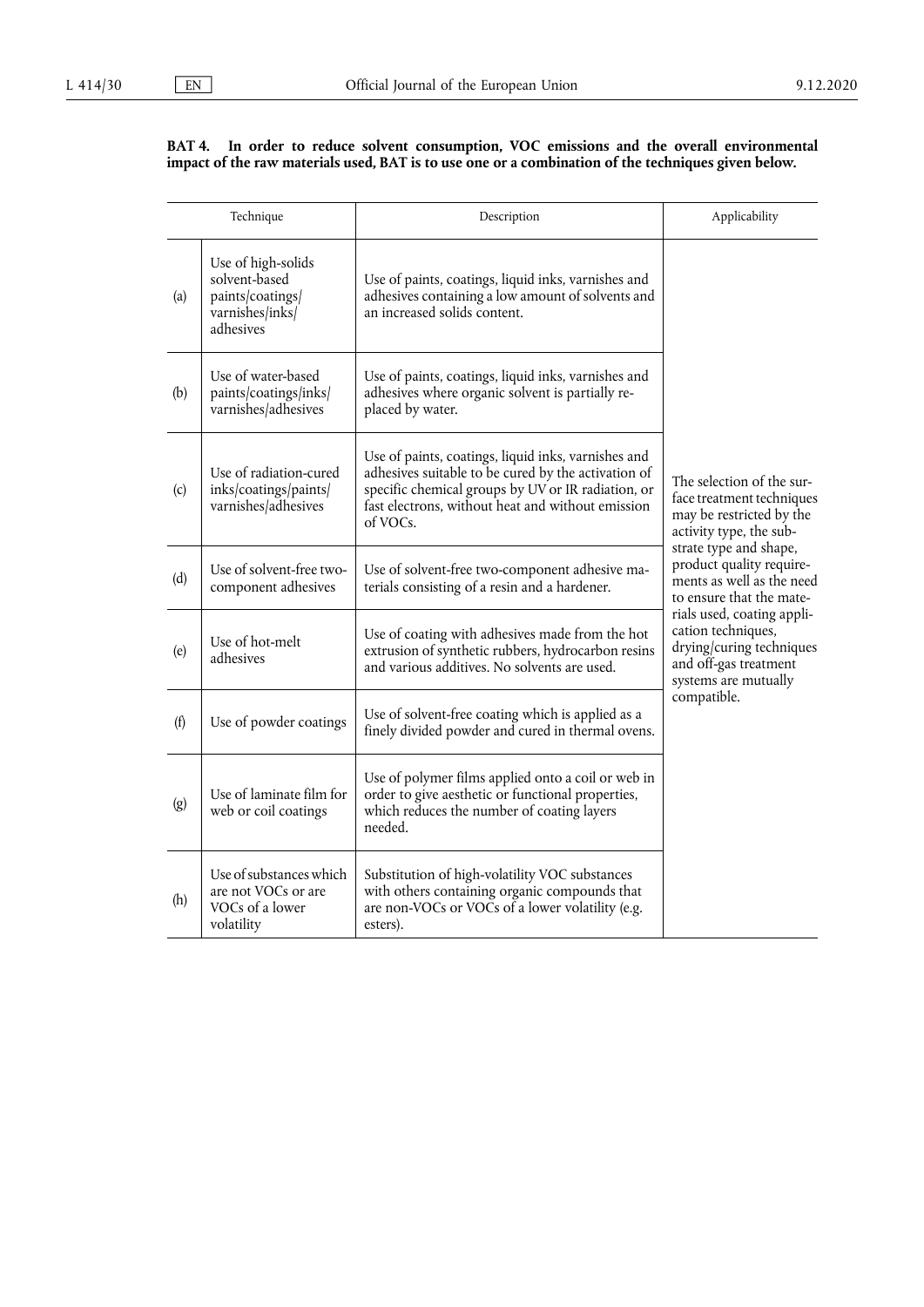## 1.1.4. *Storage and handling of raw materials*

**BAT 5. In order to prevent or reduce fugitive VOC emissions during storage and handling of solventcontaining materials and/or hazardous materials, BAT is to apply the principles of good housekeeping by using all of the techniques given below.** 

| Technique |                                                                                                              | Description                                                                                                                                                                                                                                                                                                                                                                                                                                                                                                                                                                                                                                                                                                                                                                                                                                                                                                                                                                                                                                                                                                                                                             | Applicability                                                                                                                                                                                                                     |
|-----------|--------------------------------------------------------------------------------------------------------------|-------------------------------------------------------------------------------------------------------------------------------------------------------------------------------------------------------------------------------------------------------------------------------------------------------------------------------------------------------------------------------------------------------------------------------------------------------------------------------------------------------------------------------------------------------------------------------------------------------------------------------------------------------------------------------------------------------------------------------------------------------------------------------------------------------------------------------------------------------------------------------------------------------------------------------------------------------------------------------------------------------------------------------------------------------------------------------------------------------------------------------------------------------------------------|-----------------------------------------------------------------------------------------------------------------------------------------------------------------------------------------------------------------------------------|
|           | Management techniques                                                                                        |                                                                                                                                                                                                                                                                                                                                                                                                                                                                                                                                                                                                                                                                                                                                                                                                                                                                                                                                                                                                                                                                                                                                                                         |                                                                                                                                                                                                                                   |
| (a)       | Preparation and imple-<br>mentation of a plan for<br>the prevention and<br>control of leaks and<br>spillages | A plan for the prevention and control of leaks and<br>spillages is part of the EMS (see BAT 1) and in-<br>cludes, but is not limited to:<br>- site incident plans for small and large spillages;<br>- identification of the roles and responsibilities<br>of persons involved;<br>- ensuring staff are environmentally aware and<br>trained to prevent/deal with spillage incidents;<br>- identification of areas at risk of spillage and/or<br>leaks of hazardous materials and ranking them<br>according to the risk;<br>- in identified areas, ensuring suitable contain-<br>ment systems are in place, e.g. impervious<br>floors:<br>- identification of suitable spillage containment<br>and clean-up equipment and regularly ensuring<br>it is available, in good working order and close<br>to points where these incidents may occur;<br>waste management guidelines for dealing with<br>waste arising from spillage control;<br>regular (at least once every year) inspections of<br>storage and operational areas, testing and cali-<br>bration of leak detection equipment and<br>prompt repair of leaks from valves, glands,<br>flanges, etc. (see BAT 13). | Generally applicable. The<br>scope (e.g. level of detail)<br>of the plan will generally<br>be related to the nature,<br>scale and complexity of<br>the installation, as well as<br>to the type and quantity of<br>materials used. |

## **Storage techniques**

| (b) | Sealing or covering of<br>containers and bunded<br>storage area          | Storage of solvents, hazardous materials, waste<br>solvents and waste cleaning materials in sealed or<br>covered containers, suitable for the associated risk<br>and designed to minimise emissions. The contain-<br>ers' storage area is bunded and of adequate capacity. | Generally applicable. |
|-----|--------------------------------------------------------------------------|----------------------------------------------------------------------------------------------------------------------------------------------------------------------------------------------------------------------------------------------------------------------------|-----------------------|
| (c) | Minimisation of storage<br>of hazardous materials<br>in production areas | Hazardous materials are present in production<br>areas only in amounts that are necessary for pro-<br>duction; larger quantities are stored separately.                                                                                                                    |                       |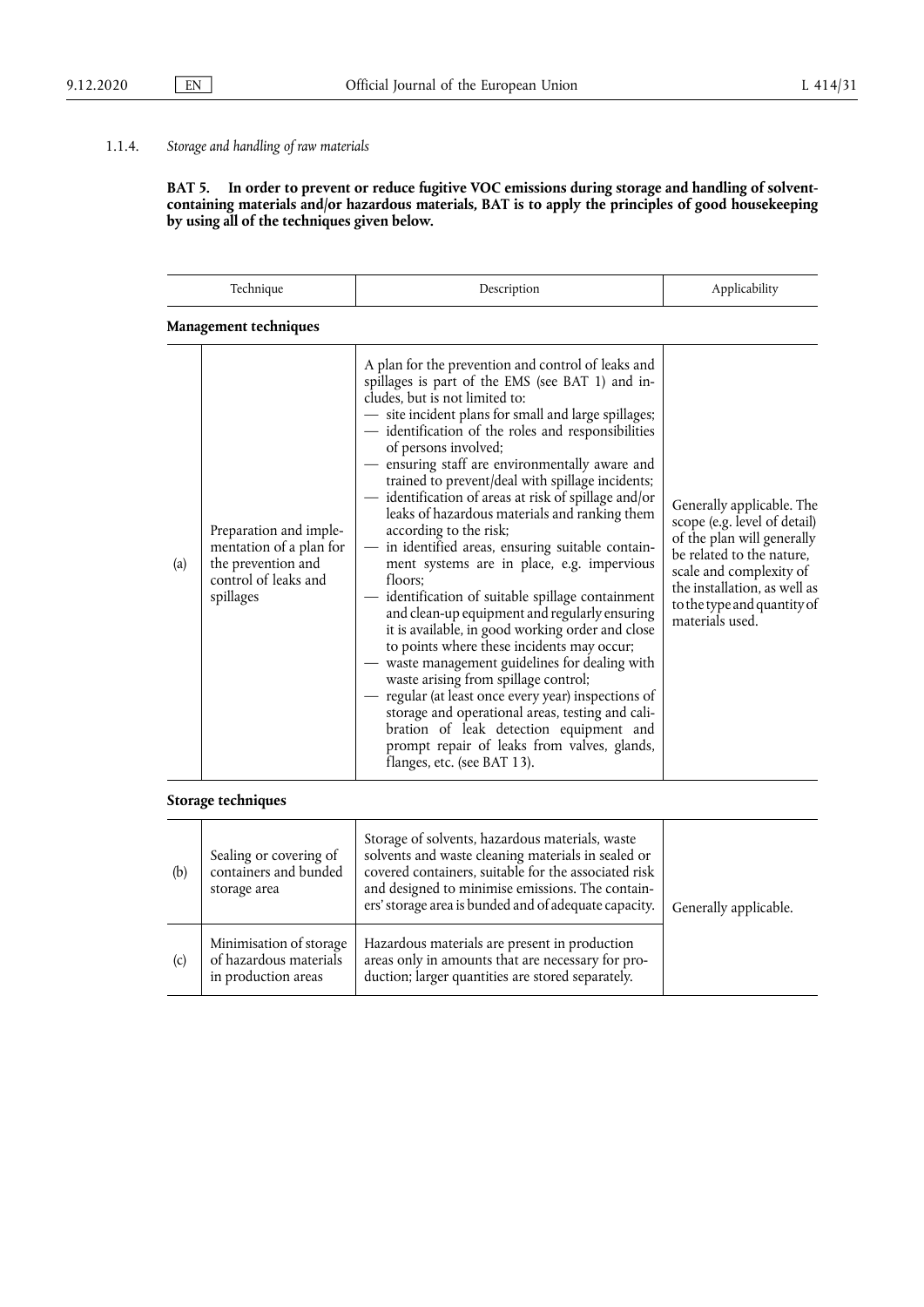| Technique |                                                                                                  | Description                                                                                                                                                                                                                                                                                                                                                                                                    | Applicability                                                                                       |
|-----------|--------------------------------------------------------------------------------------------------|----------------------------------------------------------------------------------------------------------------------------------------------------------------------------------------------------------------------------------------------------------------------------------------------------------------------------------------------------------------------------------------------------------------|-----------------------------------------------------------------------------------------------------|
|           | Techniques for pumping and handling liquids                                                      |                                                                                                                                                                                                                                                                                                                                                                                                                |                                                                                                     |
| (d)       | Techniques to prevent<br>leaks and spillages dur-<br>ing pumping                                 | Leaks and spillages are prevented by using pumps<br>and seals suitable for the material handled and<br>which ensure proper tightness. This includes<br>equipment such as canned motor pumps,<br>magnetically coupled pumps, pumps with multiple<br>mechanical seals and a quench or buffer system,<br>pumps with multiple mechanical seals and seals<br>dry to atmosphere, diaphragm pumps or bellow<br>pumps. | Generally applicable.                                                                               |
| (e)       | Techniques to prevent<br>overflows during<br>pumping                                             | This includes ensuring for example that:<br>- the pumping operation is supervised;<br>for larger quantities, bulk storage tanks are<br>fitted with acoustic and/or optical high-level<br>alarms, with shut-off systems if necessary.                                                                                                                                                                           |                                                                                                     |
| (f)       | Capture of VOC vapour<br>during solvent-contain-<br>ing material delivery                        | When delivering solvent-containing materials in<br>bulk (e.g. loading or unloading of tanks), the<br>vapour displaced from receiving tanks is captured,<br>usually by back-venting.                                                                                                                                                                                                                            | May not be applicable for<br>solvents with low vapour<br>pressure or due to cost<br>considerations. |
| (g)       | Containment for spills<br>and/or rapid take-up<br>when handling solvent-<br>containing materials | When handling solvent-containing materials in<br>containers, possible spills are avoided by providing<br>containment, e.g. by using trolleys, pallets and/or<br>stillages with built-in containment (e.g. 'catch<br>pans') and/or rapid take-up by using absorbent<br>materials.                                                                                                                               | Generally applicable.                                                                               |

## 1.1.5. *Distribution of raw materials*

**BAT 6. In order to reduce raw material consumption and VOC emissions, BAT is to use one or a combination of the techniques given below.** 

| Technique |                                                                                                                                                           | Description                                                                                                                                                                                                                                                            | Applicability                                                                                                     |
|-----------|-----------------------------------------------------------------------------------------------------------------------------------------------------------|------------------------------------------------------------------------------------------------------------------------------------------------------------------------------------------------------------------------------------------------------------------------|-------------------------------------------------------------------------------------------------------------------|
| (a)       | Centralised supply of<br>VOC-containing mate-<br>rials (e.g. inks, coatings,<br>adhesives, cleaning<br>agents)                                            | Supply of VOC-containing materials (e.g. inks,<br>coatings, adhesives, cleaning agents) to the appli-<br>cation area by direct piping with ring lines, in-<br>cluding system cleaning such as pig cleaning or air<br>flushing.                                         | May not be applicable in<br>the case of frequent<br>changes of inks/paints/<br>coatings/adhesives or<br>solvents. |
| (b)       | Advanced mixing sys-<br>tems                                                                                                                              | Computer-controlled mixing equipment to achieve<br>the desired paint/coating/ink/adhesive.                                                                                                                                                                             |                                                                                                                   |
| (c)       | Supply of VOC-con-<br>taining materials (e.g.<br>inks, coatings, adhe-<br>sives, cleaning agents) at<br>the point of application<br>using a closed system | In the case of frequent changes of inks/paints/<br>coatings/adhesives and solvents or for small-scale<br>usage, supply of inks/paints/coatings/adhesives<br>and solvents from small transport containers<br>placed near the application area using a closed<br>system. | Generally applicable.                                                                                             |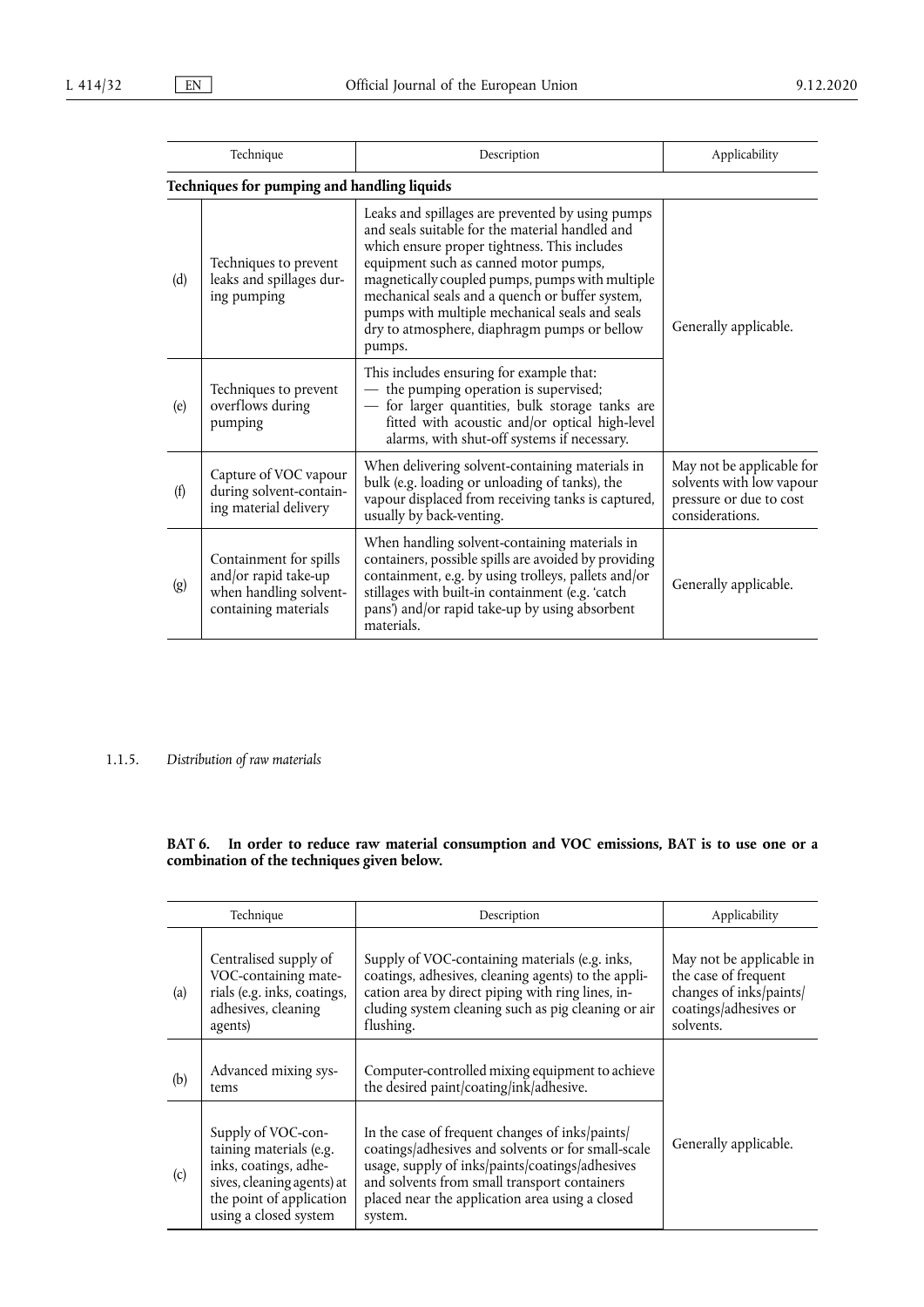| Technique |                                | Description                                                                                  | Applicability |
|-----------|--------------------------------|----------------------------------------------------------------------------------------------|---------------|
| (d)       | Automation of colour<br>change | Automated colour changing and ink/paint/coating<br>line purging with solvent capture.        |               |
| (e)       | Colour grouping                | Modification of the sequence of products to<br>achieve large sequences with the same colour. |               |
| (f)       | Soft purge in spraying         | Refilling the spray gun with new paint without in-<br>termediate rinsing.                    |               |

## 1.1.6. *Coating application*

l,

**BAT 7. In order to reduce raw material consumption and the overall environmental impact of the coating application processes, BAT is to use one or a combination of the techniques given below.** 

| m<br>------- | $- - - - -$ | . .<br>$\mathbf{r}$ |
|--------------|-------------|---------------------|

## **Techniques for non-spraying application**

<span id="page-14-0"></span>

| (a) | Roller coating                                                   | Application where rollers are used to transfer or<br>meter the liquid coating onto a moving strip.                                                                                                                                                                   | Only applicable to flat<br>substrates $(1)$ .                                                              |
|-----|------------------------------------------------------------------|----------------------------------------------------------------------------------------------------------------------------------------------------------------------------------------------------------------------------------------------------------------------|------------------------------------------------------------------------------------------------------------|
| (b) | Doctor blade over roller                                         | The coating is applied to the substrate through a<br>gap between a blade and a roller. As the coating and<br>substrate pass, the excess is scraped off.                                                                                                              | Generally applicable (1).                                                                                  |
| (c) | No-rinse (dry-in-place)<br>application in the<br>coating of coil | Application of conversion coatings which do not<br>require a further water rinse using a roller coater<br>(chemcoater) or squeegee rollers.                                                                                                                          | Generally applicable (1).                                                                                  |
| (d) | Curtain coating<br>(casting)                                     | Work-pieces are passed through a laminar film of<br>coating discharged from a header tank.                                                                                                                                                                           | Only applicable to flat<br>substrates $(1)$ .                                                              |
| (e) | Electrocoating (e-coat)                                          | Paint particles dispersed in a water-based solution<br>are deposited on immersed substrates under the<br>influence of an electric field (electrophoretic de-<br>position).                                                                                           | Only applicable to metal<br>substrates (1).                                                                |
| (f) | Flooding                                                         | The work-pieces are transported via conveyor sys-<br>tems into a closed channel, which is then flooded<br>with the coating material via injection tubes. The<br>excess material is collected and reused.                                                             | Generally applicable (1).                                                                                  |
| (g) | Co-extrusion                                                     | The printed substrate is coupled with a warm, li-<br>quefied plastic film and subsequently cooled down.<br>This film replaces the necessary additional coating<br>layer. It may be used between two different layers of<br>different carriers acting as an adhesive. | Not applicable where<br>high bond strength or<br>resistance to sterilisation<br>temperature is needed (1). |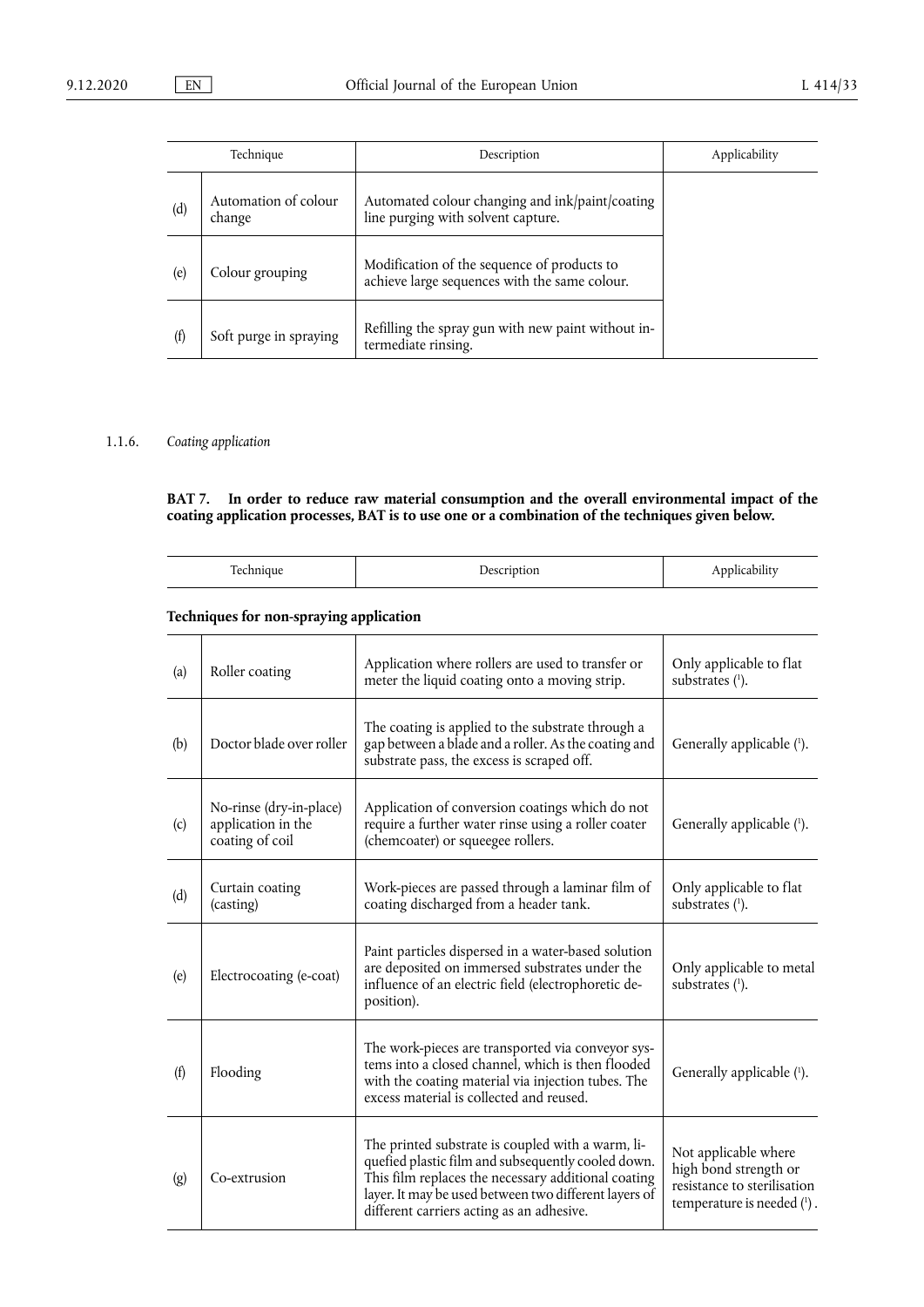| l'echnique | Description          |
|------------|----------------------|
|            | <b>Applicability</b> |
|            |                      |

## **Spraying atomisation techniques**

| (h) | Air-assisted airless<br>spraying                                     | An airflow (shaping air) is used to modify the spray<br>cone of an airless spray gun.                                                                                                                                                         | Generally applicable (1).                                           |
|-----|----------------------------------------------------------------------|-----------------------------------------------------------------------------------------------------------------------------------------------------------------------------------------------------------------------------------------------|---------------------------------------------------------------------|
| (i) | Pneumatic atomisation<br>with inert gases                            | Pneumatic paint application with pressurised inert<br>gases (e.g. nitrogen, carbon dioxide).                                                                                                                                                  | May not be applicable to<br>coating of wooden sur-<br>faces $(1)$ . |
| (j) | High-volume low-<br>pressure (HVLP)<br>atomisation                   | Atomisation of paint in a spray nozzle by mixing<br>paint with high volumes of air with a low pressure<br>(max. 1,7 bar). HVLP guns have a paint transfer<br>efficiency of > 50 %.                                                            |                                                                     |
| (k) | Electrostatic atomisa-<br>tion (fully automated)                     | Atomisation by high-speed rotational discs and<br>bells and shaping the spray jet with electrostatic<br>fields and shaping air.                                                                                                               | Generally applicable (1).                                           |
| (1) | Electrostatically assisted<br>air or airless spraying                | Shaping the spray jet of pneumatic or airless ato-<br>misation with an electrostatic field. Electrostatic<br>paint guns have a transfer efficiency of $> 60$ %.<br>Fixed electrostatic methods have a transfer effi-<br>ciency of up to 75 %. |                                                                     |
| (m) | Hot spraying                                                         | Pneumatic atomisation with hot air or heated paint.                                                                                                                                                                                           | May not be applicable for<br>frequent colour<br>changes (1).        |
| (n) | 'Spray, squeegee and<br>rinse' application in the<br>coating of coil | Sprays are used for application of cleaners, pre-<br>treatments and for rinsing. After spraying, squee-<br>gees are used to minimise solution dragout, which<br>is followed by rinsing.                                                       | Generally applicable (1).                                           |

## **Automation of spray application**

| (0) | Robot application   | Robot application of coatings and sealants to in-<br>ternal and external surfaces. |                           |
|-----|---------------------|------------------------------------------------------------------------------------|---------------------------|
| (p) | Machine application | Use of paint machines for the handling of the<br>sprayhead/spray gun/nozzle.       | Generally applicable (1). |

<span id="page-15-0"></span>[\(](#page-14-0) 1 ) The selection of the application techniques may be restricted at plants with low throughput and/or high product variety as well as by the substrate type and shape, product quality requirements and the need to ensure that the materials used, coating application techniques, drying/curing techniques and off-gas treatment systems are mutually compatible.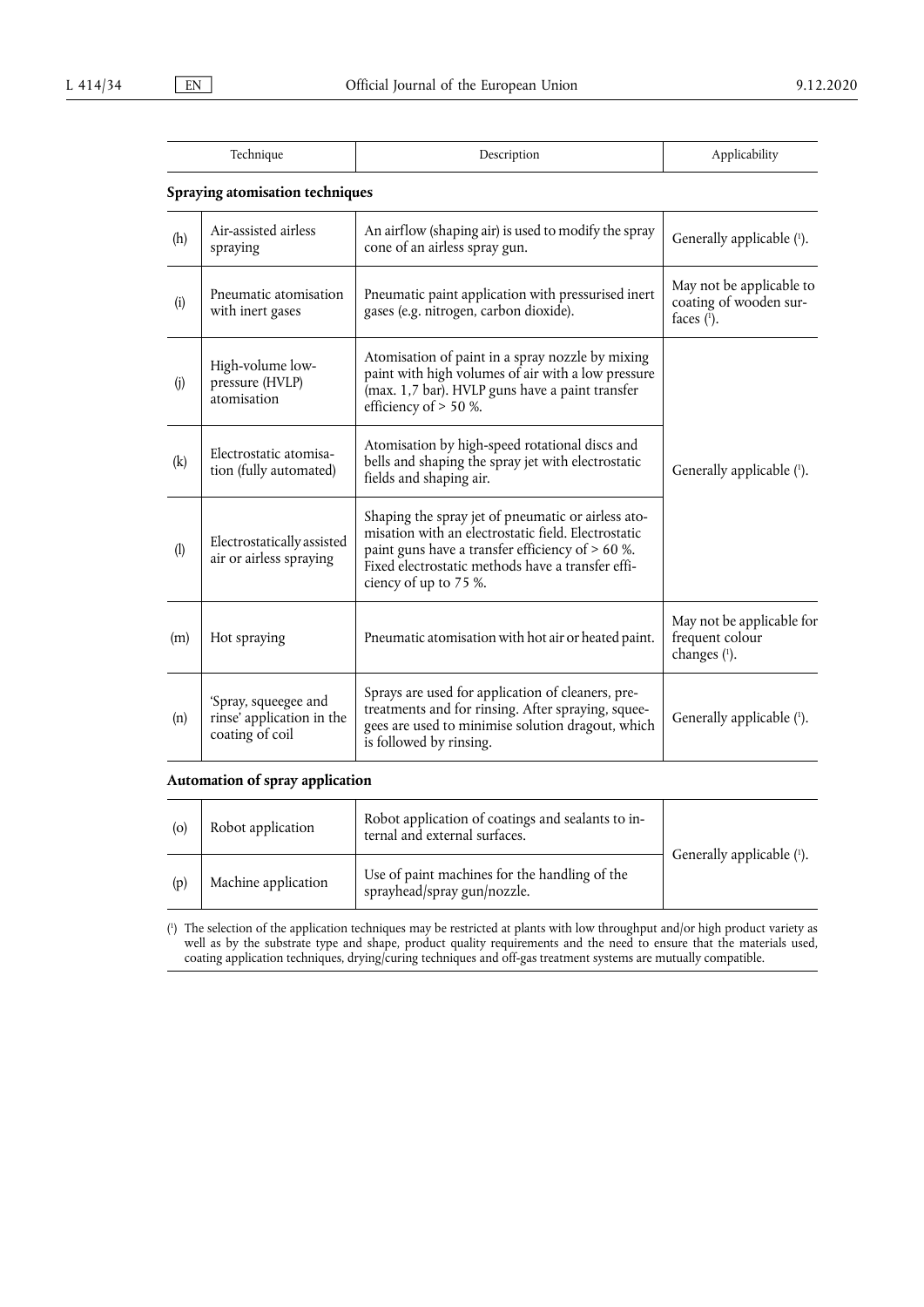## 1.1.7. *Drying/curing*

## **BAT 8. In order to reduce energy consumption and the overall environmental impact from drying/curing processes, BAT is to use one or a combination of the techniques given below.**

|     | Technique                                                    | Description                                                                                                                                                                                         | Applicability                                                                                    |
|-----|--------------------------------------------------------------|-----------------------------------------------------------------------------------------------------------------------------------------------------------------------------------------------------|--------------------------------------------------------------------------------------------------|
| (a) | Inert gas convection<br>drying/curing                        | The inert gas (nitrogen) is heated in the oven,<br>enabling solvent loading above the LEL. Solvent<br>loads of $> 1$ 200 g/m <sup>3</sup> nitrogen are possible.                                    | Not applicable where<br>dryers need to be opened<br>regularly (1).                               |
| (b) | Induction drying/cur-<br>ing                                 | Online thermal curing or drying by<br>electromagnetic inductors that generate heat inside<br>the metallic work-piece by an oscillating magnetic<br>field.                                           | Only applicable to metal<br>substrates (1).                                                      |
| (c) | Microwave and high-<br>frequency drying                      | Drying using microwave or high-frequency<br>radiation.                                                                                                                                              | Only applicable to water-<br>based coatings and inks<br>and non-metallic sub-<br>strates $(1)$ . |
| (d) | Radiation curing                                             | Radiation curing is applied based on resins and<br>reactive diluents (monomers) which react on ex-<br>posure to radiation (infrared (IR), ultraviolet (UV)),<br>or high-energy electron beams (EB). | Only applicable to speci-<br>fic coatings and inks $(1)$ .                                       |
| (e) | Combined convectio-<br>n/IR radiation drying                 | Drying of a wet surface with a combination of<br>circulating hot air (convection) and an infrared<br>radiator.                                                                                      | Generally applicable (1).                                                                        |
| (f) | Convection drying/cur-<br>ing combined with heat<br>recovery | Heat from off-gases is recovered (see BAT 19 (e))<br>and used to preheat the input air of the convection<br>dryer/curing oven.                                                                      | Generally applicable (1).                                                                        |

<span id="page-16-1"></span><span id="page-16-0"></span>[\(](#page-16-1) 1 ) The selection of the drying/curing techniques may be restricted by the substrate type and shape, product quality requirements and the need to ensure that the materials used, coating application techniques, drying/curing techniques and off-gas treatment systems are mutually compatible.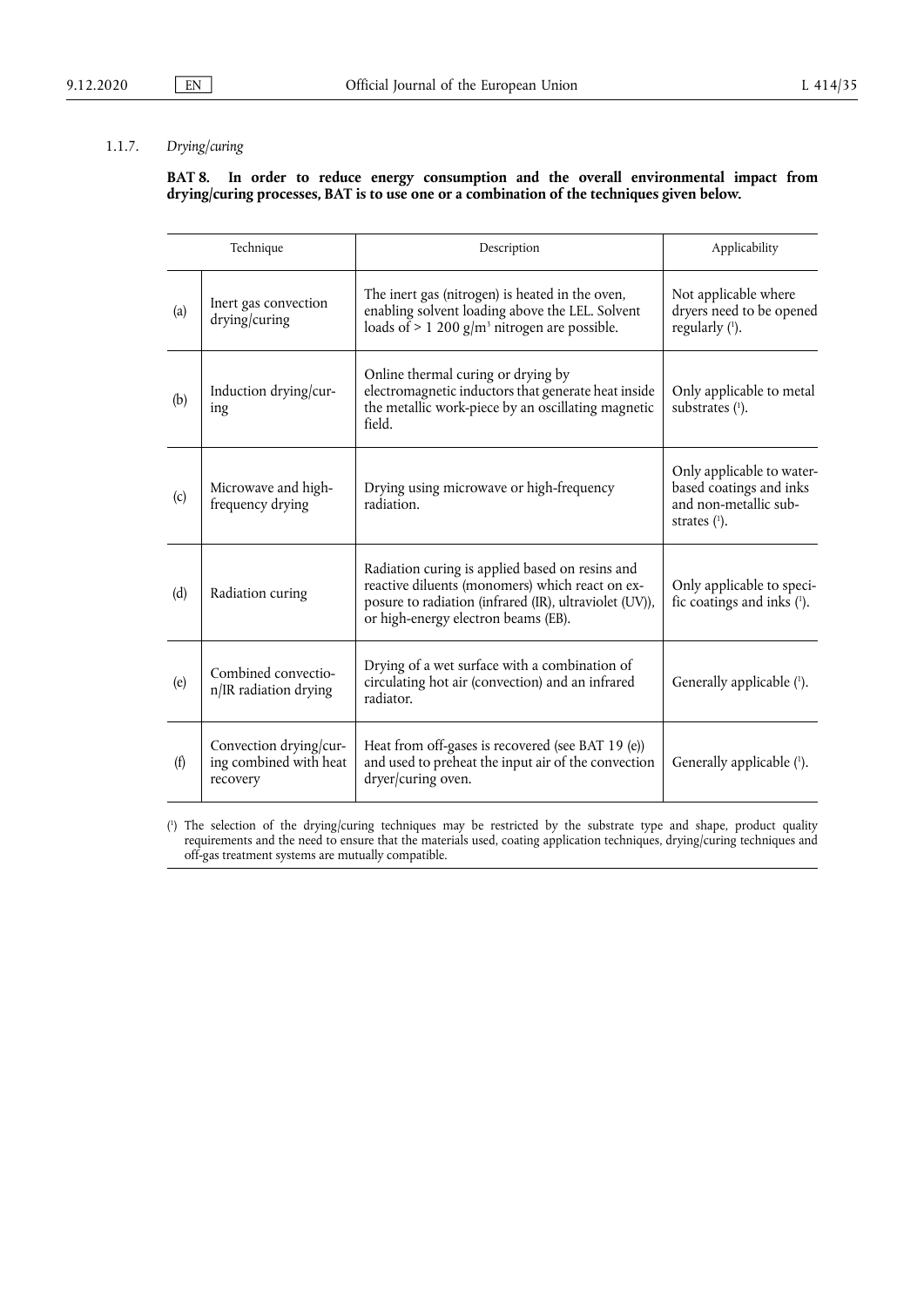## 1.1.8. *Cleaning*

#### **BAT 9. In order to reduce VOC emissions from cleaning processes, BAT is to minimise the use of solvent-based cleaning agents and to use a combination of the techniques given below.**

| Technique |                                               | Description                                                                                                                                                                                                                                                                                                                                                                     | Applicability                                                                                              |
|-----------|-----------------------------------------------|---------------------------------------------------------------------------------------------------------------------------------------------------------------------------------------------------------------------------------------------------------------------------------------------------------------------------------------------------------------------------------|------------------------------------------------------------------------------------------------------------|
| (a)       | Protection of spraying<br>areas and equipment | Application areas and equipment (e.g. spray booth<br>walls and robots) susceptible to overspray and<br>drips, etc. are covered with fabric covers or dispo-<br>sable foils where foils are not subject to tearing or<br>wear.                                                                                                                                                   |                                                                                                            |
| (b)       | Solids removal prior to<br>complete cleaning  | Solids are removed in a (dry) concentrated form,<br>usually by hand, with or without the aid of small<br>amounts of cleaning solvent. This reduces the<br>amount of material to be removed by solvent<br>and/or water in subsequent cleaning stages, and<br>therefore the amount of solvent and/or water used.                                                                  |                                                                                                            |
| (c)       | Manual cleaning with<br>pre-impregnated wipes | Wipes pre-impregnated with cleaning agents are<br>used for manual cleaning. Cleaning agents may be<br>solvent-based, low-volatility solvents or solvent-<br>free.                                                                                                                                                                                                               |                                                                                                            |
| (d)       | Use of low-volatility<br>cleaning agents      | Application of low-volatility solvents as cleaning<br>agents, for manual or automated cleaning, with<br>high cleaning power.                                                                                                                                                                                                                                                    | The selection of cleaning<br>techniques may be re-<br>stricted by the type of<br>process, the substrate or |
| (e)       | Water-based cleaning                          | Water-based detergents or water-miscible solvents<br>such as alcohols or glycols are used for cleaning.                                                                                                                                                                                                                                                                         | equipment to be cleaned<br>and the type of contami-<br>nation.                                             |
| (f)       | Enclosed washing ma-<br>chines                | Automatic batch cleaning/degreasing of press/ma-<br>chine parts in enclosed washing machines. This can<br>be done using either:<br>(a) organic solvents (with air extraction followed<br>by VOC abatement and/or recovery of the used<br>solvents) (see BAT 15); or<br>(b) VOC-free solvents; or<br>(c) alkaline cleaners (with external or internal<br>waste water treatment). |                                                                                                            |
| (g)       | Purging with solvent<br>recovery              | Collection, storage and, if possible, reuse of the<br>solvents used to purge the guns/applicators and<br>lines between colour changes.                                                                                                                                                                                                                                          |                                                                                                            |
| (h)       | Cleaning with high-<br>pressure water spray   | High-pressure water spray and sodium bicarbonate<br>systems or similar are used for automatic batch<br>cleaning of press/machine parts.                                                                                                                                                                                                                                         |                                                                                                            |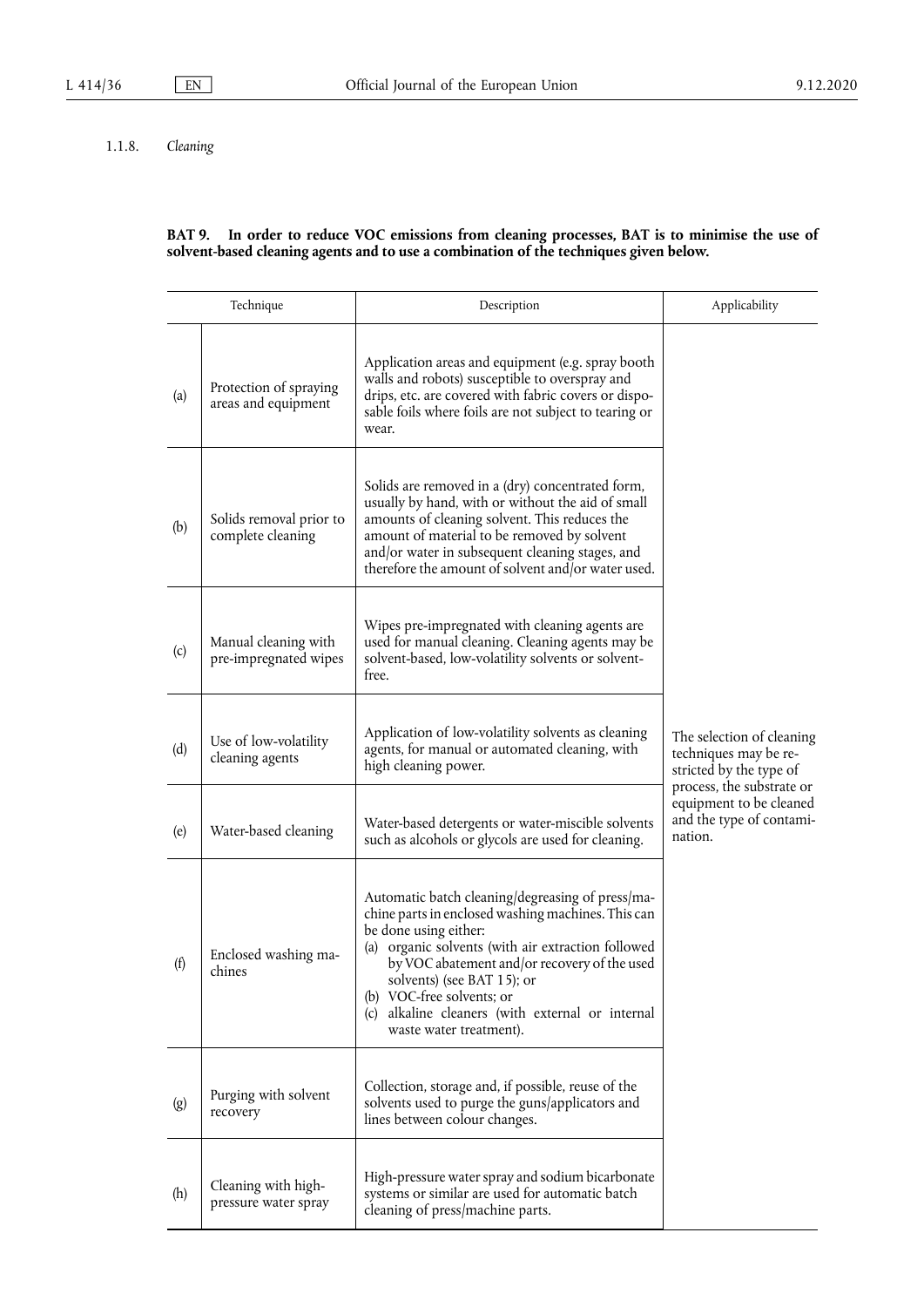| Technique |                                              | Description                                                                                                       | Applicability |
|-----------|----------------------------------------------|-------------------------------------------------------------------------------------------------------------------|---------------|
| (i)       | Ultrasonic cleaning                          | Cleaning in a liquid using high-frequency vibra-<br>tions to loosen the adhered contamination.                    |               |
| (i)       | Dry ice $(CO_2)$ cleaning                    | Cleaning of machinery parts and metallic or plastic<br>substrates by blasting with $CO2$ chips or snow.           |               |
| (k)       | Plastic shot-blast clean-<br><sub>1</sub> ng | Excess paint build-up is removed from panel jigs<br>and body carriers by shot-blasting with plastic<br>particles. |               |

## 1.1.9. *Monitoring*

## 1.1.9.1. Solvent mass balance

**BAT 10. BAT is to monitor total and fugitive VOC emissions by compiling, at least once every year, a solvent mass balance of the solvent inputs and outputs of the plant, as defined in Part 7(2) of Annex VII to Directive 2010/75/EU and to minimise the uncertainty of the solvent mass balance data by using all of the techniques given below.** 

| Technique |                                                                                                                                          | Description                                                                                                                                                                                                                                                                                                                                                                                                                                                                                                                                                                                                                                             |
|-----------|------------------------------------------------------------------------------------------------------------------------------------------|---------------------------------------------------------------------------------------------------------------------------------------------------------------------------------------------------------------------------------------------------------------------------------------------------------------------------------------------------------------------------------------------------------------------------------------------------------------------------------------------------------------------------------------------------------------------------------------------------------------------------------------------------------|
| (a)       | Full identification and<br>quantification of the<br>relevant solvent inputs<br>and outputs, including<br>the associated uncer-<br>tainty | This includes:<br>- identification and documentation of solvent inputs and outputs (e.g.<br>emissions in waste gases, emissions from each fugitive emission source,<br>solvent output in waste);<br>- substantiated quantification of each relevant solvent input and output and<br>recording of the methodology used (e.g. measurement, calculation using<br>emission factors, estimation based on operational parameters);<br>- identification of the main sources of uncertainty of the aforementioned<br>quantification, and implementation of corrective actions to reduce the<br>uncertainty;<br>regular update of solvent input and output data. |
| (b)       | Implementation of a<br>solvent tracking system                                                                                           | A solvent tracking system aims to keep control of both the used and unused<br>quantities of solvents (e.g. by weighing unused quantities returned to storage<br>from the application area).                                                                                                                                                                                                                                                                                                                                                                                                                                                             |
| (c)       | Monitoring of changes<br>that may influence the<br>uncertainty of the sol-<br>vent mass balance data                                     | Any change that could influence the uncertainty of the solvent mass balance<br>data is recorded, such as:<br>- malfunctions of the off-gas treatment system: the date and duration are<br>recorded:<br>— changes that may influence air/gas flow rates, e.g. replacement of fans, drive<br>pulleys, motors; the date and type of change are recorded.                                                                                                                                                                                                                                                                                                   |

## *Applicability*

The level of detail of the solvent mass balance will be proportionate to the nature, scale and complexity of the installation, and the range of environmental impacts it may have, as well as to the type and quantity of materials used.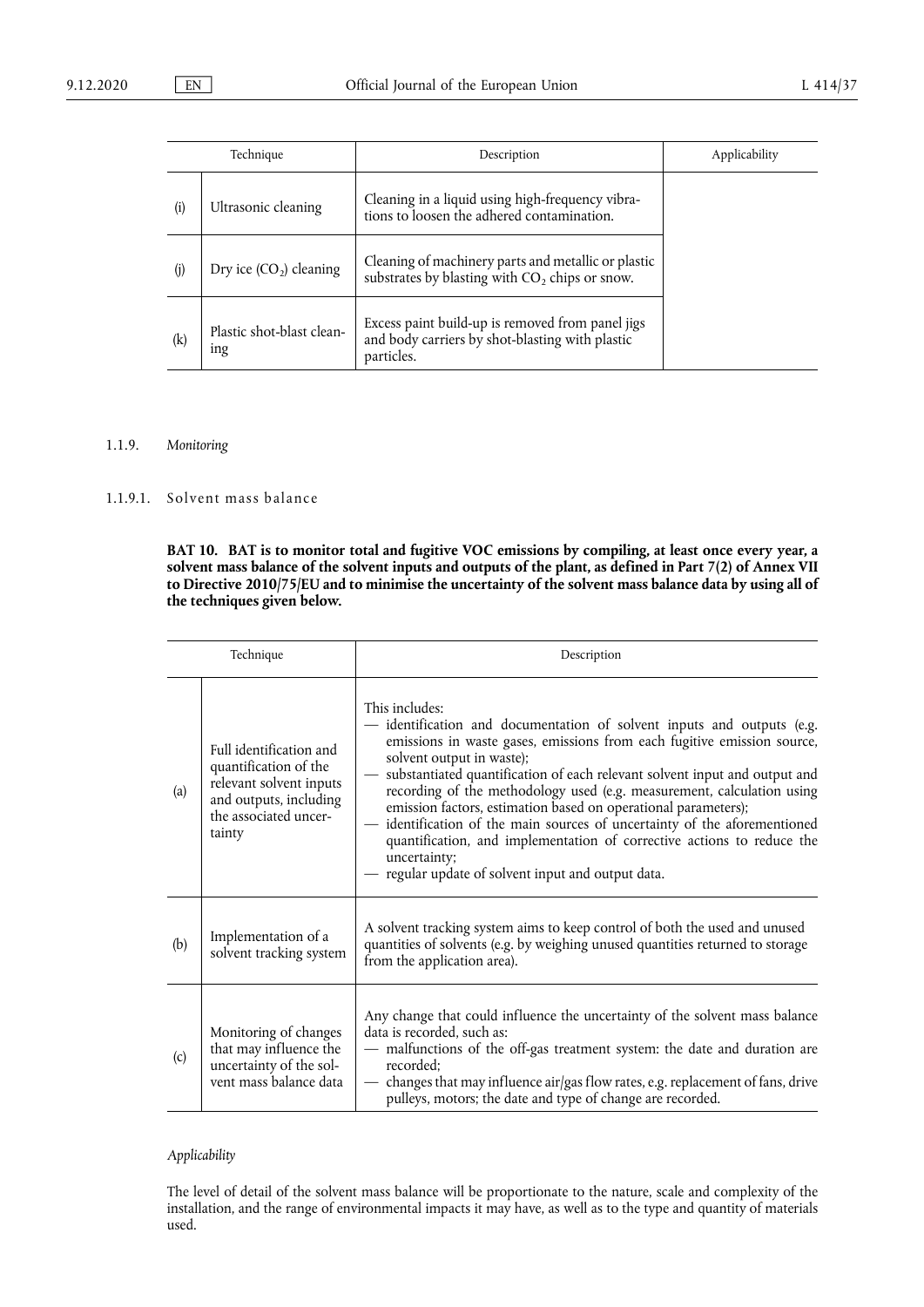#### 1.1.9.2. Emissions in waste gases

**BAT 11. BAT is to monitor emissions in waste gases with at least the frequency given below and in accordance with EN standards. If EN standards are not available, BAT is to use ISO, national or other international standards that ensure the provision of data of an equivalent scientific quality.** 

| Substance/<br>Parameter | Sectors/Sources                                                           |                                                | Standard(s)                     | Minimum<br>monitoring<br>frequency            | Monitoring<br>associated with |
|-------------------------|---------------------------------------------------------------------------|------------------------------------------------|---------------------------------|-----------------------------------------------|-------------------------------|
|                         | Coating of vehicles - Spray coating                                       |                                                |                                 |                                               | <b>BAT 18</b>                 |
|                         | Coating of other metal and plastic sur-<br>faces - Spray coating          |                                                | EN 13284-1                      | Once every<br>year $(1)$                      |                               |
| Dust                    | Coating of aircraft - Preparation (e.g.<br>sanding, blasting) and coating |                                                |                                 |                                               |                               |
|                         | Coating and printing of metal packaging-<br>Spray application             |                                                |                                 |                                               |                               |
|                         | Coating of wooden surfaces - Preparation<br>and coating                   |                                                |                                 |                                               |                               |
|                         |                                                                           | Any stack with a<br>TVOC load < $10$ kg<br>C/h | EN 12619                        | Once every<br>year $(^{1})$ $(^{2})$ $(^{3})$ | BAT 14, BAT                   |
| <b>TVOC</b>             | All sectors<br>Any stack with a<br>TVOC load $\geq 10$ kg<br>C/h          |                                                | Generic EN stan-<br>dards $(4)$ | Continuous                                    | 15                            |
| <b>DMF</b>              | Coating of textiles, foils and paper (5)                                  |                                                | No EN standard<br>available (6) | Once every three<br>months $(1)$              | <b>BAT 15</b>                 |
| NO <sub>X</sub>         | Thermal treatment of off-gases                                            |                                                | EN 14792                        | Once every<br>year $(7)$                      | <b>BAT 17</b>                 |
| CO                      | Thermal treatment of off-gases                                            |                                                | EN 15058                        | Once every<br>year $(7)$                      | <b>BAT 17</b>                 |

<span id="page-19-12"></span><span id="page-19-11"></span><span id="page-19-10"></span><span id="page-19-9"></span><span id="page-19-8"></span><span id="page-19-7"></span><span id="page-19-0"></span>[\(](#page-19-7) 1 ) To the extent possible, the measurements are carried out at the highest expected emission state under normal operating conditions.

<span id="page-19-1"></span> $($ <sup>2</sup> ) In the case of a TVOC load of less than 0,1 kg C/h, or in the case of an unabated and stable TVOC load of less than 0,3 kg C/h, the monitoring frequency may be reduced to once every 3 years or the measurement may be replaced by calculation provided that it ensures the provision of data of an equivalent scientific quality.

<span id="page-19-2"></span>[\(](#page-19-8) 3 ) For the thermal treatment of off-gases, the temperature in the combustion chamber is continuously measured. This is combined with an alarm system for temperatures falling outside the optimised temperature window.

<span id="page-19-3"></span>[\(](#page-19-9) 4 ) Generic EN standards for continuous measurements are EN15267-1, EN15267-2, EN15267-3 and EN 14181.

<span id="page-19-4"></span>[\(](#page-19-10) 5 ) The monitoring only applies if DMF is used in the processes.

<span id="page-19-5"></span>[\(](#page-19-11) 6 ) In the absence of an EN standard, the measurement includes the DMF contained in the condensed phase.

<span id="page-19-6"></span> $($ <sup>7</sup> ) In the case of a stack with a TVOC load of less than 0,1 kg C/h, the monitoring frequency may be reduced to once every 3 years.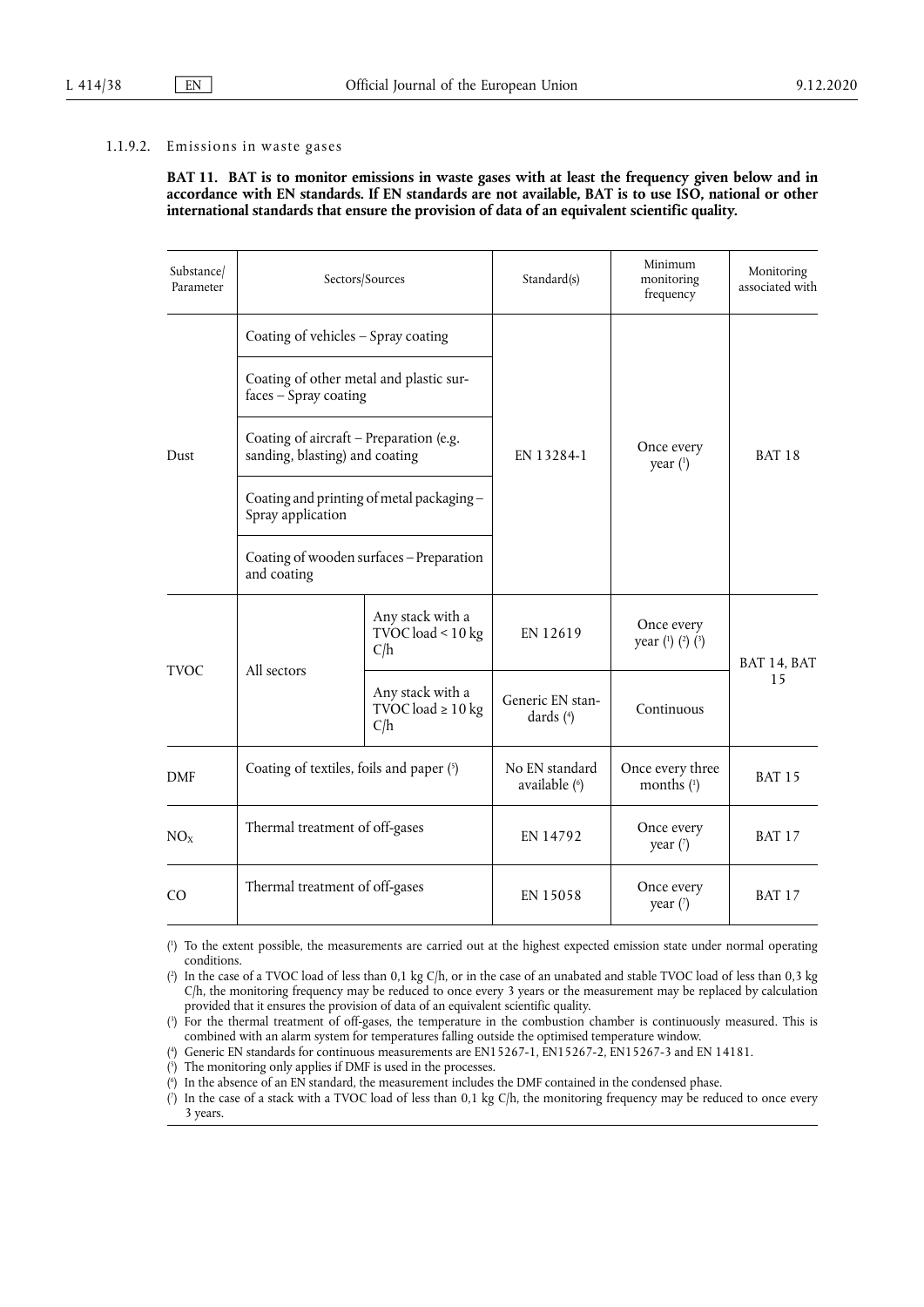## 1.1.9.3. Emissions to water

**BAT 12. BAT is to monitor emissions to water with at least the frequency given below and in accordance with EN standards. If EN standards are not available, BAT is to use ISO, national or other international standards that ensure the provision of data of an equivalent scientific quality.** 

<span id="page-20-4"></span><span id="page-20-3"></span><span id="page-20-2"></span><span id="page-20-1"></span><span id="page-20-0"></span>

| Substance/<br>Parameter  | Sector                                                         | Standard(s)                 | Minimum<br>monitoring<br>frequency                                                                                                                                       | Monitoring<br>associated with |
|--------------------------|----------------------------------------------------------------|-----------------------------|--------------------------------------------------------------------------------------------------------------------------------------------------------------------------|-------------------------------|
| TSS(1)                   | Coating of vehicles                                            |                             |                                                                                                                                                                          |                               |
|                          | Coil coating                                                   | EN 872                      |                                                                                                                                                                          |                               |
|                          | Coating and printing of metal<br>packaging (only for DWI cans) |                             |                                                                                                                                                                          |                               |
|                          | Coating of vehicles                                            |                             |                                                                                                                                                                          |                               |
| $COD$ (1) (4)            | Coil coating                                                   | No EN standard<br>available |                                                                                                                                                                          |                               |
|                          | Coating and printing of metal<br>packaging (only for DWI cans) |                             |                                                                                                                                                                          |                               |
|                          | Coating of vehicles                                            |                             |                                                                                                                                                                          |                               |
| TOC $(^{1})$ $(^{4})$    | Coil coating                                                   | EN 1484                     |                                                                                                                                                                          | <b>BAT 21</b>                 |
|                          | Coating and printing of metal<br>packaging (only for DWI cans) |                             |                                                                                                                                                                          |                               |
|                          | Coating of aircraft                                            |                             | EN ISO 10304-3 or<br>EN ISO 23913<br>Once every<br>month $(^2)$ $(^3)$<br>Various EN stan-<br>dards available (e.g.<br>EN ISO 11885, EN<br>ISO 17294-2, EN<br>ISO 15586) |                               |
| $Cr(VI)$ (5) (6)         | Coil coating                                                   |                             |                                                                                                                                                                          |                               |
|                          | Coating of aircraft                                            |                             |                                                                                                                                                                          |                               |
| $Cr$ ( $\binom{6}{7}$ )  | Coil coating                                                   |                             |                                                                                                                                                                          |                               |
|                          | Coating of vehicles                                            |                             |                                                                                                                                                                          |                               |
| Ni <sup>(6)</sup>        | Coil coating                                                   |                             |                                                                                                                                                                          |                               |
|                          | Coating of vehicles                                            |                             |                                                                                                                                                                          |                               |
| Zn(6)                    | Coil coating                                                   |                             |                                                                                                                                                                          |                               |
|                          | Coating of vehicles                                            |                             |                                                                                                                                                                          |                               |
| AOX $($ <sup>6</sup> $)$ | Coil coating                                                   | <b>EN ISO 9562</b>          |                                                                                                                                                                          |                               |
|                          | Coating and printing of metal<br>packaging (only for DWI cans) |                             |                                                                                                                                                                          |                               |
|                          | Coating of vehicles                                            |                             |                                                                                                                                                                          |                               |
| $F^{\text{-}}$ (6) (8)   | Coil coating                                                   | EN ISO 10304-1              |                                                                                                                                                                          |                               |
|                          | Coating and printing of metal<br>packaging (only for DWI cans) |                             |                                                                                                                                                                          |                               |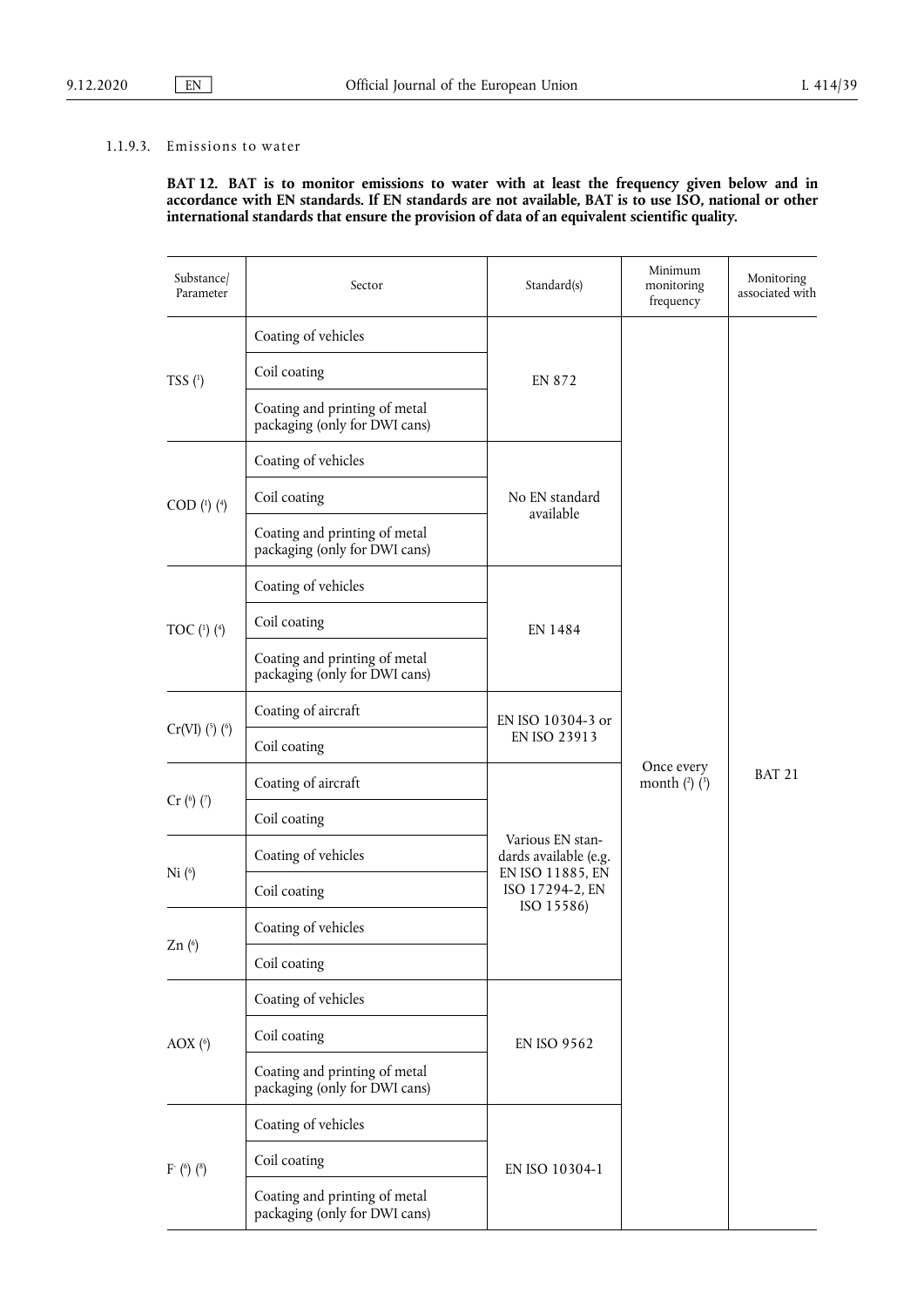- <span id="page-21-0"></span>[\(](#page-20-0) 1 ) The monitoring only applies in the case of direct discharge to a receiving water body.
- <span id="page-21-1"></span>[\(](#page-20-1) 2 ) The monitoring frequency may be reduced to once every 3 months if the emission levels are proven to be sufficiently stable.
- <span id="page-21-2"></span>[\(](#page-20-1) 3 ) In the case of batch discharge that is less frequent than the minimum monitoring frequency, monitoring is carried out once per batch.
- <span id="page-21-3"></span>[\(](#page-20-0) 4 ) TOC monitoring and COD monitoring are alternatives. TOC monitoring is the preferred option because it does not rely on the use of very toxic compounds.
- <span id="page-21-4"></span>[\(](#page-20-2) 5 ) Monitoring of Cr(VI) only applies if chromium(VI) compounds are used in the processes.
- <span id="page-21-5"></span>[\(](#page-20-3) 6 ) In the case of indirect discharge to a receiving water body, the monitoring frequency may be reduced if the downstream waste water treatment plant is designed and equipped appropriately to abate the pollutants concerned.
- <span id="page-21-6"></span>[\(](#page-20-4) 7 ) Monitoring of Cr only applies if chromium compounds are used in the processes.
- <span id="page-21-7"></span>[\(](#page-20-3) 8 ) Monitoring of F- only applies if fluorine compounds are used in the processes.

#### 1.1.10. *Emissions during OTNOC*

#### **BAT 13. In order to reduce the frequency of the occurrence of OTNOC and to reduce emissions during OTNOC, BAT is to use both of the techniques given below.**

| Technique |                                           | Description                                                                                                                                                                                                                                                                                                |  |
|-----------|-------------------------------------------|------------------------------------------------------------------------------------------------------------------------------------------------------------------------------------------------------------------------------------------------------------------------------------------------------------|--|
| (a)       | Identification of critical<br>equipment   | Equipment critical to the protection of the environment ('critical<br>equipment') is identified on the basis of a risk assessment. In principle, this<br>concerns all equipment and systems handling VOCs (e.g. off-gas treatment<br>system, leak detection system).                                       |  |
| (b)       | Inspection, maintenance<br>and monitoring | A structured programme to maximise critical equipment availability and<br>performance which includes standard operating procedures, preventive<br>maintenance, regular and unplanned maintenance. OTNOC periods,<br>duration, causes and, if possible, emissions during their occurrence are<br>monitored. |  |

#### 1.1.11. *Emissions in waste gases*

#### 1.1.11.1. VOC emissions

## **BAT 14. In order to reduce VOC emissions from the production and storage areas, BAT is to use technique (a) and an appropriate combination of the other techniques given below.**

| Technique |                                              | Description                                                                                                                                                                                                                                                                                                                                                                                                                                                          | Applicability         |
|-----------|----------------------------------------------|----------------------------------------------------------------------------------------------------------------------------------------------------------------------------------------------------------------------------------------------------------------------------------------------------------------------------------------------------------------------------------------------------------------------------------------------------------------------|-----------------------|
| (a)       | System selection, design<br>and optimisation | An off-gas system is selected, designed and opti-<br>mised taking into account parameters such as:<br>- amount of extracted air;<br>- type and concentration of solvents in extracted<br>air;<br>- type of treatment system (dedicated/centra-<br>lised):<br>- health and safety;<br>- energy efficiency.<br>The following order of priority for the system se-<br>lection may be considered:<br>- segregation of off-gases with high and low VOC<br>concentrations; | Generally applicable. |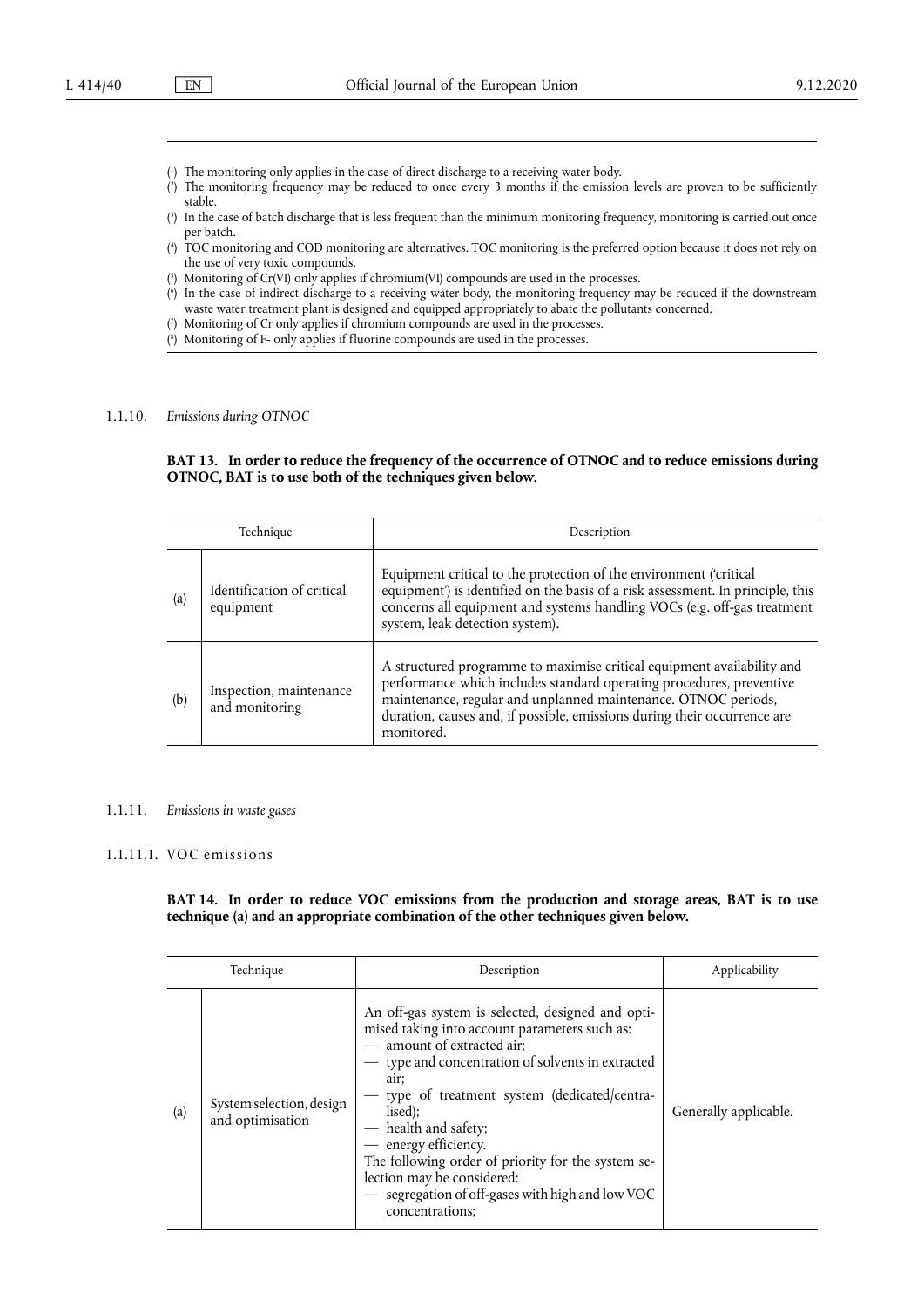| Technique |                                                                                                                                                                                                                             | Description                                                                                                                                                                                                                                                                                                                   | Applicability                                                                                                                                                                                          |
|-----------|-----------------------------------------------------------------------------------------------------------------------------------------------------------------------------------------------------------------------------|-------------------------------------------------------------------------------------------------------------------------------------------------------------------------------------------------------------------------------------------------------------------------------------------------------------------------------|--------------------------------------------------------------------------------------------------------------------------------------------------------------------------------------------------------|
|           |                                                                                                                                                                                                                             | - techniques to homogenise and increase the<br>VOC concentration (see BAT 16 (b) and (c));<br>- techniques for the recovery of solvents in off-<br>gases (see BAT 15);<br>- VOC abatement techniques with heat recovery<br>(see BAT $15$ );<br>- VOC abatement techniques without heat recov-<br>ery (see BAT 15).            |                                                                                                                                                                                                        |
| (b)       | Air extraction as close as<br>possible to the point of<br>application of VOC-<br>containing materials                                                                                                                       | Air extraction as close as possible to the point of<br>application with full or partial enclosure of solvent<br>application areas (e.g. coaters, application ma-<br>chines, spray booths). Extracted air may be treated<br>by an off-gas treatment system.                                                                    | May not be applicable<br>where enclosure leads to<br>difficult machinery access<br>during operation.<br>Applicability may be re-<br>stricted by the shape and<br>size of the area to be en-<br>closed. |
| (c)       | Air extraction as close as<br>possible to the point of<br>preparing paints/coa-<br>tings/adhesives/inks                                                                                                                     | Air extraction as close as possible to the point of<br>preparing paints/coatings/adhesives/inks (e.g.<br>mixing area). Extracted air may be treated by an off-<br>gas treatment system.                                                                                                                                       | Only applicable where<br>paints/coatings/<br>adhesives/inks are<br>prepared.                                                                                                                           |
| (d)       | Extraction of air from<br>the drying/curing pro-<br>cesses                                                                                                                                                                  | The curing ovens/dryers are equipped with an air<br>extraction system. Extracted air may be treated by<br>an off-gas treatment system.                                                                                                                                                                                        | Only applicable to<br>drying/curing processes.                                                                                                                                                         |
| (e)       | Minimisation of fugitive<br>emissions and heat<br>losses from the<br>ovens/dryers either by<br>sealing the entrance and<br>the exit of the curing<br>ovens/dryers or by ap-<br>plying sub-atmospheric<br>pressure in drying | The entrance to and the exit from curing ovens/<br>dryers are sealed to minimise fugitive VOC emis-<br>sions and heat losses. The sealing may be ensured<br>by air jets or air knives, doors, plastic or metallic<br>curtains, doctor blades, etc. Alternatively,<br>ovens/dryers are kept under sub-atmospheric<br>pressure. | Only applicable when<br>curing ovens/dryers are<br>used.                                                                                                                                               |
| (f)       | Extraction of air from<br>the cooling zone                                                                                                                                                                                  | When substrate cooling takes place after drying/<br>curing, the air from the cooling zone is extracted<br>and may be treated by an off-gas treatment system.                                                                                                                                                                  | Only applicable when<br>substrate cooling takes<br>place after drying/curing.                                                                                                                          |
| (g)       | Extraction of air from<br>storage of raw materials,<br>solvents and solvent-<br>containing wastes                                                                                                                           | Air from raw material stores and/or individual<br>containers for raw materials, solvents and solvent-<br>containing wastes is extracted and may be treated<br>by an off-gas treatment system.                                                                                                                                 | May not be applicable for<br>closed containers or for<br>storage of raw materials,<br>solvents and solvent-<br>containing wastes with a<br>low vapour pressure and<br>low toxicity.                    |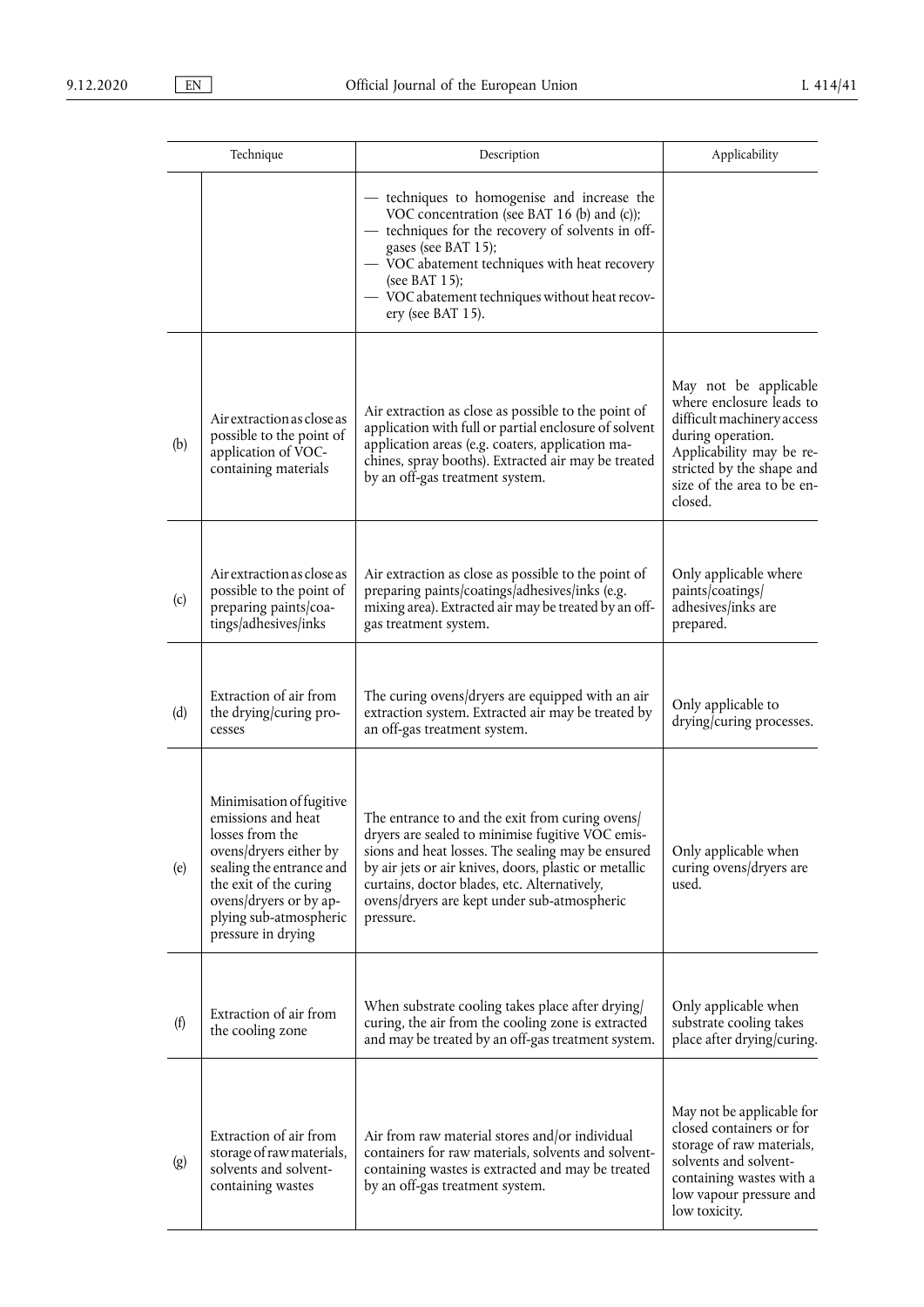| Technique |                                          | Description                                                                                                                                                                                       | Applicability                                                                                          |
|-----------|------------------------------------------|---------------------------------------------------------------------------------------------------------------------------------------------------------------------------------------------------|--------------------------------------------------------------------------------------------------------|
| (h)       | Extraction of air from<br>cleaning areas | Air from the areas where machine parts and<br>equipment are cleaned with organic solvents, either<br>by hand or automatically, is extracted and may be<br>treated by an off-gas treatment system. | Only applicable to areas<br>where machine parts and<br>equipment are cleaned<br>with organic solvents. |

#### **BAT 15. In order to reduce VOC emissions in waste gases and increase resource efficiency, BAT is to use one or a combination of the techniques given below.**

| $\sim$<br>۵۵ | $\lambda$<br>--<br>,,,,, | . . |
|--------------|--------------------------|-----|

# I. **Capture and recovery of solvents in off-gases**

| (a) | Condensation                                        | A technique for removing organic compounds by<br>reducing the temperature below their dew points<br>so that the vapours liquefy. Depending on the<br>operating temperature range required, different<br>refrigerants are used, e.g. cooling water, chilled<br>water (temperature typically around 5 °C),<br>ammonia or propane.                                                                                                                                          | Applicability may be<br>restricted where the<br>energy demand for<br>recovery is excessive due<br>to the low VOC content.   |
|-----|-----------------------------------------------------|--------------------------------------------------------------------------------------------------------------------------------------------------------------------------------------------------------------------------------------------------------------------------------------------------------------------------------------------------------------------------------------------------------------------------------------------------------------------------|-----------------------------------------------------------------------------------------------------------------------------|
| (b) | Adsorption using<br>activated carbon or<br>zeolites | VOCs are adsorbed on the surface of activated<br>carbon, zeolites or carbon fibre paper. Adsorbate is<br>subsequently desorbed, e.g. with steam (often on<br>site), for reuse or disposal and the adsorbent is<br>reused. For continuous operation, typically more<br>than two adsorbers are operated in parallel, one of<br>them in desorption mode. Adsorption is also<br>commonly applied as a concentration step to<br>increase the subsequent oxidation efficiency. | Applicability may be re-<br>stricted where the energy<br>demand for recovery is<br>excessive due to the low<br>VOC content. |
| (c) | Absorption using a<br>suitable liquid               | Use of a suitable liquid to remove pollutants from<br>the off-gas by absorption, in particular soluble<br>compounds and solids (dust). Solvent recovery is<br>possible, for example, using distillation or thermal<br>desorption.<br>(For dust removal, see BAT 18.)                                                                                                                                                                                                     | Generally applicable.                                                                                                       |

## II. **Thermal treatment of solvents in off-gases with energy recovery**

| (d) | Sending off-gases to a<br>combustion plant | Part or all of the off-gases are sent as combustion air<br>and supplementary fuel to a combustion plant<br>(including CHP (combined heat and power) plants)<br>used for steam and/or electricity production. | Not applicable for off-<br>gases containing<br>substances referred to in<br>IED Article 59(5).<br>Applicability may be<br>restricted due to safety<br>considerations. |
|-----|--------------------------------------------|--------------------------------------------------------------------------------------------------------------------------------------------------------------------------------------------------------------|-----------------------------------------------------------------------------------------------------------------------------------------------------------------------|
| (e) | Recuperative thermal<br>oxidation          | Thermal oxidation using the heat of the waste<br>gases, e.g. to preheat the incoming off-gases.                                                                                                              | Generally applicable.                                                                                                                                                 |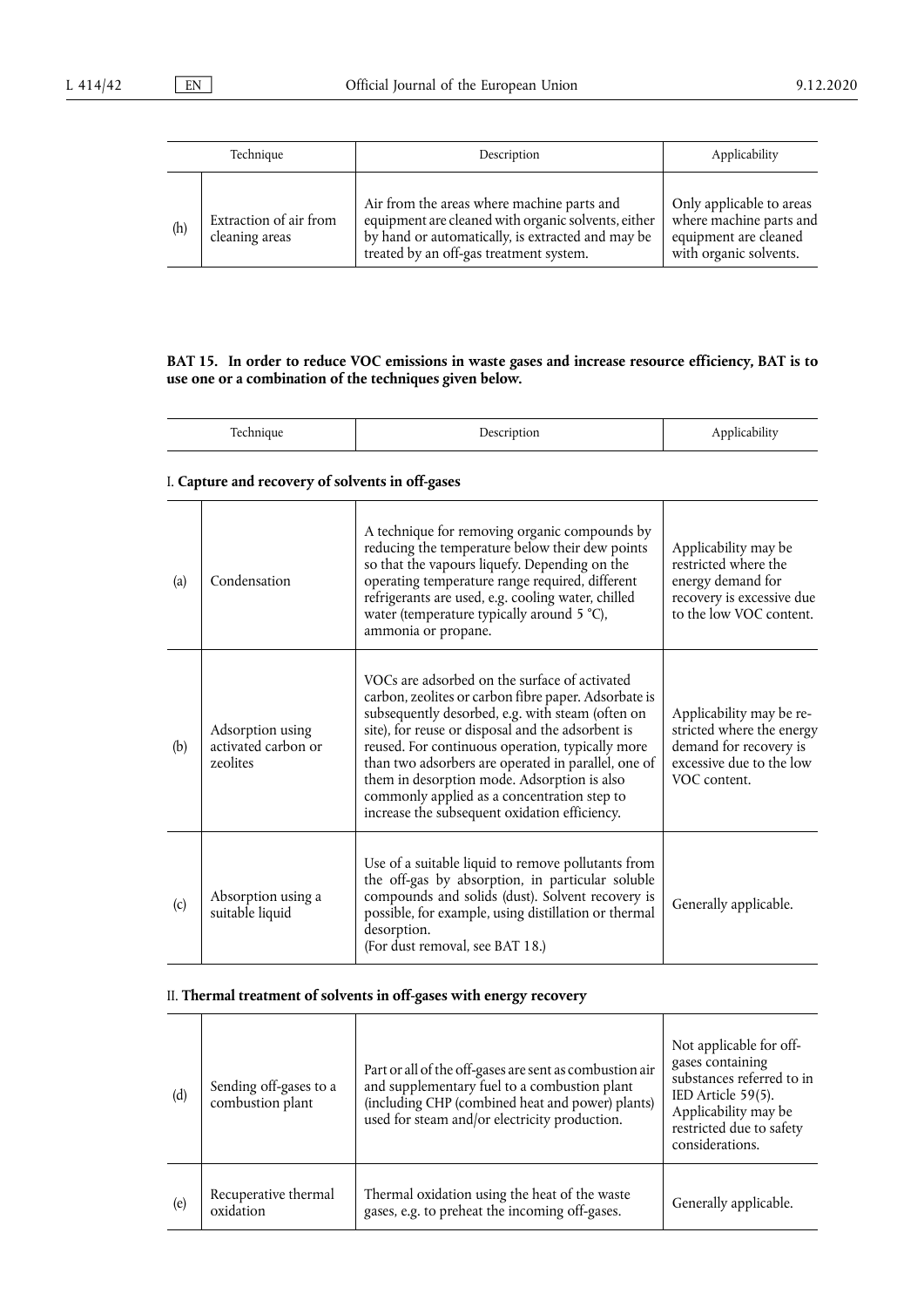| Technique |                                                                                                         | Description                                                                                                                                                                                                                                                                                                                                                                                                                     | Applicability                                                                |
|-----------|---------------------------------------------------------------------------------------------------------|---------------------------------------------------------------------------------------------------------------------------------------------------------------------------------------------------------------------------------------------------------------------------------------------------------------------------------------------------------------------------------------------------------------------------------|------------------------------------------------------------------------------|
| (f)       | Regenerative thermal<br>oxidation with multiple<br>beds or with a valveless<br>rotating air distributor | An oxidiser with multiple beds (three or five) filled<br>with ceramic packing. The beds are heat<br>exchangers, alternately heated by flue-waste gases<br>from oxidation, then the flow is reversed to heat the<br>inlet air to the oxidiser. The flow is reversed on a<br>regular basis. In the valveless rotating air<br>distributor, the ceramic medium is held in a single<br>rotating vessel divided into multiple wedges. | Generally applicable.                                                        |
| (g)       | Catalytic oxidation                                                                                     | Oxidation of VOCs assisted by a catalyst to reduce<br>the oxidation temperature and reduce the fuel<br>consumption. Exhaust heat can be recovered with<br>recuperative or regenerative types of heat<br>exchangers. Higher oxidation temperatures<br>(500–750 °C) are used for the treatment of off-gas<br>from the manufacturing of winding wire.                                                                              | Applicability may be re-<br>stricted by the presence of<br>catalyst poisons. |

III. **Treatment of solvents in off-gases without solvent or energy recovery** 

| (h) | Biological off-gas treat-<br>ment | Off-gas is dedusted and sent to a reactor with bio-<br>filter substrate. The biofilter consists of a bed of<br>organic material (such as peat, heather, compost,<br>root, tree bark, softwood and different combina-<br>tions) or some inert material (such as clay, activated<br>carbon, and polyurethane), where the off-gas<br>stream is biologically oxidised by naturally occur-<br>ring microorganisms into carbon dioxide, water,<br>inorganic salts and biomass. The biofilter is sensi-<br>tive to dust, high temperatures or high variations in<br>the off-gas, e.g. of the inlet temperature or the VOC<br>concentration. Supplementary nutrient feeding<br>may be needed. | Only applicable to the<br>treatment of biodegrad-<br>able solvents. |
|-----|-----------------------------------|---------------------------------------------------------------------------------------------------------------------------------------------------------------------------------------------------------------------------------------------------------------------------------------------------------------------------------------------------------------------------------------------------------------------------------------------------------------------------------------------------------------------------------------------------------------------------------------------------------------------------------------------------------------------------------------|---------------------------------------------------------------------|
| (i) | Thermal oxidation                 | Oxidation of VOCs by heating off-gases with air or<br>oxygen to above their auto-ignition point in a<br>combustion chamber and maintaining a high<br>temperature long enough to complete the com-<br>bustion of VOCs to carbon dioxide and water.                                                                                                                                                                                                                                                                                                                                                                                                                                     | Generally applicable.                                               |

BAT-associated emission levels (BAT-AELs) are given in Tables 11, 15, 17, 19, 21, 24, 27, 30, 32 and 35 of these BAT conclusions.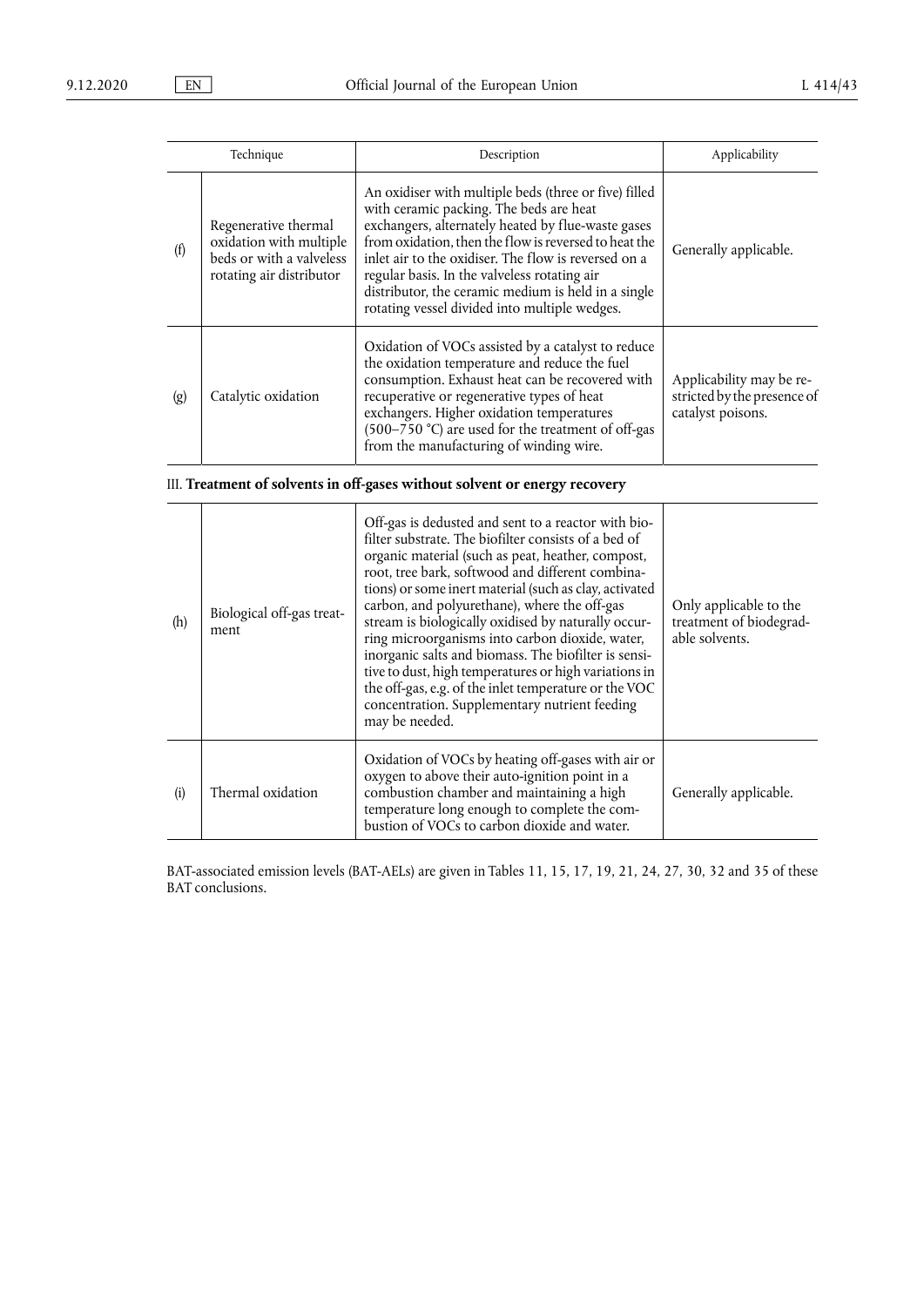#### **BAT 16. In order to reduce the energy consumption of the VOC abatement system, BAT is to use one or a combination of the techniques given below.**

| Technique |                                                                                                                                | Description                                                                                                                                                                                                                                                                                                                                                                                                                                    | Applicability                                                                                                                                   |
|-----------|--------------------------------------------------------------------------------------------------------------------------------|------------------------------------------------------------------------------------------------------------------------------------------------------------------------------------------------------------------------------------------------------------------------------------------------------------------------------------------------------------------------------------------------------------------------------------------------|-------------------------------------------------------------------------------------------------------------------------------------------------|
| (a)       | Maintaining the VOC<br>concentration sent to<br>the off-gas treatment<br>system by using vari-<br>able-frequency drive<br>fans | Use of a variable-frequency drive fan with centra-<br>lised off-gas treatment systems to modulate the<br>airflow to match the exhaust from the equipment<br>that may be in operation.                                                                                                                                                                                                                                                          | Only applicable to central<br>thermal off-gas treatment<br>systems in batch pro-<br>cesses such as printing.                                    |
| (b)       | Internal concentration<br>of solvents in the off-<br>gases                                                                     | Off-gases are recirculated within the process (in-<br>ternally) in the curing ovens/dryers and/or in spray<br>booths, so the VOC concentration in the off-gases<br>increases and the abatement efficiency of the off-<br>gas treatment system increases.                                                                                                                                                                                       | Applicability may be<br>limited by health and<br>safety factors such as the<br>LEL, and product quality<br>requirements or specifi-<br>cations. |
| (c)       | External concentration<br>of solvents in the off-<br>gases through adsorp-<br>tion                                             | The concentration of solvent in off-gases is in-<br>creased by a continuous circular flow of the spray<br>booth process air, possibly combined with curing<br>oven/dryer off-gases, through adsorption equip-<br>ment. This equipment can include:<br>- fixed bed adsorber with activated carbon or<br>zeolite;<br>- fluidised bed adsorber with activated carbon;<br>- rotor adsorber with activated carbon or zeolite;<br>— molecular sieve. | Applicability may be re-<br>stricted where the energy<br>demand is excessive due<br>to the low VOC content.                                     |
| (d)       | Plenum technique to<br>reduce waste gas vo-<br>lume                                                                            | Off-gases from curing ovens/dryers are sent to a<br>large chamber (plenum), and partly recirculated as<br>inlet air in the curing ovens/dryers. The surplus air<br>from the plenum is sent to the off-gas treatment<br>system. This cycle increases the VOC content of the<br>curing ovens/dryers' air and decreases the waste gas<br>volume.                                                                                                  | Generally applicable.                                                                                                                           |

## 1.1.11.2.  $NO<sub>x</sub>$  and CO emissions

BAT 17. In order to reduce  $\mathrm{NO_{X}}$  emissions in waste gases while limiting CO emissions from the **thermal treatment of solvents in off-gases, BAT is to use technique (a) or both of the techniques given below.** 

| Technique |                                                                                    | Description                                                                                                                                                                                                                                                                                                                                                                                        | Applicability                                                     |
|-----------|------------------------------------------------------------------------------------|----------------------------------------------------------------------------------------------------------------------------------------------------------------------------------------------------------------------------------------------------------------------------------------------------------------------------------------------------------------------------------------------------|-------------------------------------------------------------------|
| (a)       | Optimisation of ther-<br>mal treatment condi-<br>tions (design and op-<br>eration) | Good design of the combustion chambers, burners<br>and associated equipment/devices is combined<br>with optimisation of combustion conditions (e.g.<br>by controlling combustion parameters such as<br>temperature and residence time) with or without<br>the use of automatic systems and the regular<br>planned maintenance of the combustion system<br>according to suppliers' recommendations. | Design applicability may<br>be restricted for existing<br>plants. |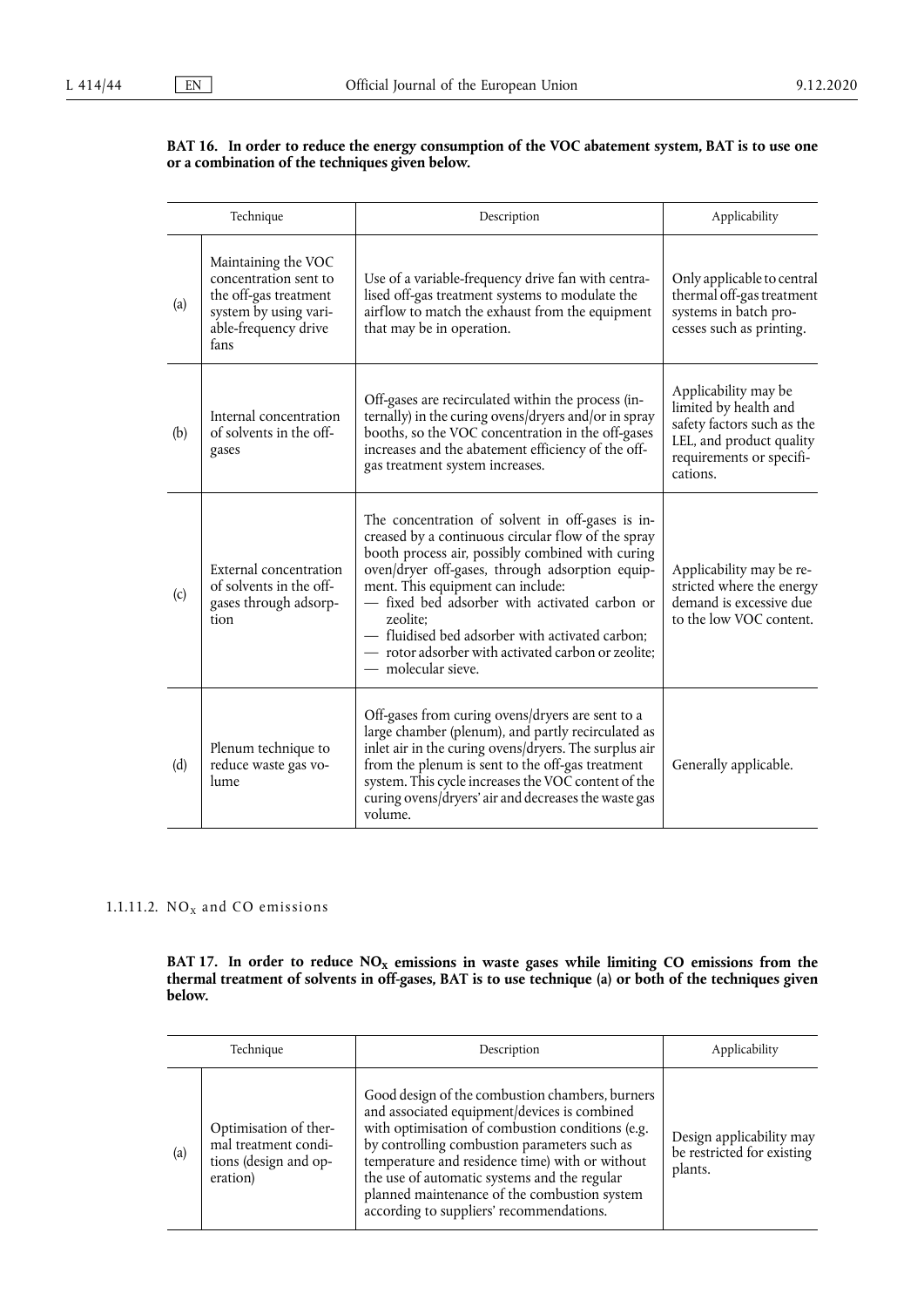| Technique |                           | Description                                                                                                                                                                                                                                                                                  | Applicability                                                                                             |
|-----------|---------------------------|----------------------------------------------------------------------------------------------------------------------------------------------------------------------------------------------------------------------------------------------------------------------------------------------|-----------------------------------------------------------------------------------------------------------|
| (b)       | Use of low- $NOx$ burners | The peak flame temperature in the combustion<br>chamber is reduced, delaying but completing the<br>combustion and increasing the heat transfer (in-<br>creased emissivity of the flame). It is combined with<br>increased residence time in order to achieve the<br>desired VOC destruction. | Applicability may be re-<br>stricted at existing plants<br>by design and/or opera-<br>tional constraints. |

## BAT-associated emission level (BAT-AEL) for NO<sub>x</sub> emissions in waste gases and indicative emission **level for CO emissions in waste gases from the thermal treatment of off-gases**

<span id="page-26-3"></span><span id="page-26-2"></span>

| Parameter | Unit               | $BAT-AEL$ $(1)$<br>(Daily average or average over the<br>sampling period) | Indicative emission level (1)<br>(Daily average or average over the<br>sampling period) |
|-----------|--------------------|---------------------------------------------------------------------------|-----------------------------------------------------------------------------------------|
| $NO_{x}$  | mg/Nm <sup>3</sup> | $20 - 130$ (2)                                                            | No indicative level                                                                     |
| CO        |                    | No BAT-AEL                                                                | $20 - 150$                                                                              |

<span id="page-26-0"></span>[\(](#page-26-2) 1 ) The BAT-AEL and indicative level do not apply where off-gases are sent to a combustion plant.

<span id="page-26-1"></span>[\(](#page-26-3) 2 ) The BAT-AEL may not apply if nitrogen-containing compounds (e.g. DMF or NMP (*N*-methylpyrrolidone)) are present in the off-gas.

The associated monitoring is given in BAT 11.

## 1.1.11.3. Dust emissions

**BAT 18. In order to reduce dust emissions in waste gases from substrate surface preparation, cutting, coating application and finishing processes for the sectors and processes listed in Table 2, BAT is to use one or a combination of the techniques given below.** 

| Technique |                                                          | Description                                                                                                                                                                                           |
|-----------|----------------------------------------------------------|-------------------------------------------------------------------------------------------------------------------------------------------------------------------------------------------------------|
| (a)       | Wet separation spray<br>booth (flushed impact)<br>panel) | A water curtain cascading vertically down the spray cabin rear panel<br>captures paint particles from overspray. The water-paint mixture is captured<br>in a reservoir and the water is recirculated. |
| (b)       | Wet scrubbing                                            | Paint particles and other dust in the off-gas are separated in scrubber systems<br>by intensive mixing of the off-gas with water. (For VOC removal, see BAT 15<br>(c).                                |
| (c)       | Dry overspray separation<br>with pre-coated material     | A dry paint overspray separation process using membrane filters combined<br>with limestone as pre-coating material to prevent fouling of the membranes.                                               |
| (d)       | Dry overspray separation<br>using filters                | Mechanical separation system, e.g. using cardboard, fabric or sinter.                                                                                                                                 |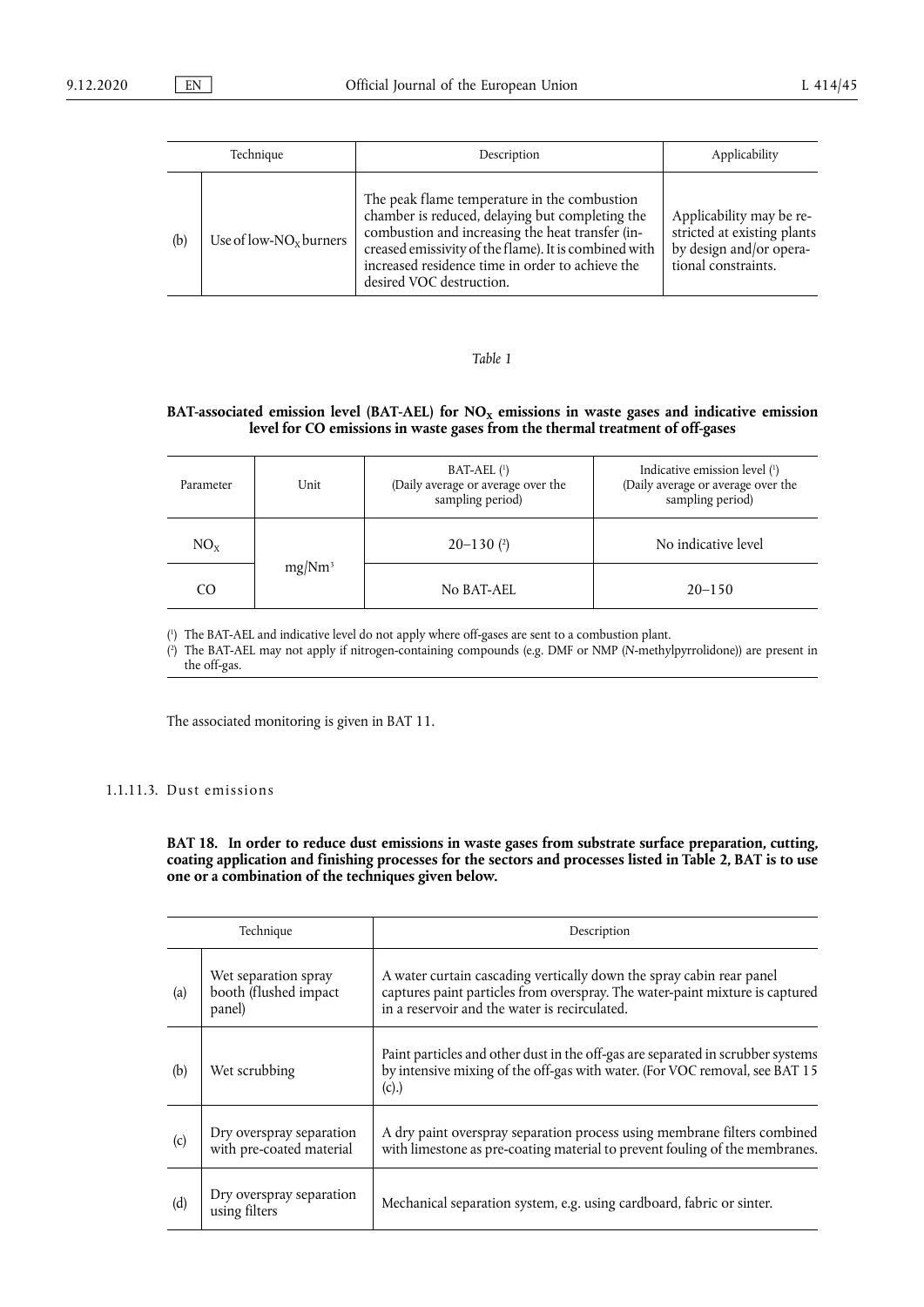| Technique |                            | Description                                                                                                                                                                                                                                                                                                                                                     |
|-----------|----------------------------|-----------------------------------------------------------------------------------------------------------------------------------------------------------------------------------------------------------------------------------------------------------------------------------------------------------------------------------------------------------------|
| (e)       | Electrostatic precipitator | In electrostatic precipitators, particles are charged and separated under the<br>influence of an electrical field. In a dry electrostatic precipitator (ESP), the<br>collected material is mechanically removed (e.g. by shaking, vibration,<br>compressed air). In a wet ESP, it is flushed with a suitable liquid, usually a<br>water-based separation agent. |

## **BAT-associated emission levels (BAT-AELs) for dust emissions in waste gases**

| Parameter | Sector                                         | Process                                          | Unit               | BAT-AEL<br>(Daily average or<br>average over the<br>sampling period) |
|-----------|------------------------------------------------|--------------------------------------------------|--------------------|----------------------------------------------------------------------|
|           | Coating of vehicles                            | Spray coating                                    |                    |                                                                      |
|           | Coating of other metal and<br>plastic surfaces | Spray coating                                    |                    | $< 1 - 3$                                                            |
| Dust      | Coating of aircraft                            | Preparation (e.g. sanding,<br>blasting), coating | mg/Nm <sup>3</sup> |                                                                      |
|           | Coating and printing of me-<br>tal packaging   | Spray application                                |                    |                                                                      |
|           | Coating of wooden surfaces                     | Preparation, coating                             |                    |                                                                      |

The associated monitoring is given in BAT 11.

## 1.1.12. *Energy efficiency*

**BAT 19. In order to use energy efficiently, BAT is to use techniques (a) and (b) and an appropriate combination of the techniques (c) to (h) given below.** 

| Technique |                        | Description                                                                                                                                                                                                                                                                                                                                                                                                                                   | Applicability                                                                                                                                                                                                             |
|-----------|------------------------|-----------------------------------------------------------------------------------------------------------------------------------------------------------------------------------------------------------------------------------------------------------------------------------------------------------------------------------------------------------------------------------------------------------------------------------------------|---------------------------------------------------------------------------------------------------------------------------------------------------------------------------------------------------------------------------|
|           | Management techniques  |                                                                                                                                                                                                                                                                                                                                                                                                                                               |                                                                                                                                                                                                                           |
| (a)       | Energy efficiency plan | An energy efficiency plan is part of the EMS (see<br>BAT 1) and entails defining and calculating the<br>specific energy consumption of the activity, setting<br>key performance indicators on an annual basis (e.g.<br>MWh/tonne of product) and planning the periodic<br>improvement targets and related actions. The plan<br>is adapted to the specificities of the plant in terms of<br>process(es) carried out, materials, products, etc. | The level of detail and<br>nature of the energy effi-<br>ciency plan and of the<br>energy balance record<br>will generally be related to<br>the nature, scale and<br>complexity of the instal-<br>lation and the types of |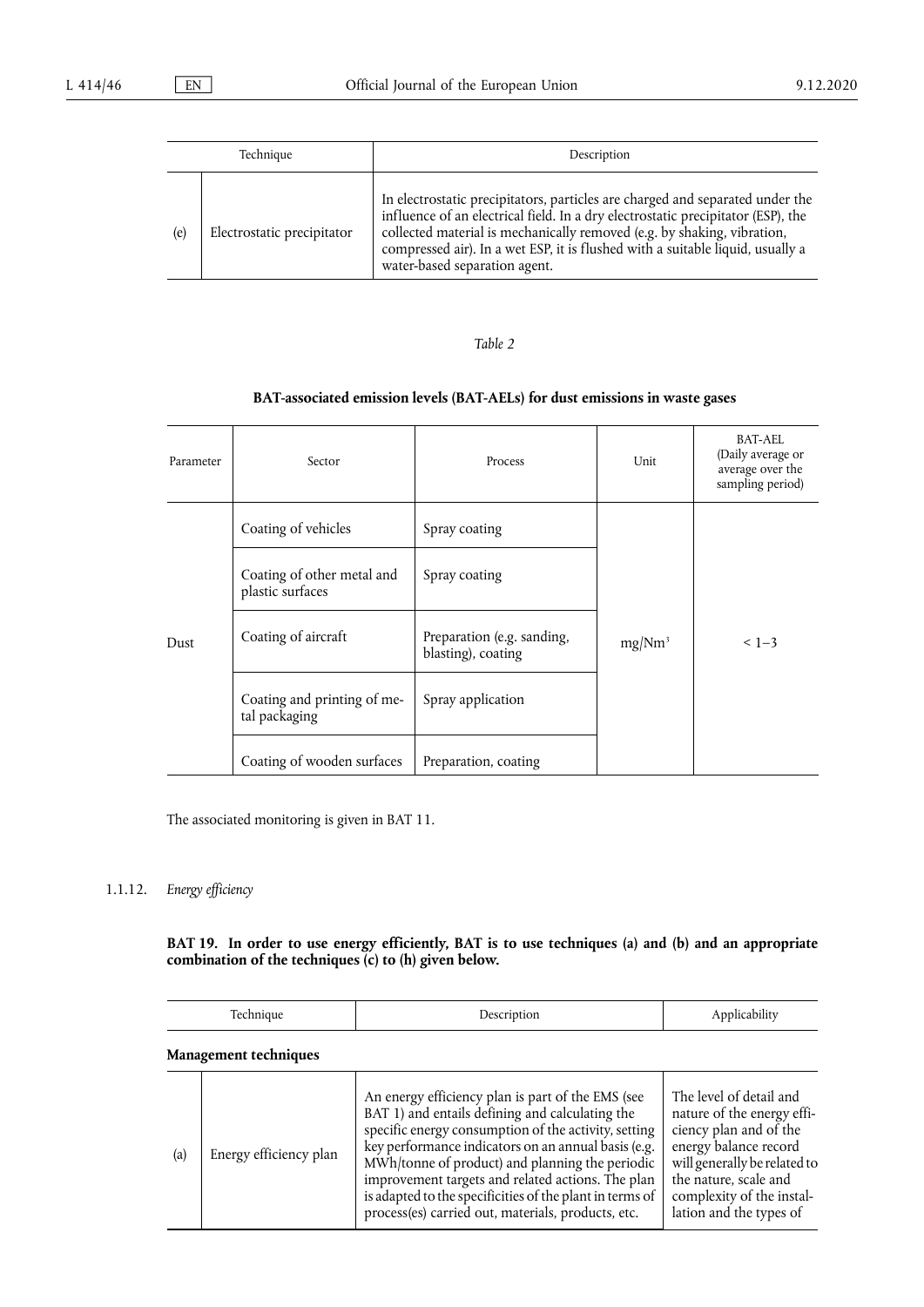|     | Technique             | Description                                                                                                                                                                                                                                                                                                                                                                                                                                                                                                                                                                                                                                                                                                                                                                                  | Applicability                                                                                                                                                                                                                                                                        |
|-----|-----------------------|----------------------------------------------------------------------------------------------------------------------------------------------------------------------------------------------------------------------------------------------------------------------------------------------------------------------------------------------------------------------------------------------------------------------------------------------------------------------------------------------------------------------------------------------------------------------------------------------------------------------------------------------------------------------------------------------------------------------------------------------------------------------------------------------|--------------------------------------------------------------------------------------------------------------------------------------------------------------------------------------------------------------------------------------------------------------------------------------|
| (b) | Energy balance record | The drawing up once every year of an energy bal-<br>ance record which provides a breakdown of the<br>energy consumption and generation (including en-<br>ergy export) by the type of source (e.g. electricity,<br>fossil fuels, renewable energy, imported heat<br>and/or cooling). This includes:<br>defining the energy boundary of the STS activ-<br>(i)<br>ity;<br>information on energy consumption in terms<br>(ii)<br>of delivered energy;<br>(iii) information on energy exported from the<br>plant;<br>(iv) energy flow information (e.g. Sankey dia-<br>grams or energy balances) showing how the<br>energy is used throughout the process.<br>The energy balance record is adapted to the specifi-<br>cities of the plant in terms of process(es) carried<br>out, materials, etc. | energy sources used. It<br>may not be applicable if<br>the STS activity is carried<br>out within a larger in-<br>stallation, provided that<br>the energy efficiency plan<br>and the energy balance<br>record of the larger in-<br>stallation sufficiently<br>cover the STS activity. |

## **Process-related techniques**

| (c) | Thermal insulation of<br>tanks and vats contain-<br>ing cooled or heated li-<br>quids, and of combus-<br>tion and steam systems | This may be achieved for example by:<br>- using double-skinned tanks;<br>- using pre-insulated tanks;<br>- applying insulation to combustion equipment,<br>steam pipes and pipes containing cooled or<br>heated liquids.                                                                    | Generally applicable.                                                                                              |  |
|-----|---------------------------------------------------------------------------------------------------------------------------------|---------------------------------------------------------------------------------------------------------------------------------------------------------------------------------------------------------------------------------------------------------------------------------------------|--------------------------------------------------------------------------------------------------------------------|--|
| (d) | Heat recovery by co-<br>generation - CHP<br>(combined heat and<br>power) or CCHP (com-<br>bined cooling, heat and<br>power)     | Recovery of heat (mainly from the steam system)<br>for producing hot water/steam to be used in in-<br>dustrial processes/activities. CCHP (also called tri-<br>generation) is a cogeneration system with an ab-<br>sorption chiller that uses low-grade heat to pro-<br>duce chilled water. | Applicability may be re-<br>stricted by the plant lay-<br>out, the characteristics of<br>the hot gas streams (e.g. |  |
| (e) | Heat recovery from hot<br>gas streams                                                                                           | Energy recovery from hot gas streams (e.g. from<br>dryers or cooling zones), e.g. by their recirculation<br>as process air, through the use of heat exchangers,<br>in processes, or externally.                                                                                             | flow rate, temperature) or<br>the lack of a suitable heat<br>demand.                                               |  |
| (f) | Flow adjustment of<br>process air and off-gases                                                                                 | Adjustment of the flow of process air and off-gases<br>according to the need. This includes reduction of<br>air ventilation during idle operation or mainte-<br>nance.                                                                                                                      | Generally applicable.                                                                                              |  |
| (g) | Spray booth off-gas<br>recirculation                                                                                            | Capture and recirculation of the off-gas from the<br>spray booth in combination with efficient paint<br>overspray separation. Energy consumption is less<br>than in the case of fresh air use.                                                                                              | Applicability may be re-<br>stricted by health and<br>safety considerations.                                       |  |
| (h) | Optimised circulation<br>of warm air in a large-<br>volume curing booth<br>using an air turbulator                              | Air is blown into a single part of the curing booth<br>and distributed using an air turbulator which turns<br>the laminar airflow into the desired turbulent flow.                                                                                                                          | Only applicable to spray<br>coating sectors.                                                                       |  |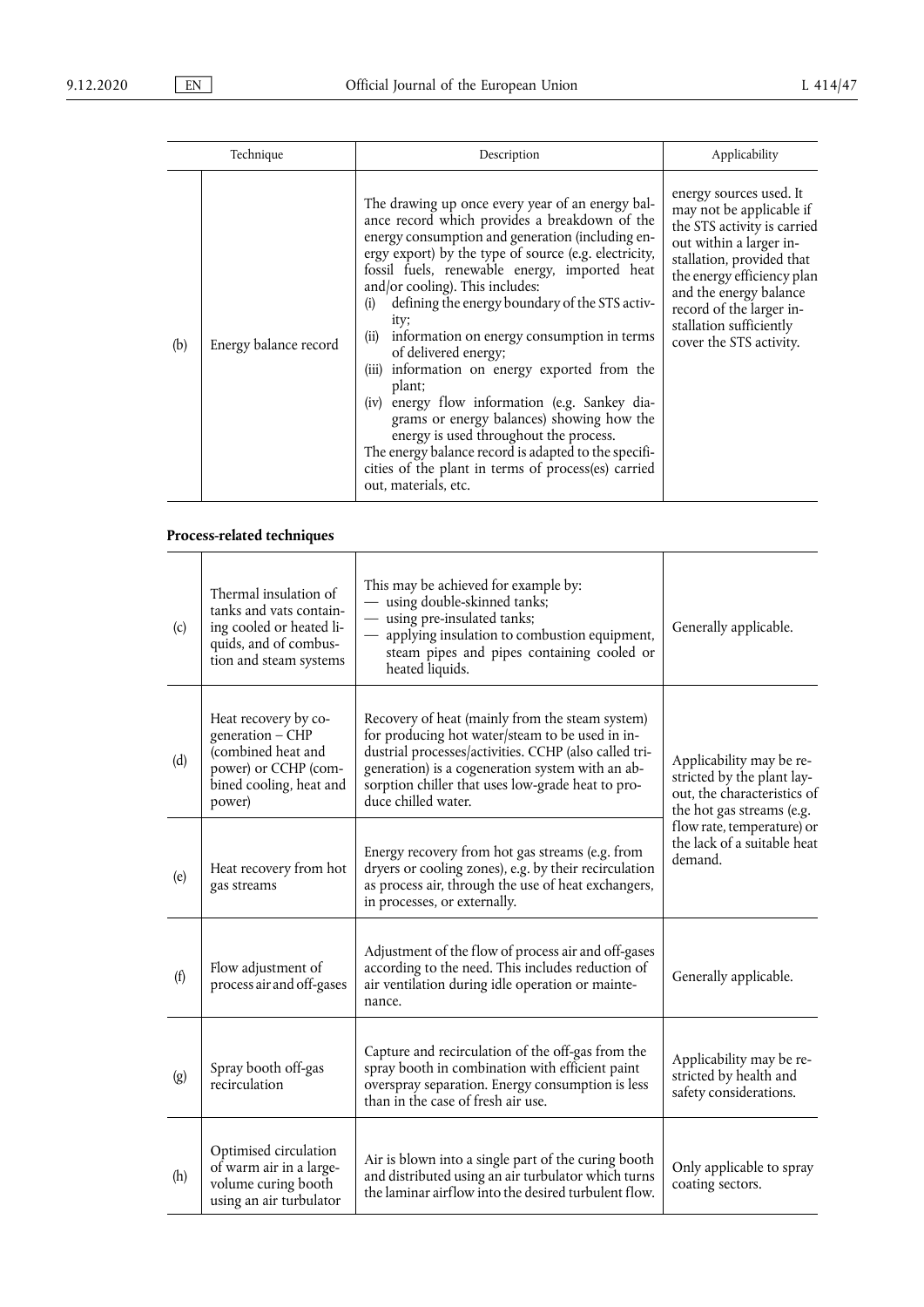## <span id="page-29-1"></span>**BAT-associated environmental performance levels (BAT-AEPLs) for specific energy consumption**

| Sector                                                      | Product type                                                          | Unit                                      | BAT-AEPL<br>(Yearly average) |
|-------------------------------------------------------------|-----------------------------------------------------------------------|-------------------------------------------|------------------------------|
|                                                             | Passenger cars                                                        |                                           | $0, 5 - 1, 3$                |
|                                                             | Vans                                                                  | MWh/vehicle coated                        | $0,8-2$                      |
| Coating of vehicles                                         | Truck cabins                                                          |                                           | $1 - 2$                      |
|                                                             | Trucks                                                                |                                           | $0, 3 - 0, 5$                |
| Coil coating                                                | Steel and/or aluminium<br>coil                                        | kWh/m <sup>2</sup> of coated coil         | $0,2-2,5$ $(1)$              |
| Coating of textiles, foils<br>and paper                     | Coating of textiles with<br>polyurethane and/or<br>polyvinyl chloride | kWh/m <sup>2</sup> of coated sur-<br>face | $1 - 5$                      |
| Manufacturing of winding<br>wires                           | Wires with an average<br>diameter > 0.1 mm                            | kWh/kg of coated wire                     | < 5                          |
| Coating and printing of<br>metal packaging                  | All product types                                                     | kWh/m <sup>2</sup> of coated sur-<br>face | $0, 3 - 1, 5$                |
| Heatset web offset printing                                 | All product types                                                     | Wh/m <sup>2</sup> of printed area         | $4 - 14$                     |
| Flexography and non-<br>publication rotogravure<br>printing | All product types                                                     | $Wh/m^2$ of printed area                  | $50 - 350$                   |
| Publication rotogravure<br>printing                         | All product types                                                     | $Wh/m^2$ of printed area                  | $10 - 30$                    |

<span id="page-29-0"></span>( 1 [\)](#page-29-1) The BAT-AEPL may not apply where the coil coating line is part of a larger manufacturing installation (e.g. steelworks) or for combilines.

The associated monitoring is given in BAT 19 (b).

## 1.1.13. *Water use and waste water generation*

**BAT 20. In order to reduce water consumption and waste water generation from aqueous processes (e.g. degreasing, cleaning, surface treatment, wet scrubbing), BAT is to use technique (a) and an appropriate combination of the other techniques given below.** 

| Technique         |                                           | Description                                                                                                                                                                                            | Applicability                                                                                                                                                                                  |
|-------------------|-------------------------------------------|--------------------------------------------------------------------------------------------------------------------------------------------------------------------------------------------------------|------------------------------------------------------------------------------------------------------------------------------------------------------------------------------------------------|
| $\left( a\right)$ | Water management<br>plan and water audits | A water management plan and water audits are part<br>of the EMS (see BAT 1) and include:<br>- flow diagrams and a water mass balance of the<br>plant;<br>establishment of water efficiency objectives; | The level of detail and<br>nature of the water man-<br>agement plan and water<br>audits will generally be<br>related to the nature, scale<br>and complexity of the<br>plant. It may not be ap- |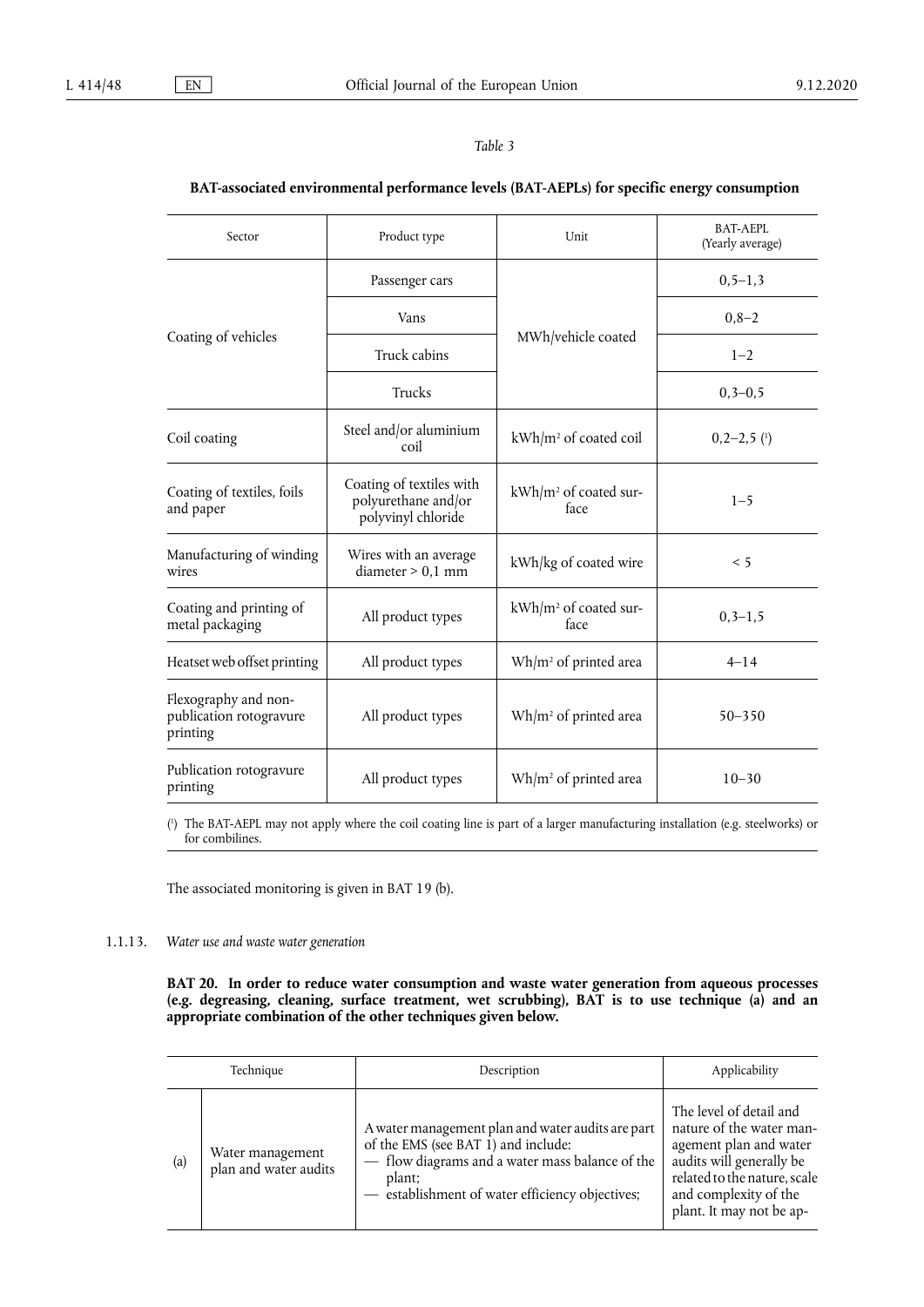| Technique |                                    | Description                                                                                                                                                                                                                                                                                                                                                                       | Applicability                                                                                                                                                                                                                 |
|-----------|------------------------------------|-----------------------------------------------------------------------------------------------------------------------------------------------------------------------------------------------------------------------------------------------------------------------------------------------------------------------------------------------------------------------------------|-------------------------------------------------------------------------------------------------------------------------------------------------------------------------------------------------------------------------------|
|           |                                    | implementation of water optimisation techni-<br>ques (e.g. control of water usage, water recy-<br>cling, detection and repair of leaks).<br>Water audits are carried out at least once every year.                                                                                                                                                                                | plicable if the STS activity<br>is carried out within a<br>larger installation, pro-<br>vided that the water<br>management plan and the<br>water audits of the larger<br>installation sufficiently<br>cover the STS activity. |
| (b)       | Reverse cascade rinsing            | Multiple stage rinsing in which the water flows in<br>the opposite direction to the work-pieces/substrate.<br>It allows a high degree of rinsing with a low water<br>consumption.                                                                                                                                                                                                 | Applicable where rinsing<br>processes are used.                                                                                                                                                                               |
| (c)       | Reuse and/or recycling<br>of water | Water streams (e.g. spent rinse water, wet scrubber<br>effluent) are reused and/or recycled, if necessary<br>after treatment, using techniques such as ion ex-<br>change or filtration (see BAT 21). The degree of<br>water reuse and/or recycling is limited by the water<br>balance of the plant, the content of impurities<br>and/or the characteristics of the water streams. | Generally applicable.                                                                                                                                                                                                         |

## **BAT-associated environmental performance levels (BAT-AEPLs) for specific water consumption**

| Sector                                          | Product type                   | Unit                           | <b>BAT-AEPL</b><br>(Yearly average) |
|-------------------------------------------------|--------------------------------|--------------------------------|-------------------------------------|
|                                                 | Passenger cars                 |                                | $0, 5 - 1, 3$                       |
|                                                 | Vans                           |                                | $1 - 2.5$                           |
| Coating of vehicles                             | Truck cabins                   | m <sup>3</sup> /vehicle coated | $0,7-3$                             |
|                                                 | Trucks                         |                                | $1 - 5$                             |
| Steel and/or aluminium<br>Coil coating<br>coils |                                | $1/m2$ of coated coil          | $0, 2-1, 3$ (1)                     |
| Coating and printing of<br>metal packaging      | Two-piece DWI beverage<br>cans | $1/1$ 000 cans                 | $90 - 110$                          |

<span id="page-30-1"></span><span id="page-30-0"></span>( 1 [\)](#page-30-1) The BAT-AEPL may not apply where the coil coating line is part of a larger manufacturing installation (e.g. steelworks) or for combilines.

The associated monitoring is given in BAT 20 (a).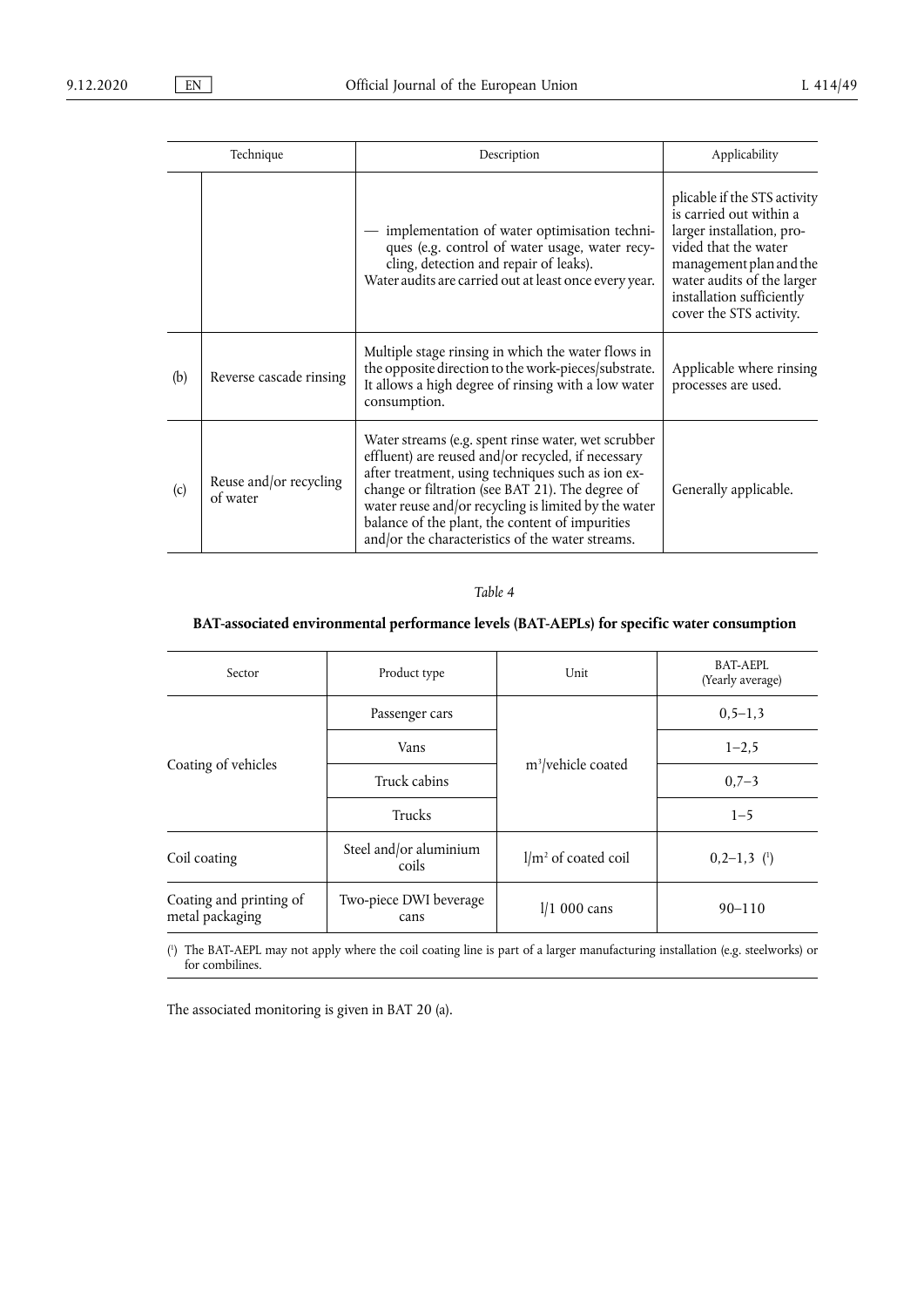## 1.1.14. *Emissions to water*

**BAT 21. In order to reduce emissions to water and/or to facilitate water reuse and recycling from aqueous processes (e.g. degreasing, cleaning, surface treatment, wet scrubbing), BAT is to use a combination of the techniques given below.** 

## **Preliminary, primary and general treatment**

| (a) | Equalisation                                                                                                                     | Balancing of flows and pollutant loads by using<br>tanks or other management techniques. | All pollutants.                                     |
|-----|----------------------------------------------------------------------------------------------------------------------------------|------------------------------------------------------------------------------------------|-----------------------------------------------------|
| (b) | Neutralisation                                                                                                                   | The adjustment of the pH of waste water to a neu-<br>tral value (approximately 7).       | Acids, alkalis.                                     |
| (c) | Physical separation, for example, by using screens, sieves, grit separators,<br>primary settlement tanks and magnetic separation |                                                                                          | Gross solids, suspended<br>solids, metal particles. |

## **Physico-chemical treatment**

| (d)                | Adsorption          | The removal of soluble substances (solutes) from<br>the waste water by transferring them to the surface<br>of solid, highly porous particles (typically activated<br>carbon).                                                                               | Adsorbable dissolved<br>non-biodegradable or in-<br>hibitory pollutants, e.g.<br>AOX.                             |
|--------------------|---------------------|-------------------------------------------------------------------------------------------------------------------------------------------------------------------------------------------------------------------------------------------------------------|-------------------------------------------------------------------------------------------------------------------|
| (e)                | Vacuum distillation | The removal of pollutants by thermal waste water<br>treatment under reduced pressure.                                                                                                                                                                       | Dissolved non-biode-<br>gradable or inhibitory<br>pollutants that can be<br>distilled, e.g. some sol-<br>vents.   |
| (f)                | Precipitation       | The conversion of dissolved pollutants into inso-<br>luble compounds by adding precipitants. The solid<br>precipitates formed are subsequently separated by<br>sedimentation. flotation or filtration.                                                      | Precipitable dissolved<br>non-biodegradable or in-<br>hibitory pollutants, e.g.<br>metals.                        |
| $\left( g \right)$ | Chemical reduction  | Chemical reduction is the conversion of pollutants<br>by chemical reducing agents into similar but less<br>harmful or hazardous compounds.                                                                                                                  | Reducible dissolved non-<br>biodegradable or inhibi-<br>tory pollutants, e.g.<br>hexavalent chromium<br>(Cr(VI)). |
| (h)                | Ion exchange        | The retention of ionic pollutants from waste water<br>and their replacement by more acceptable ions<br>using an ion exchange resin. The pollutants are<br>temporarily retained and afterwards released into a<br>regeneration or backwashing liquid.        | Ionic dissolved non-bio-<br>degradable or inhibitory<br>pollutants, e.g. metals.                                  |
| (i)                | Stripping           | The removal of purgeable pollutants from the<br>aqueous phase by a gaseous phase (e.g. steam, ni-<br>trogen or air) that is passed through the liquid. The<br>removal efficiency may be enhanced by increasing<br>the temperature or reducing the pressure. | Purgeable pollutants, e.g.<br>some adsorbable organi-<br>cally bound halogens<br>$(AOX)$ .                        |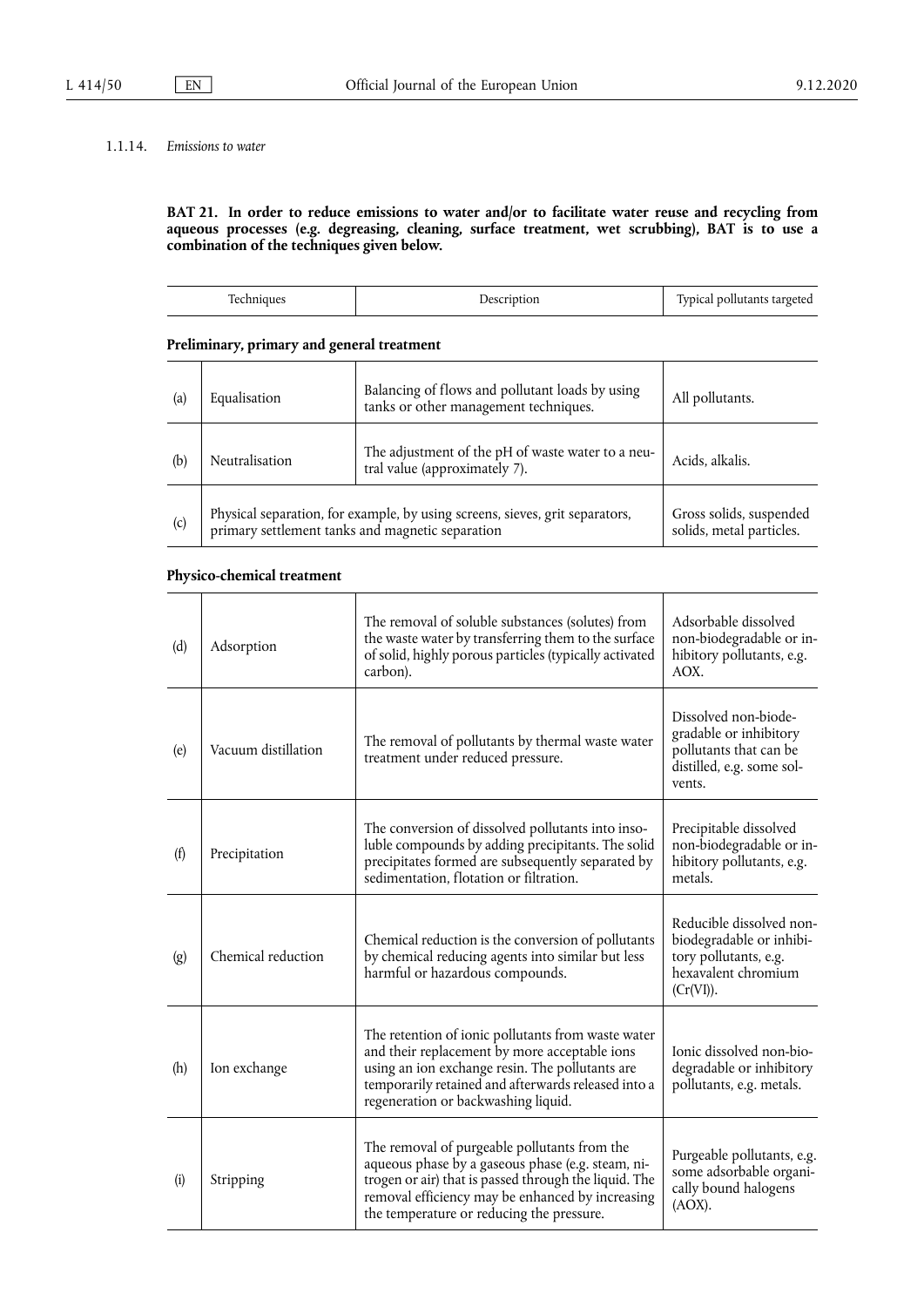| $\overline{\phantom{a}}$<br>$\sim$ | horr | $\overline{ }$<br>l www.<br><br>٠a.<br>uuu |
|------------------------------------|------|--------------------------------------------|

## **Biological treatment**

| Biological treatment | Use of microorganisms for waste water treatment<br>(e.g. anaerobic treatment, aerobic treatment). | Biodegradable organic<br>compounds. |
|----------------------|---------------------------------------------------------------------------------------------------|-------------------------------------|
|                      |                                                                                                   |                                     |

## **Final solids removal**

| (k)                         | Coagulation and floc-<br>culation | Coagulation and flocculation are used to separate<br>suspended solids from waste water and are often<br>carried out in successive steps. Coagulation is car-<br>ried out by adding coagulants with charges oppo-<br>site to those of the suspended solids. Flocculation is<br>a gentle mixing stage so that collisions of microfloc<br>particles cause them to bond to produce larger<br>flocs. It may be assisted by adding polymers. |                                                        |
|-----------------------------|-----------------------------------|----------------------------------------------------------------------------------------------------------------------------------------------------------------------------------------------------------------------------------------------------------------------------------------------------------------------------------------------------------------------------------------------------------------------------------------|--------------------------------------------------------|
| $\left( \mathbf{l} \right)$ | Sedimentation                     | The separation of suspended particles by gravita-<br>tional settling.                                                                                                                                                                                                                                                                                                                                                                  | Suspended solids and<br>particulate-bound me-<br>tals. |
| (m)                         | Filtration                        | The separation of solids from waste water by pas-<br>sing them through a porous medium, e.g. sand fil-<br>tration, nano-, micro- and ultrafiltration                                                                                                                                                                                                                                                                                   |                                                        |
| (n)                         | <b>Flotation</b>                  | The separation of solid or liquid particles from<br>waste water by attaching them to fine gas bubbles,<br>usually air. The buoyant particles accumulate at the<br>water surface and are collected with skimmers.                                                                                                                                                                                                                       |                                                        |

## <span id="page-32-3"></span><span id="page-32-0"></span>*Table 5*

## **BAT-associated emission levels (BAT-AELs) for direct discharges to a receiving water body**

<span id="page-32-2"></span><span id="page-32-1"></span>

| Substance/Parameter                            | Sector                                                                                                | $BAT-AEL$ $(1)$                  |
|------------------------------------------------|-------------------------------------------------------------------------------------------------------|----------------------------------|
| Total suspended solids (TSS)                   |                                                                                                       | $5 - 30$ mg/l                    |
| Chemical oxygen demand (COD) (2)               | Coating of vehicles<br>Coil coating<br>Coating and printing of metal<br>packaging (only for DWI cans) | $30 - 150$ mg/l                  |
| Adsorbable organically bound halogens<br>(AOX) |                                                                                                       | $0,1-0,4$ mg/l                   |
| Fluoride $(F)$ $(3)$                           |                                                                                                       | $2 - 25$ mg/l                    |
| Nickel (expressed as Ni)                       | Coating of vehicles                                                                                   | $0,05-0,4$ mg/l                  |
| Zinc (expressed as Zn)                         | Coil coating                                                                                          | $0,05-0,6$ mg/l ( <sup>4</sup> ) |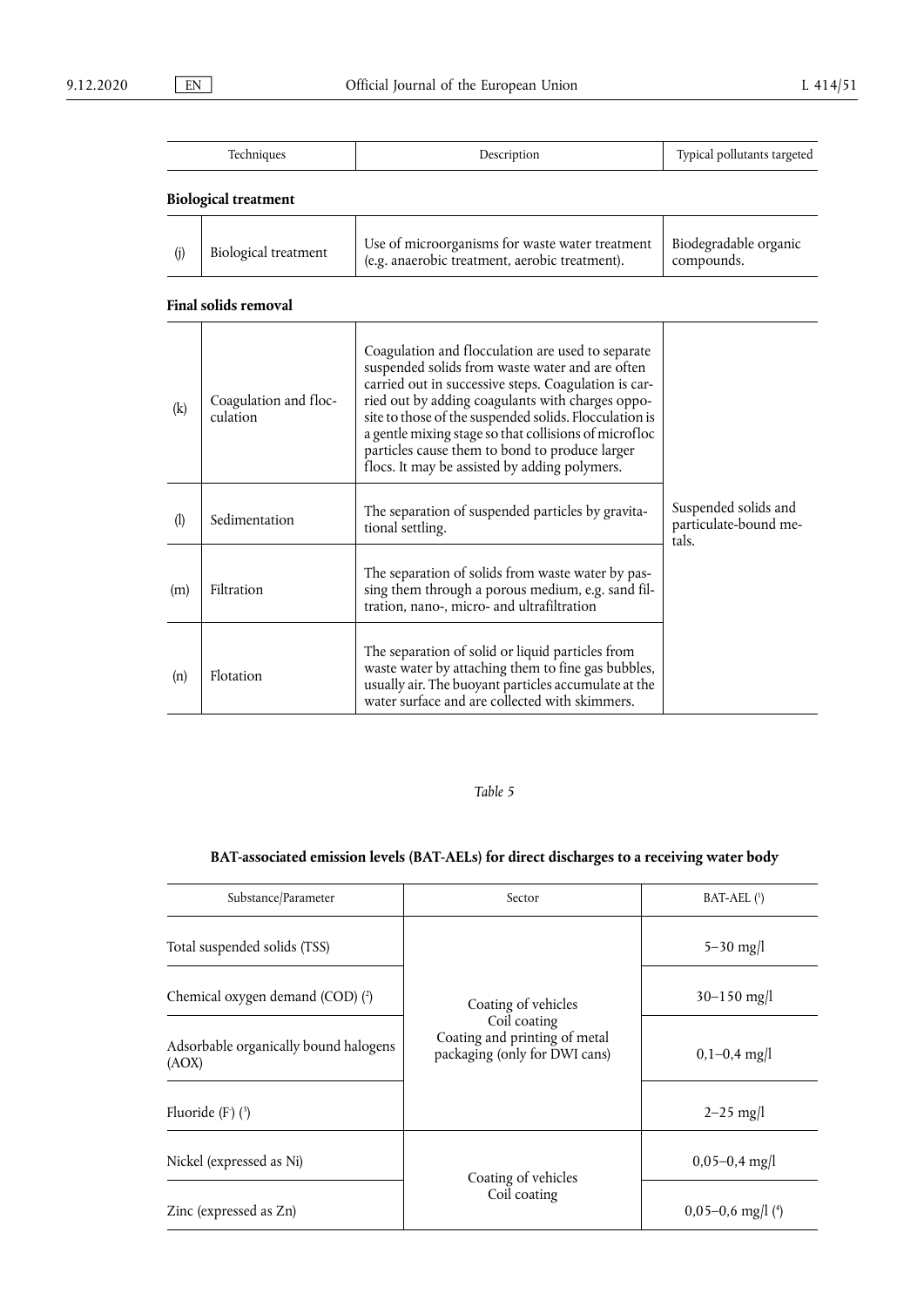<span id="page-33-6"></span>

| Substance/Parameter                                            | Sector                              | $BAT-AEL$ <sup>(1)</sup> |
|----------------------------------------------------------------|-------------------------------------|--------------------------|
| Total chromium (expressed as Cr) $(5)$                         |                                     | $0,01-0,15$ mg/l         |
| Hexavalent chromium (expressed as<br>$Cr(VI)$ ( <sup>6</sup> ) | Coating of aircraft<br>Coil coating | $0,01-0,05$ mg/l         |

<span id="page-33-7"></span><span id="page-33-0"></span>[\(](#page-32-0) 1 ) The averaging period is given in the general considerations.

- <span id="page-33-1"></span>[\(](#page-32-1) 2 ) The BAT-AEL for COD may be replaced by a BAT-AEL for TOC. The correlation between COD and TOC is determined on a case-by-case basis. The BAT-AEL for TOC is the preferred option because TOC monitoring does not rely on the use of very toxic compounds.
- <span id="page-33-2"></span>[\(](#page-32-2) 3 ) The BAT-AEL only applies if fluorine compounds are used in the processes.
- <span id="page-33-3"></span>[\(](#page-32-3) 4 ) The upper end of the BAT-AEL range may be 1 mg/l in the case of zinc-containing substrates or of substrates pretreated using zinc.
- <span id="page-33-4"></span>[\(](#page-33-6) 5 ) The BAT-AEL only applies if chromium compounds are used in the processes.

<span id="page-33-5"></span>[\(](#page-33-7) 6 ) The BAT-AEL only applies if chromium(VI) compounds are used in the processes.

The associated monitoring is given in BAT 12.

#### <span id="page-33-16"></span><span id="page-33-14"></span>*Table 6*

## **BAT-associated emission levels (BAT-AELs) for indirect discharges to a receiving water body**

<span id="page-33-15"></span>

| Substance/Parameter                                             | Sector                                                                                                | BAT-AEL $(1)$ $(2)$ |
|-----------------------------------------------------------------|-------------------------------------------------------------------------------------------------------|---------------------|
| Adsorbable organically bound halogens<br>(AOX)                  | Coating of vehicles<br>Coil coating<br>Coating and printing of metal<br>packaging (only for DWI cans) | $0,1-0,4$ mg/l      |
| Fluoride $(F)$ $(3)$                                            |                                                                                                       | $2 - 25$ mg/l       |
| Nickel (expressed as Ni)                                        | Coating of vehicles<br>Coil coating                                                                   | $0,05-0,4$ mg/l     |
| Zinc (expressed as Zn)                                          |                                                                                                       | $0,05-0,6$ mg/l (4) |
| Total chromium (expressed as Cr) (5)                            | Coating of aircraft<br>Coil coating                                                                   | $0,01-0,15$ mg/l    |
| Hexavalent chromium (expressed as<br>$Cr(VI))$ ( $\binom{6}{7}$ |                                                                                                       | $0,01-0,05$ mg/l    |

<span id="page-33-18"></span><span id="page-33-17"></span><span id="page-33-8"></span>[\(](#page-33-14) 1 ) The BAT-AELs may not apply if the downstream waste water treatment plant is designed and equipped appropriately to abate the pollutants concerned, provided this does not lead to a higher level of pollution in the environment.

<span id="page-33-9"></span> $($ <sup>2</sup> ) The averaging period is given in the general considerations.

<span id="page-33-10"></span>[\(](#page-33-15) 3 ) The BAT-AEL only applies if fluorine compounds are used in the processes.

<span id="page-33-11"></span>[\(](#page-33-16) 4 ) The upper end of the BAT-AEL range may be 1 mg/l in the case of zinc-containing substrates or of substrates pretreated using zinc.

<span id="page-33-12"></span>[\(](#page-33-17) 5 ) The BAT-AEL only applies if chromium compounds are used in the processes.

<span id="page-33-13"></span>[\(](#page-33-18) 6 ) The BAT-AEL only applies if chromium(VI) compounds are used in the processes.

The associated monitoring is given in BAT 12.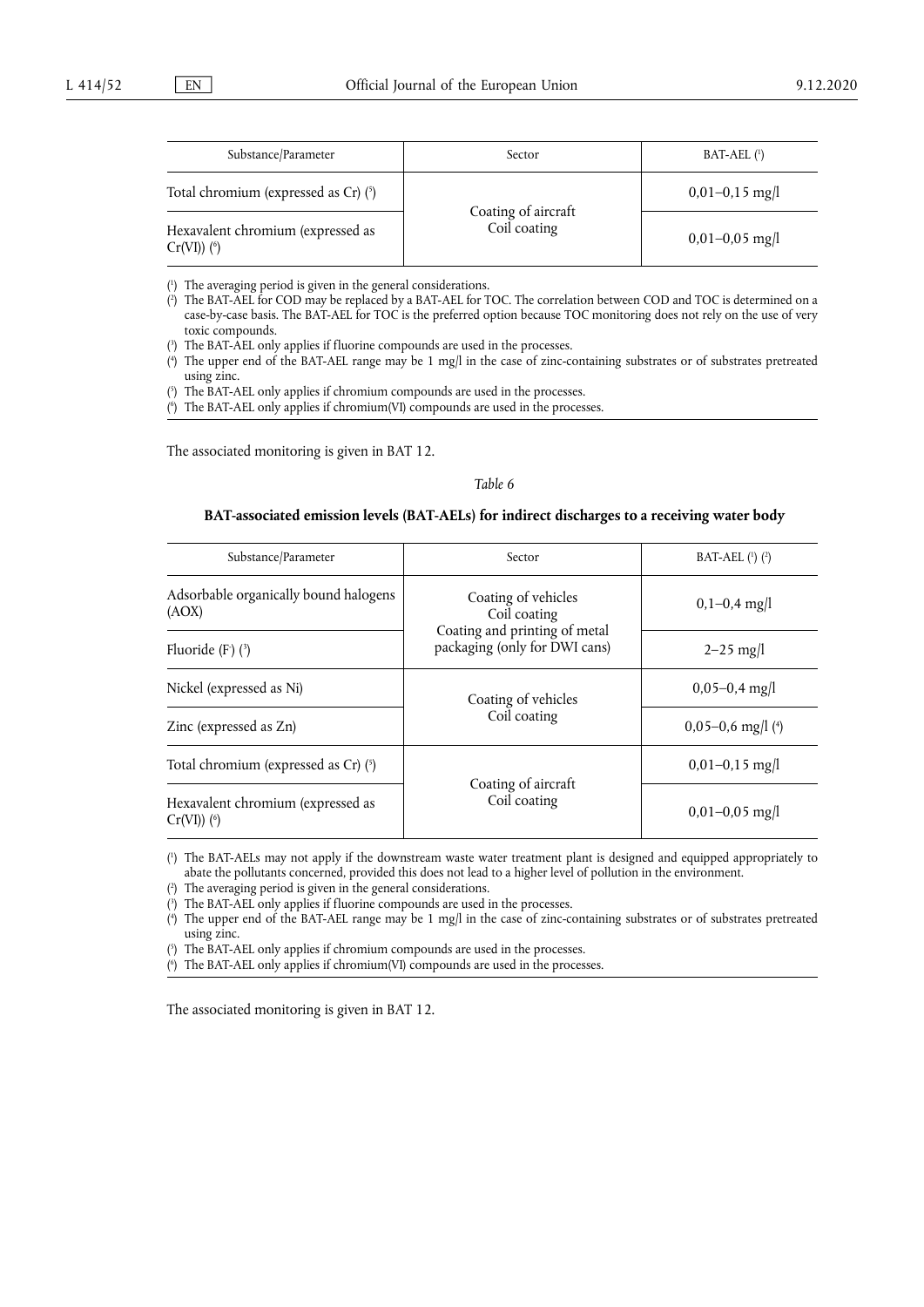#### 1.1.15. *Waste management*

## **BAT 22. In order to reduce the quantity of waste sent for disposal, BAT is to use the techniques (a) and (b) and one or both of the techniques (c) and (d) given below.**

| Technique |                                     | Description                                                                                                                                                                                                                                                                                                                                                                                                                                                      |
|-----------|-------------------------------------|------------------------------------------------------------------------------------------------------------------------------------------------------------------------------------------------------------------------------------------------------------------------------------------------------------------------------------------------------------------------------------------------------------------------------------------------------------------|
| (a)       | Waste management plan               | A waste management plan is part of the EMS (see BAT 1) and is a set of<br>measures aiming to: 1) minimise the generation of waste, 2) optimise the<br>reuse, regeneration and/or recycling of waste and/or the recovery of energy<br>from waste, and 3) ensure the proper disposal of waste.                                                                                                                                                                     |
| (b)       | Monitoring of waste<br>quantities   | Annual recording of waste quantities generated for each type of waste. The<br>solvent content in the waste is determined periodically (at least once every<br>year) by analysis or calculation.                                                                                                                                                                                                                                                                  |
| (c)       | Recovery/recycling of sol-<br>vents | Techniques may include:<br>- recovering/recycling solvents from liquid waste by filtration or<br>distillation on site or off site;<br>- recovering/recycling the solvent content of wipes by gravitational<br>draining, wringing or centrifugation.                                                                                                                                                                                                              |
| (d)       | Waste-stream-specific<br>techniques | Techniques may include:<br>- reducing the water content of the waste, e.g. by using a filter press for the<br>sludge treatment;<br>- reducing the sludge and waste solvent generated, e.g. by reducing the<br>number of cleaning cycles (see BAT 9);<br>using reusable containers, reusing the containers for other purposes, or<br>recycling the container material;<br>- sending the spent limestone generated from dry scrubbing to a lime or<br>cement kiln. |

#### 1.1.16. *Odour emissions*

**BAT 23. In order to prevent or, where that is not practicable, to reduce odour emissions, BAT is to set up, implement and regularly review an odour management plan, as part of the environmental management system (see BAT 1), that includes all of the following elements:** 

- a protocol containing actions and timelines;
- a protocol for response to identified odour incidents, e.g. complaints;
- an odour prevention and reduction programme designed to identify the source(s), to characterise the contributions of the source(s), and to implement prevention and/or reduction measures.

#### *Applicability*

The applicability is restricted to cases where an odour nuisance at sensitive receptors is expected and/or has been substantiated.

## 1.2. **BAT conclusions for the coating of vehicles**

The BAT conclusion in this section applies to the coating of vehicles (passenger cars, vans, trucks, truck cabins, and buses), and applies in addition to the general BAT conclusions given in Section 1.1.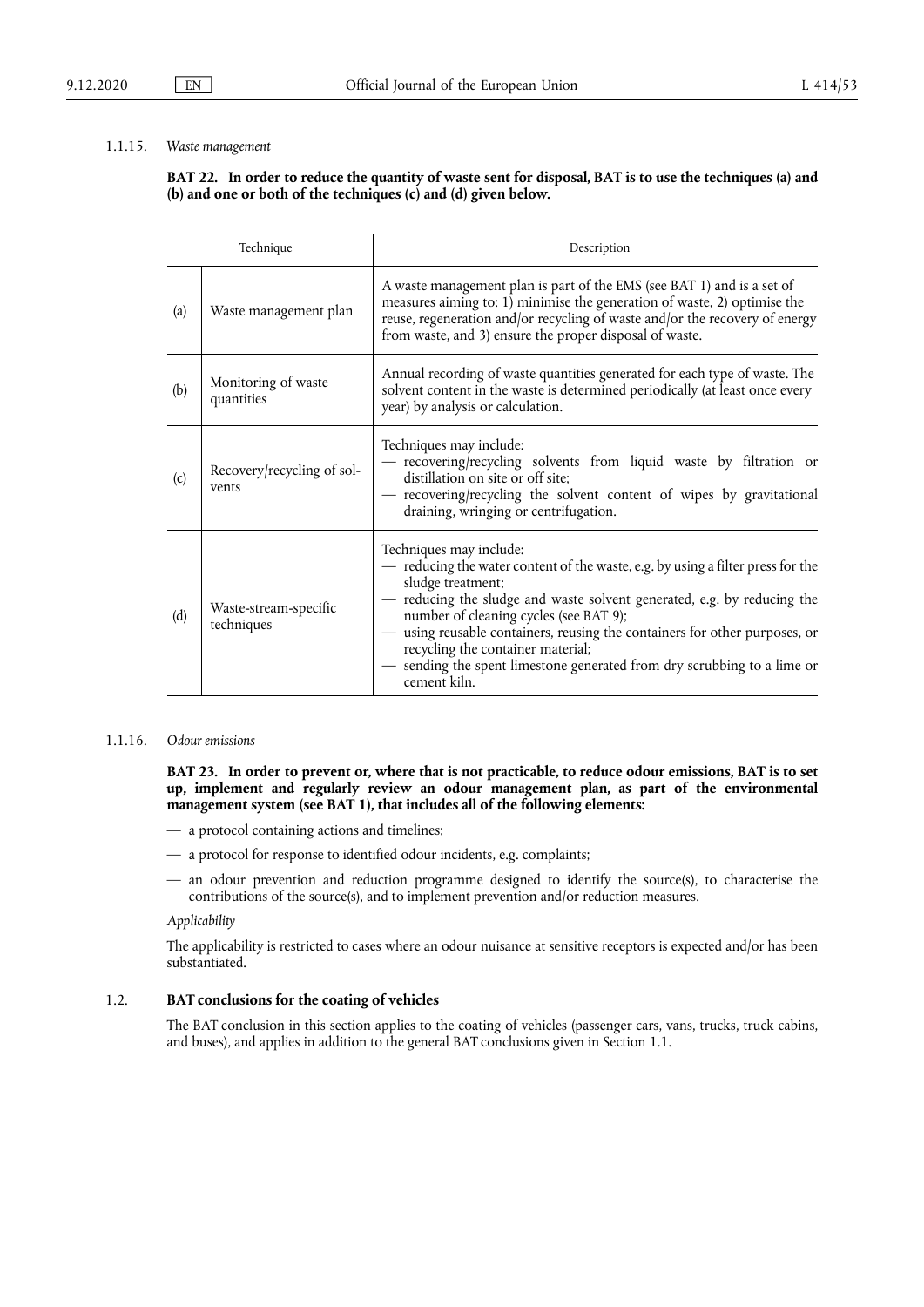#### 1.2.1. *VOC emissions and energy and raw material consumption*

#### **BAT 24. In order to reduce the consumption of solvents, other raw materials and energy, as well as to reduce VOC emissions, BAT is to use one or a combination of the coating systems given below.**

|     | Coating system                  | Description                                                                                                                                                                       | Applicability                                                |
|-----|---------------------------------|-----------------------------------------------------------------------------------------------------------------------------------------------------------------------------------|--------------------------------------------------------------|
| (a) | Mixed (SB-mix) coating          | A coating system where one coating layer (primer<br>or base coat) is water-based.                                                                                                 |                                                              |
| (b) | Water-based (WB) coat-<br>ing   | A coating system where the primer and base coat<br>layers are water-based.                                                                                                        |                                                              |
| (c) | Integrated coating pro-<br>cess | A coating system which combines the functions of<br>primer and base coat and is applied by spray coat-<br>ing in two steps.                                                       | Only applicable to new<br>plants or major plant<br>upgrades. |
| (d) | Three-wet process               | Coating system where the primer, base coat and<br>clear coat layers are applied without intermediate<br>drying. The primer and base coat may be solvent-<br>based or water-based. |                                                              |

<span id="page-35-3"></span><span id="page-35-2"></span>*Table 7* 

## **BAT-associated emission levels (BAT-AELs) for total emissions of VOCs from the coating of vehicles**

| Parameter                                                             | Vehicle type   | Unit                                             | $BAT-AEL$ <sup>(1)</sup><br>(Yearly average) |                |
|-----------------------------------------------------------------------|----------------|--------------------------------------------------|----------------------------------------------|----------------|
|                                                                       |                |                                                  | New plant                                    | Existing plant |
| Total VOC emissions as<br>calculated by the sol-<br>vent mass balance | Passenger cars | g VOCs per m <sup>2</sup> of<br>surface area (2) | $8 - 15$                                     | $8 - 30$       |
|                                                                       | Vans           |                                                  | $10 - 20$                                    | $10 - 40$      |
|                                                                       | Truck cabins   |                                                  | $8 - 20$                                     | $8 - 40$       |
|                                                                       | <b>Trucks</b>  |                                                  | $10 - 40$                                    | $10 - 50$      |
|                                                                       | <b>Buses</b>   |                                                  | ${}_{\leq 100}$                              | $90 - 150$     |

<span id="page-35-0"></span>[\(](#page-35-2) 1 ) The BAT-AELs refer to emissions from all process stages, carried out at the same installation from the electrophoretic coating or any other kind of coating process up to and including the final wax and polish of the topcoat, as well as solvents used in cleaning of production equipment, both during and outside the production period.

<span id="page-35-1"></span>[\(](#page-35-3) 2 ) The surface area is defined as set out in Part 3 of Annex VII to Directive 2010/75/EU.

The associated monitoring is given in BAT 10.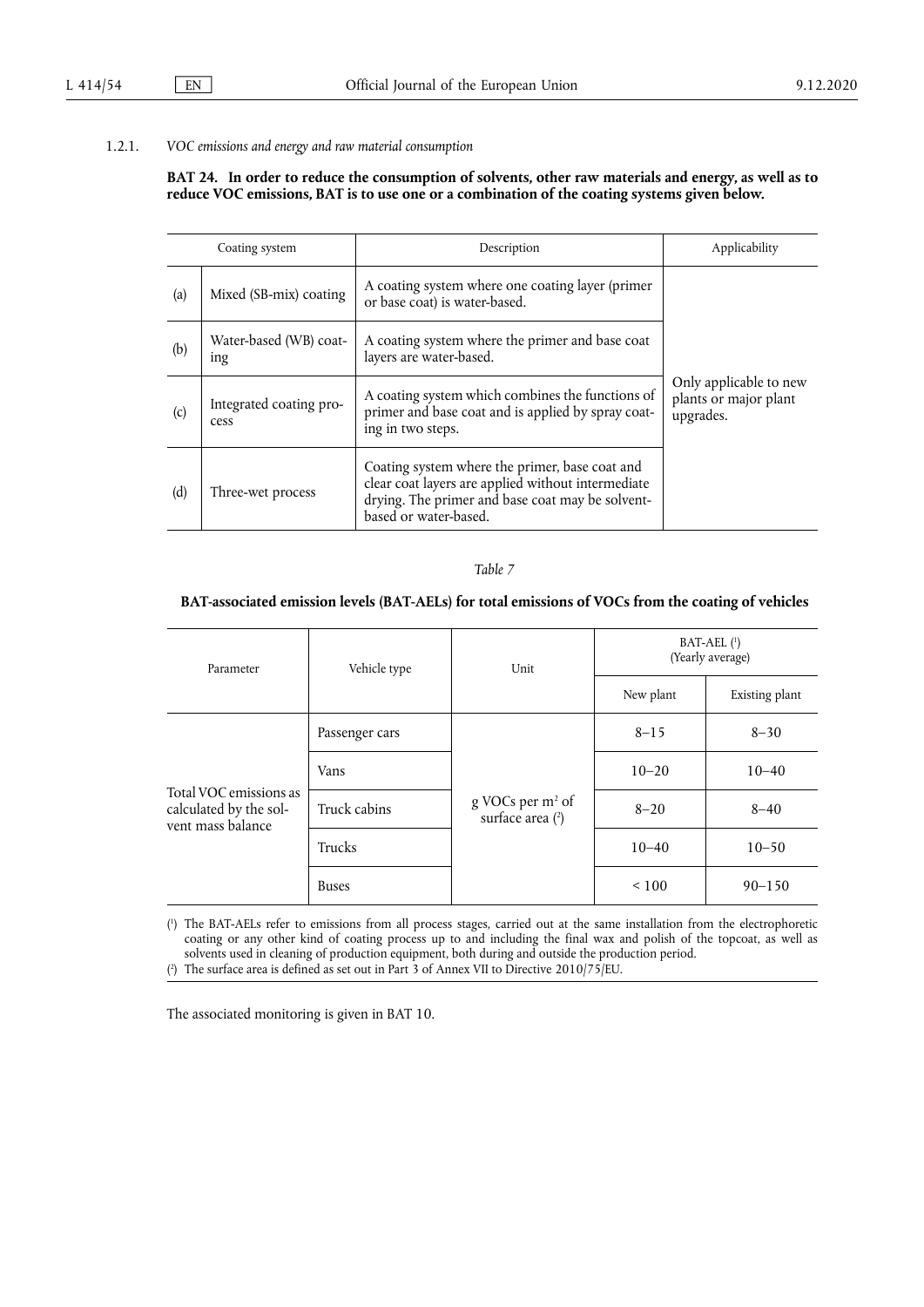#### 1.2.2. *Waste quantity sent off site*

<span id="page-36-1"></span>*Table 8* 

#### **Indicative levels for specific waste quantity sent off site from the coating of vehicles**

| Parameter                            | Vehicle type   | Relevant waste streams                                                                                                                                                                                                                              | Unit                 | Indicative level<br>(Yearly average) |
|--------------------------------------|----------------|-----------------------------------------------------------------------------------------------------------------------------------------------------------------------------------------------------------------------------------------------------|----------------------|--------------------------------------|
|                                      | Passenger cars | — Waste paint<br>- Waste plastisols, sealers and ad-<br>hesives<br>— Used solvents<br>- Paint sludge<br>- Other paint-shop-related waste<br>(e.g. absorbent and cleaning ma-<br>terials, filters, packaging materi-<br>als, spent activated carbon) | kg/vehicle<br>coated | $3-9$ ( <sup>1</sup> )               |
|                                      | Vans           |                                                                                                                                                                                                                                                     |                      | $4-17$ ( <sup>1</sup> )              |
| Waste quan-<br>tity sent off<br>site | Truck cabins   |                                                                                                                                                                                                                                                     |                      | $2 - 11$ $(1)$                       |

<span id="page-36-0"></span>[\(](#page-36-1) 1 ) The upper end of the range is higher if dry scrubbing with limestone is used.

The associated monitoring is given in BAT 22 (b).

## 1.3. **BAT conclusions for the coating of other metal and plastic surfaces**

The emission levels given below for coating of other metal and plastic surfaces are associated with the general BAT conclusions described in Section 1.1. The emission levels given below may not apply where metal and/or plastic automotive components are coated in a vehicle coating plant and these emissions are included in the calculation of the total VOC emissions for the coating of vehicles (see Section 1.2).

#### *Table 9*

## **BAT-associated emission levels (BAT-AELs) for total emissions of VOCs from the coating of other metal and plastic surfaces**

| Parameter                              | Process                     | Unit                         | BAT-AEL<br>(Yearly average) |
|----------------------------------------|-----------------------------|------------------------------|-----------------------------|
| Total VOC emissions as calcu-          | Coating of metal surfaces   | kg VOCs per kg of solid mass | $0.05 - 0.2$                |
| lated by the solvent mass bal-<br>ance | Coating of plastic surfaces | input                        | $< 0.05 - 0.3$              |

The associated monitoring is given in BAT 10.

As an alternative to the BAT-AELs in Table 9, the BAT-AELs in both Table 10 and Table 11 may be used.

#### *Table 10*

## **BAT-associated emission level (BAT-AEL) for fugitive emissions of VOCs from the coating of other metal and plastic surfaces**

| Parameter                                                           | Unit                                | BAT-AEL<br>(Yearly average) |
|---------------------------------------------------------------------|-------------------------------------|-----------------------------|
| Fugitive VOC emissions as calculated by the<br>solvent mass balance | Percentage (%) of the solvent input | $< 1 - 10$                  |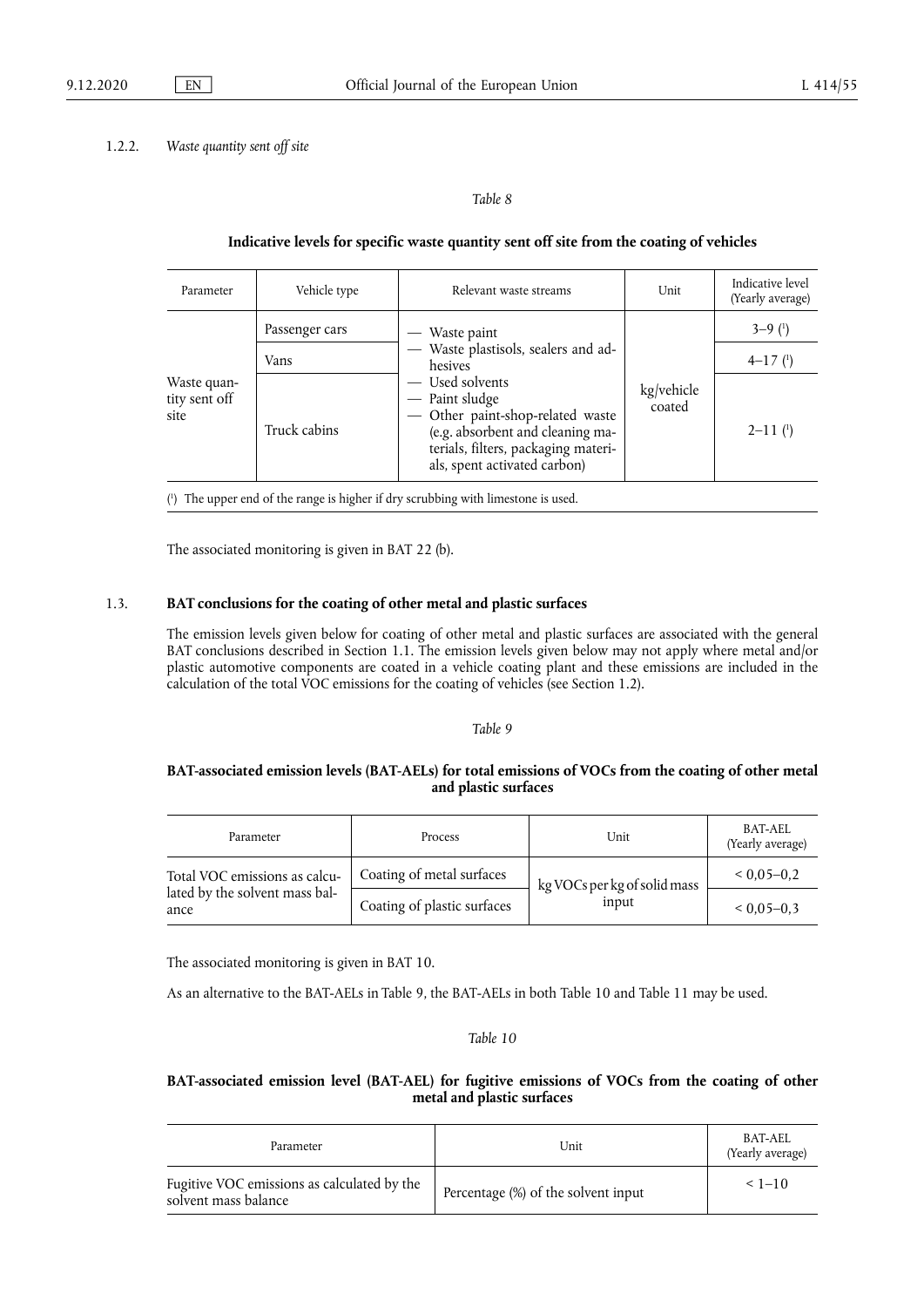The associated monitoring is given in BAT 10.

<span id="page-37-2"></span>*Table 11* 

## **BAT-associated emission level (BAT-AEL) for VOC emissions in waste gases from the coating of other metal and plastic surfaces**

| Parameter | Unit                | BAT-AEL<br>(Daily average or average over the sampling period) |
|-----------|---------------------|----------------------------------------------------------------|
| TVOC      | $mg \frac{C}{Nm^3}$ | $1 - 20$ ( <sup>1</sup> ) ( <sup>2</sup> )                     |

<span id="page-37-0"></span>[\(](#page-37-2) 1 ) The upper end of the BAT-AEL range is 35 mg C/Nm3 if techniques are used which allow the reuse/recycling of the recovered solvent.

<span id="page-37-1"></span> $(2)$  $(2)$ ) For plants using BAT 16 (c) in combination with an off-gas treatment technique, an additional BAT-AEL of less than 50 mg C/Nm3 applies to the waste gas of the concentrator.

The associated monitoring is given in BAT 11.

#### 1.4. **BAT conclusions for the coating of ships and yachts**

The BAT conclusion in this section applies to the coating of ships and yachts, and applies in addition to the general BAT conclusions given in Section 1.1.

## **BAT 25. In order to reduce total emissions of VOCs and dust emissions to air, to reduce emissions to water and to improve the overall environmental performance, BAT is to use techniques (a) and (b) and a combination of techniques (c) to (i) given below.**

|     | Technique                                       | Description                                                                                                                                                                                                                                                                                         | Applicability                                                                                                                                                                       |
|-----|-------------------------------------------------|-----------------------------------------------------------------------------------------------------------------------------------------------------------------------------------------------------------------------------------------------------------------------------------------------------|-------------------------------------------------------------------------------------------------------------------------------------------------------------------------------------|
|     | Waste and waste water management                |                                                                                                                                                                                                                                                                                                     |                                                                                                                                                                                     |
| (a) | Segregation of waste<br>and waste water streams | Docks and slipways are constructed with:<br>- a system to collect and handle dry waste effec-<br>tively and keep it separate from wet waste;<br>- a system to separate waste water from storm<br>water and run-off water.                                                                           | Only applicable to new<br>plants or major plant<br>upgrades.                                                                                                                        |
|     |                                                 | Techniques relating to preparation and coating processes                                                                                                                                                                                                                                            |                                                                                                                                                                                     |
| (b) | Restrictions for adverse<br>weather conditions  | Where the treatment areas are not fully enclosed,<br>blasting and/or airless spray coating are not carried<br>out if adverse weather conditions are observed or<br>forecast.                                                                                                                        | Generally applicable.                                                                                                                                                               |
| (c) | Partial enclosure of<br>treatment areas         | Fine nets and/or water spray curtains are used<br>around areas where blasting and/or airless spray<br>coating are carried out to prevent dust emissions.<br>They may be permanent or temporary.                                                                                                     | Applicability may be re-<br>stricted by the shape and<br>size of the area to be en-<br>closed. Water spray cur-<br>tains may not be applic-<br>able in cold climatic<br>conditions. |
| (d) | Full enclosure of treat-<br>ment areas          | Blasting and/or airless spray coating are carried out<br>in halls, closed workshops, areas tented with tex-<br>tiles or areas fully enclosed with nets to prevent<br>dust emissions. Air from the treatment areas is ex-<br>tracted and may be sent to off-gas treatment; see<br>also BAT $14$ (b). | Applicability may be re-<br>stricted by the shape and<br>size of the area to be en-<br>closed.                                                                                      |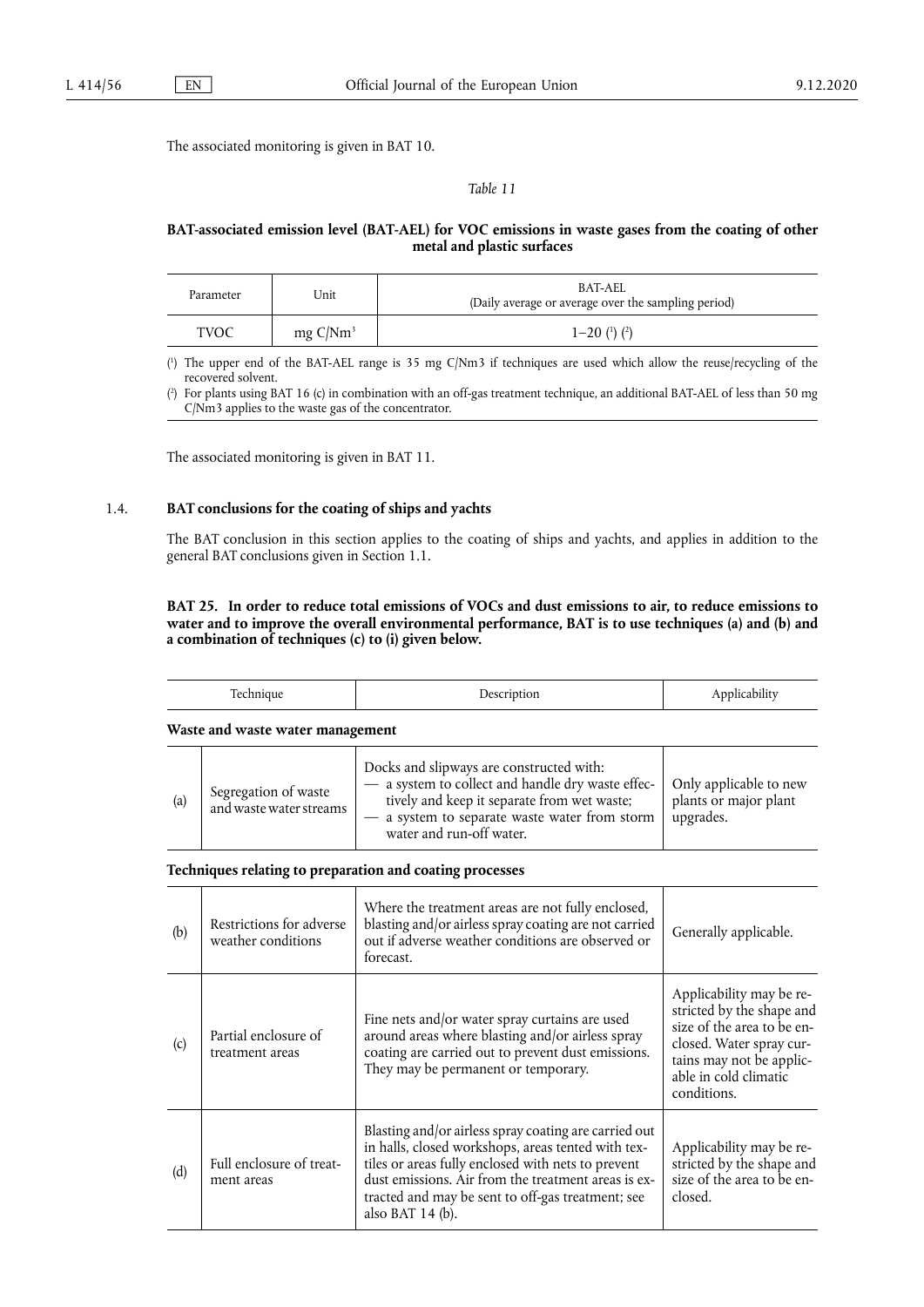| Technique |                                                               | Description                                                                                                                                         | Applicability                                                                                                                                                                                  |
|-----------|---------------------------------------------------------------|-----------------------------------------------------------------------------------------------------------------------------------------------------|------------------------------------------------------------------------------------------------------------------------------------------------------------------------------------------------|
| (e)       | Dry blasting in a closed<br>system                            | Dry blasting using steel grit or shot is carried out in<br>closed blasting systems equipped with a suction<br>head and centrifugal blasting wheels. | Generally applicable.                                                                                                                                                                          |
| (f)       | Wet blasting                                                  | Blasting is carried out with water containing a fine<br>abrasive material, such as a fine cinder (e.g. copper<br>slag cinder) or silica.            | May not be applicable in<br>cold climatic conditions<br>and/or in enclosed areas<br>(cargo tanks, double bot-<br>tom tanks) due to the<br>heavy mist formation.                                |
| (g)       | (Ultra-)High-Pressure<br>((U)HP) water jetting or<br>blasting | (U)HP blasting is a dustless surface treatment<br>method using extremely high-pressure water.<br>There are options with or without an abrasive.     | May not be applicable in<br>cold climatic conditions,<br>or due to surface specifi-<br>cations (e.g. new surfaces,<br>spot blasting).                                                          |
| (h)       | Stripping of coatings by<br>induction heating                 | An inductor head is moved over the surface, caus-<br>ing localised fast heating of the steel to lift old<br>coatings.                               | May not be applicable for<br>surfaces with a thickness<br>of less than 5 mm and/or<br>for surfaces with compo-<br>nents sensitive to induc-<br>tion heating (e.g. insula-<br>tion, flammable). |
| (i)       | Underwater hull and<br>propeller cleaning sys-<br>tem         | Underwater cleaning system using water pressure<br>and rotating polypropylene brushes.                                                              | Not applicable for ships in<br>full dry dock.                                                                                                                                                  |

## **BAT-associated emission level (BAT-AEL) for total emissions of VOCs from the coating of ships and yachts**

| Parameter                                                        | Unit                               | BAT-AEL<br>(Yearly average) |
|------------------------------------------------------------------|------------------------------------|-----------------------------|
| Total VOC emissions as calculated by the<br>solvent mass balance | kg VOCs per kg of solid mass input | ${}< 0.375$                 |

The associated monitoring is given in BAT 10.

## 1.5. **BAT conclusions for the coating of aircraft**

The BAT conclusion in this section applies to the coating of aircraft, and applies in addition to the general BAT conclusions given in Section 1.1.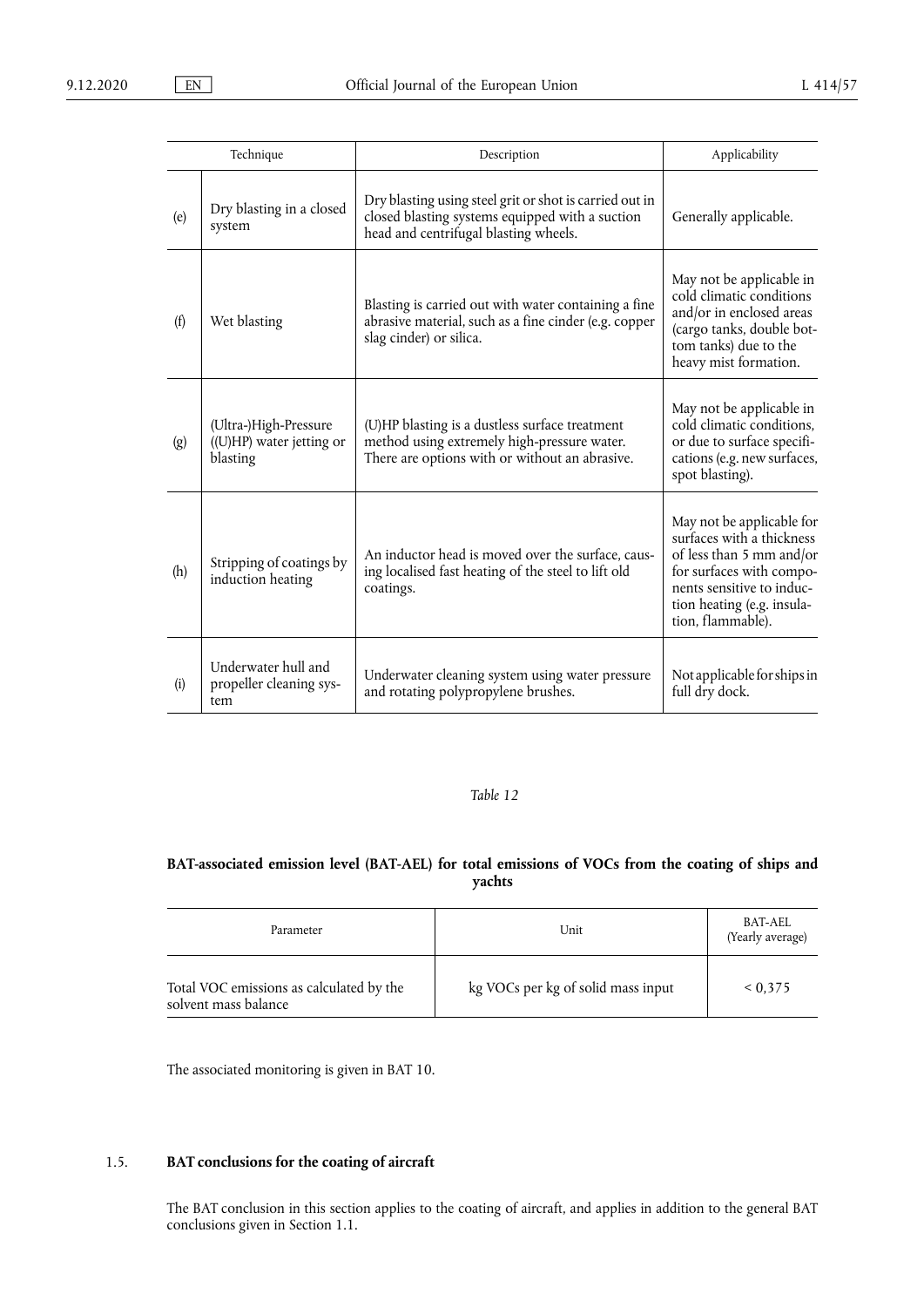#### BAT 26: In order to reduce total emissions of VOCs and to improve the overall environmental **performance of coating of aircraft, BAT is to use technique (a) or both of the techniques given below.**

|     | Technique       | Description                                                                          | Applicability                                                                                                                          |
|-----|-----------------|--------------------------------------------------------------------------------------|----------------------------------------------------------------------------------------------------------------------------------------|
| (a) | Enclosure       | Component parts are coated in enclosed<br>spray booths (see BAT 14 (b)).             | Generally applicable.                                                                                                                  |
| (b) | Direct printing | Use of a printing device to directly print<br>complex layouts on the aircraft parts. | Applicability may be restricted by technical<br>considerations (e.g. accessibility of the ap-<br>plicator gantry, customised colours). |

#### *Table 13*

## **BAT-associated emission level (BAT-AEL) for total emissions of VOCs from the coating of aircraft**

| Parameter                                                        | Unit                               | BAT-AEL<br>(Yearly average) |
|------------------------------------------------------------------|------------------------------------|-----------------------------|
| Total VOC emissions as calculated by the<br>solvent mass balance | kg VOCs per kg of solid mass input | $0.2 - 0.58$                |

The associated monitoring is given in BAT 10.

## 1.6. **BAT conclusions for coil coating**

The emission levels for coil coating given below are associated with the general BAT conclusions given in Section 1.1.

#### *Table 14*

## **BAT-associated emission level (BAT-AEL) for fugitive emissions of VOCs from coil coating**

| Parameter                                                           | Unit                                | BAT-AEL<br>(Yearly average) |
|---------------------------------------------------------------------|-------------------------------------|-----------------------------|
| Fugitive VOC emissions as calculated by the<br>solvent mass balance | Percentage (%) of the solvent input | $< 1 - 3$                   |

The associated monitoring is given in BAT 10.

<span id="page-39-2"></span>*Table 15* 

## **BAT-associated emission level (BAT-AEL) for VOC emissions in waste gases from coil coating**

| Parameter | Unit                | BAT-AEL<br>(Daily average or average over the sampling period) |
|-----------|---------------------|----------------------------------------------------------------|
| TVOC      | $mg \frac{C}{Nm^3}$ | $1 - 20$ ( <sup>1</sup> ) ( <sup>2</sup> )                     |

<span id="page-39-0"></span>[\(](#page-39-2) 1 ) The upper end of the BAT-AEL range is 50 mg C/Nm3 if techniques are used which allow the reuse/recycling of the recovered solvent.

<span id="page-39-1"></span> $($ <sup>2</sup> ) For plants using BAT 16 (c) in combination with an off-gas treatment technique, an additional BAT-AEL of less than 50 mg C/Nm3 applies to the waste gas of the concentrator.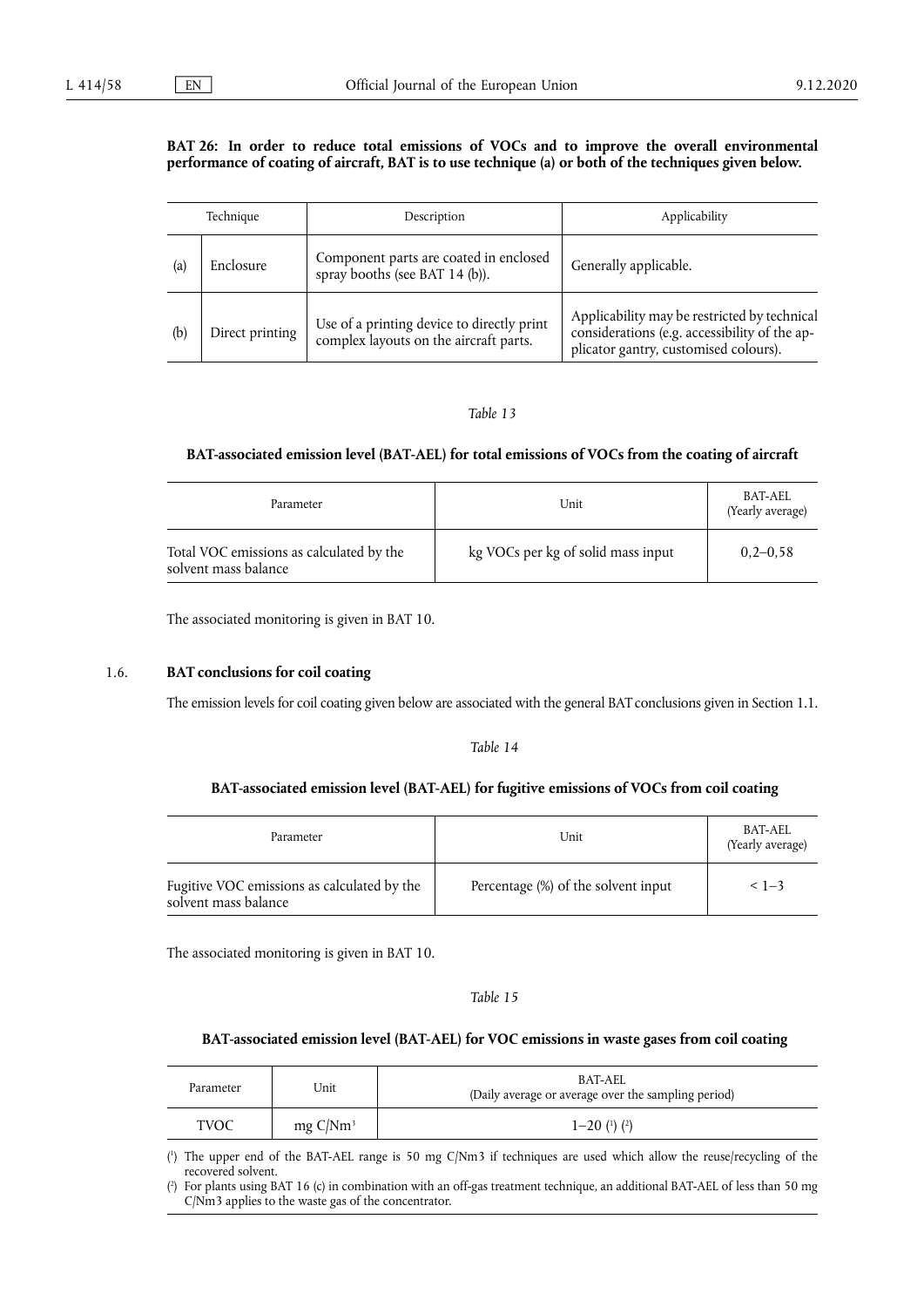The associated monitoring is given in BAT 11.

## 1.7. **BAT conclusions for the manufacturing of adhesive tapes**

The emission levels for the manufacturing of adhesive tapes given below are associated with the general BAT conclusions given in Section 1.1.

<span id="page-40-1"></span>*Table 16* 

#### **BAT-associated emission level (BAT-AEL) for total emissions of VOCs from the manufacturing of adhesive tapes**

| Parameter                                                        | Unit                                | BAT-AEL<br>(Yearly average) |
|------------------------------------------------------------------|-------------------------------------|-----------------------------|
| Total VOC emissions as calculated by the<br>solvent mass balance | Percentage (%) of the solvent input | $<$ 1-3 $(1)$               |

<span id="page-40-0"></span>( 1 [\)](#page-40-1) This BAT-AEL may not apply to the manufacturing of plastic films used in temporary surface protection.

The associated monitoring is given in BAT 10.

#### <span id="page-40-4"></span>*Table 17*

## **BAT-associated emission level (BAT-AEL) for VOC emissions in waste gases from the manufacturing of adhesive tapes**

| Parameter   | Unit                | BAT-AEL<br>(Daily average or average over the sampling period) |  |
|-------------|---------------------|----------------------------------------------------------------|--|
| <b>TVOC</b> | $mg \frac{C}{Nm^3}$ | $2-20$ ( <sup>1</sup> ) ( <sup>2</sup> )                       |  |

<span id="page-40-2"></span>[\(](#page-40-4) 1 ) The upper end of the BAT-AEL range is 50 mg C/Nm3 if techniques are used which allow the reuse/recycling of the recovered solvent.

<span id="page-40-3"></span> $(2)$  $(2)$ ) For plants using BAT 16 (c) in combination with an off-gas treatment technique, an additional BAT-AEL of less than 50 mg C/Nm3 applies to the waste gas of the concentrator.

The associated monitoring is given in BAT 11.

#### 1.8. **BAT conclusions for the coating of textiles, foils and paper**

The emission levels for the coating of textiles, foils and paper given below are associated with the general BAT conclusions given in Section 1.1.

#### *Table 18*

## **BAT-associated emission level (BAT-AEL) for fugitive emissions of VOCs from the coating of textiles, foils and paper**

| Parameter                                                           | Unit                                | BAT-AEL<br>(Yearly average) |
|---------------------------------------------------------------------|-------------------------------------|-----------------------------|
| Fugitive VOC emissions as calculated by the<br>solvent mass balance | Percentage (%) of the solvent input | $< 1 - 5$                   |

The associated monitoring is given in BAT 10.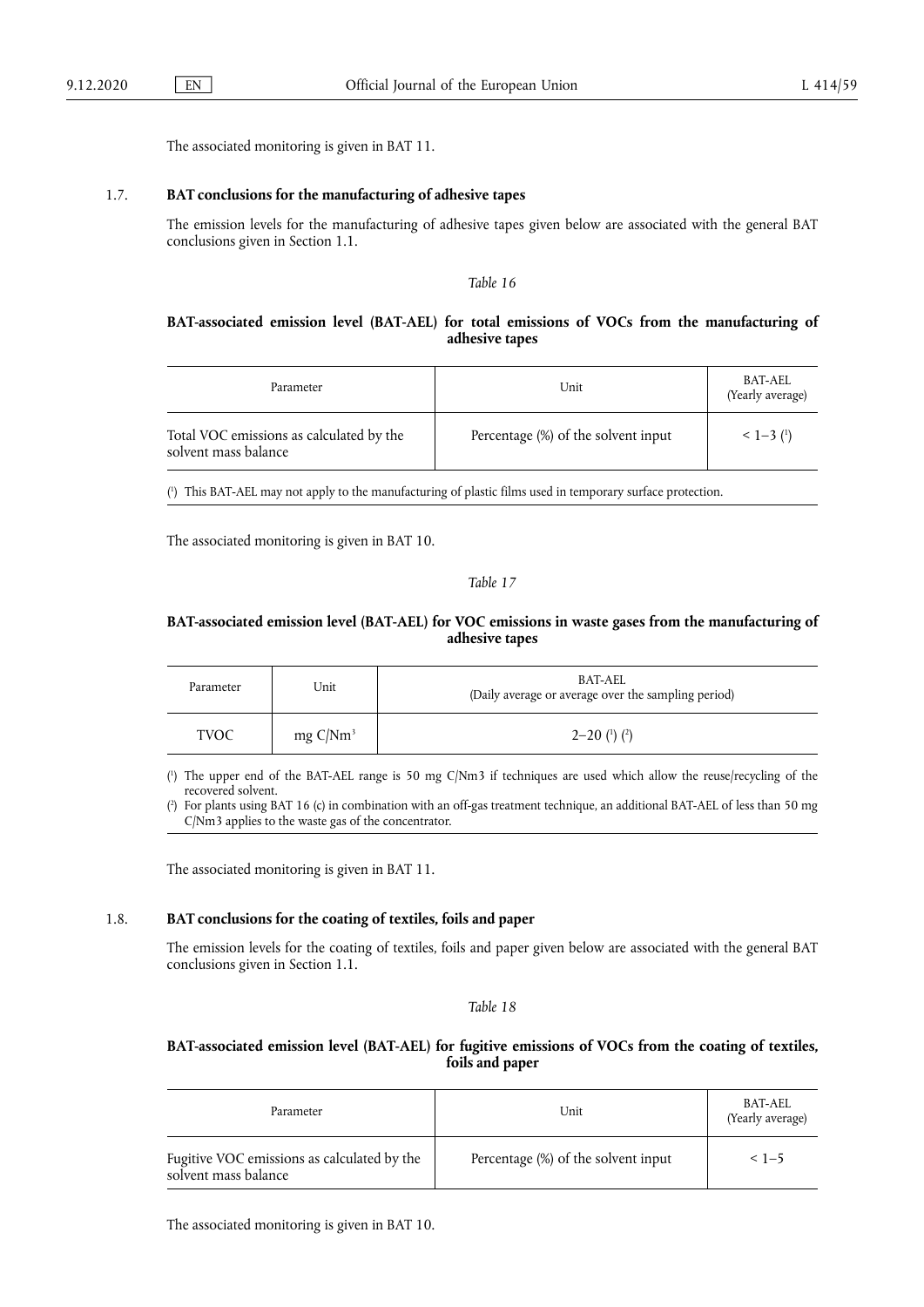## **BAT-associated emission level (BAT-AEL) for VOC emissions in waste gases from the coating of textiles, foils and paper**

<span id="page-41-2"></span>

| Parameter   | Unit                | BAT-AEL<br>(Daily average or average over the sampling period) |
|-------------|---------------------|----------------------------------------------------------------|
| <b>TVOC</b> | $mg \frac{C}{Nm^3}$ | $5 - 20$ ( <sup>1</sup> ) ( <sup>2</sup> )                     |

<span id="page-41-0"></span>[\(](#page-41-2) 1 ) The upper end of the BAT-AEL range is 50 mg C/Nm3 if techniques are used which allow the reuse/recycling of the recovered solvent.

<span id="page-41-1"></span>[\(](#page-41-2) 2 ) For plants using BAT 16 (c) in combination with an off-gas treatment technique, an additional BAT-AEL of less than 50 mg C/Nm3 applies to the waste gas of the concentrator.

The associated monitoring is given in BAT 11.

## 1.9. **BAT conclusions for the manufacturing of winding wire**

The BAT conclusion in this section applies to the manufacturing of winding wire, and applies in addition to the general BAT conclusions given in Section 1.1.

## **BAT 27. In order to reduce total emissions of VOCs and energy consumption, BAT is to use technique (a) and one or a combination of the techniques (b) to (d) given below.**

|     | Technique                           | Description                                                                                                                                                                                                                                                                                                                                                                             | Applicability                                                                                                    |
|-----|-------------------------------------|-----------------------------------------------------------------------------------------------------------------------------------------------------------------------------------------------------------------------------------------------------------------------------------------------------------------------------------------------------------------------------------------|------------------------------------------------------------------------------------------------------------------|
| (a) | Process-integrated VOC<br>oxidation | The air/solvent mix resulting from solvent eva-<br>poration during the repeated enamel curing pro-<br>cess is treated in a catalytic oxidiser (see BAT 15 (g))<br>integrated in the curing oven/dryer. The waste heat<br>from the catalytic oxidiser is used in the drying<br>process to heat up the circulating airflow and/or as<br>process heat for other purposes within the plant. | Generally applicable.                                                                                            |
| (b) | Solvent-free lubricants             | Solvent-free lubricants are applied as follows:<br>- the wire is drawn through a lubricant-wetted<br>felt: or<br>- a lubricant-impregnated filament is run with<br>the wire and the paraffin wax melts due to the<br>residual heat of the wire and the frictional heat.                                                                                                                 | Applicability may be<br>limited due to product<br>quality requirements or<br>specifications, e.g. dia-<br>meter. |
| (c) | Self-lubricating coat-<br>ings      | A solvent-containing lubrication step is avoided by<br>using a coating system that also contains lubricant<br>(a special wax).                                                                                                                                                                                                                                                          | Applicability may be                                                                                             |
| (d) | High-solids enamel<br>coating       | Use of enamel coating with a solids content of up to<br>45 %. In the case of fine wires (with a diameter less<br>than or equal to 0.1 mm), the solids content is up to<br>30 %.                                                                                                                                                                                                         | limited due to product<br>quality requirements or<br>specifications.                                             |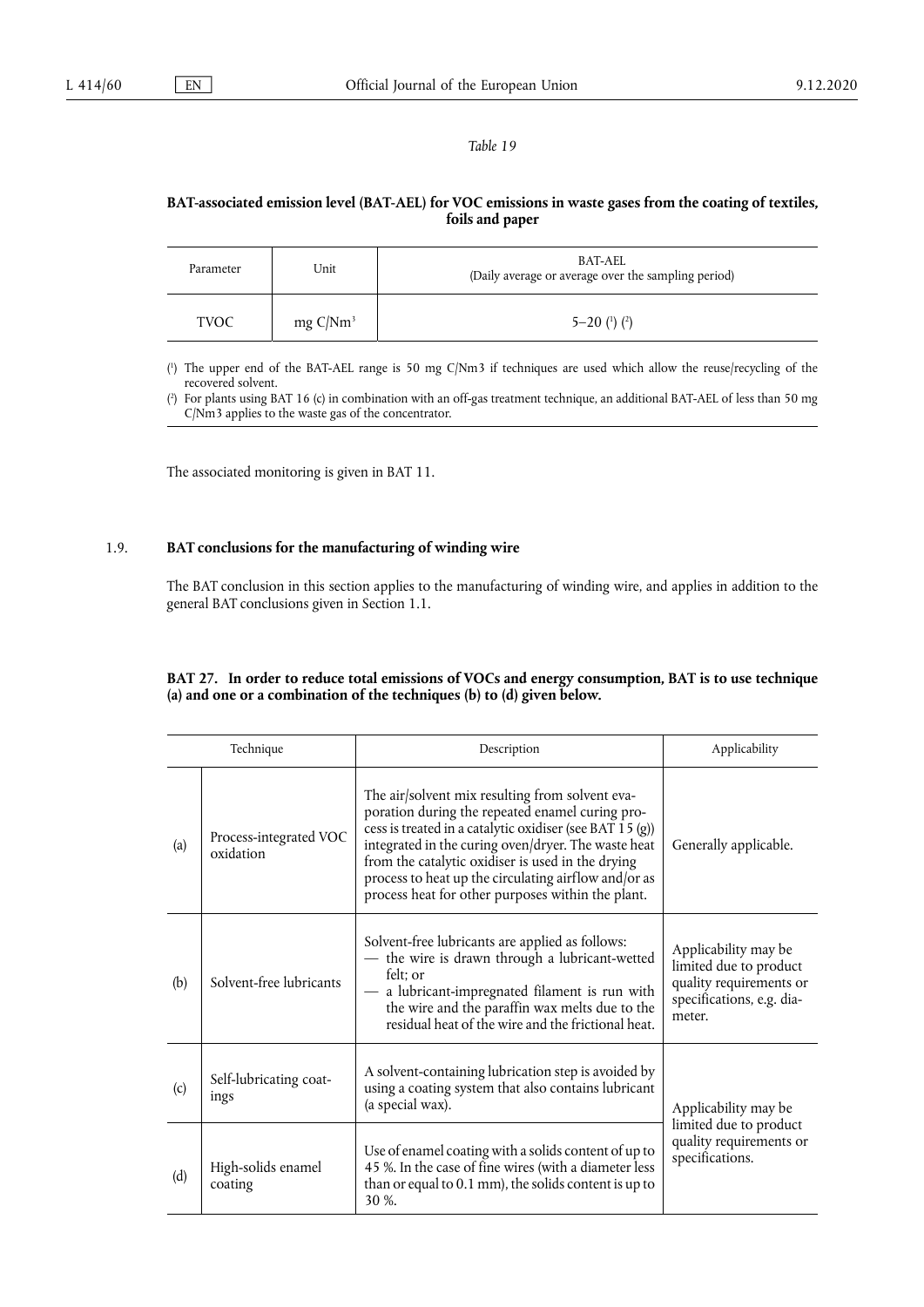## **BAT-associated emission level (BAT-AEL) for total emissions of VOCs from the manufacture of winding wire**

| Parameter                                                               | Product type                                                                 | Unit                         | <b>BAT-AEL</b><br>(Yearly average) |
|-------------------------------------------------------------------------|------------------------------------------------------------------------------|------------------------------|------------------------------------|
| Total VOC emissions as calcu-<br>lated by the solvent mass bal-<br>ance | Coating of winding wire<br>with an average diameter<br>greater than $0,1$ mm | g VOCs per kg of coated wire | $1 - 3.3$                          |

The associated monitoring is given in BAT 10.

*Table 21* 

## **BAT-associated emission level (BAT-AEL) for VOC emissions in waste gases from the manufacture of winding wire**

| Parameter | Unit                | BAT-AEL<br>(Daily average or average over the sampling period) |
|-----------|---------------------|----------------------------------------------------------------|
| TVOC      | $mg \frac{C}{Nm^3}$ | 5–40                                                           |

The associated monitoring is given in BAT 11.

## 1.10. **BAT conclusions for the coating and printing of metal packaging**

The emission levels for the coating and printing of metal packaging given below are associated with the general BAT conclusions given in Section 1.1.

#### *Table 22*

## **BAT-associated emission level (BAT-AEL) for total emissions of VOCs from the coating and printing of metal packaging**

| Parameter                                                        | Unit                                                | BAT-AEL<br>(Yearly average) |
|------------------------------------------------------------------|-----------------------------------------------------|-----------------------------|
| Total VOC emissions as calculated by the<br>solvent mass balance | g VOCs per m <sup>2</sup> of coated/printed surface | $< 1 - 3.5$                 |

The associated monitoring is given in BAT 10.

As an alternative to the BAT-AEL in Table 22, the BAT-AELs in both Table 23 and Table 24 may be used.

## *Table 23*

## **BAT-associated emission level (BAT-AEL) for fugitive emissions of VOCs from the coating and printing of metal packaging**

| Parameter                                                           | Unit                                | BAT-AEL<br>(Yearly average) |
|---------------------------------------------------------------------|-------------------------------------|-----------------------------|
| Fugitive VOC emissions as calculated by the<br>solvent mass balance | Percentage (%) of the solvent input | $< 1 - 12$                  |

The associated monitoring is given in BAT 10.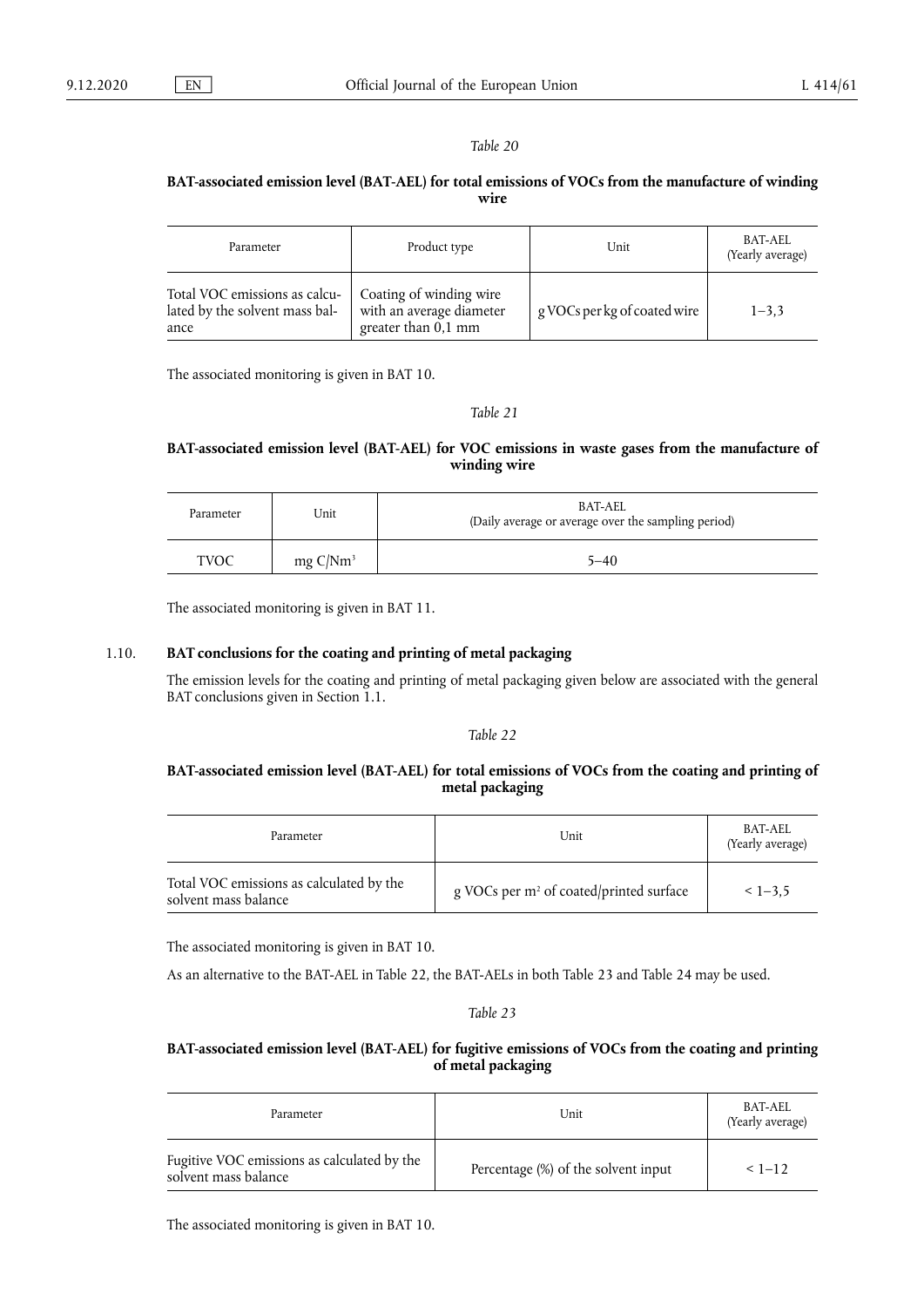## **BAT-associated emission level (BAT-AEL) for VOC emissions in waste gases from the coating and printing of metal packaging**

| Parameter   | Unit                | BAT-AEL<br>(Daily average or average over the sampling period) |
|-------------|---------------------|----------------------------------------------------------------|
| <b>TVOC</b> | $mg \frac{C}{Nm^3}$ | $1 - 20$ $(1)$                                                 |

<span id="page-43-1"></span><span id="page-43-0"></span>[\(](#page-43-1) 1 ) For plants using BAT 16 (c) in combination with an off-gas treatment technique, an additional BAT-AEL of less than 50 mg C/Nm3 applies to the waste gas of the concentrator.

The associated monitoring is given in BAT 11.

## 1.11. **BAT conclusions for heatset web offset printing**

The BAT conclusion in this section applies to heatset web offset printing, and applies in addition to the general BAT conclusions given in Section 1.1.

## **BAT 28. In order to reduce total VOC emissions, BAT is to use a combination of the techniques given below.**

#### **Material-based and printing techniques**

| (a) | Use of low-IPA or IPA-<br>free additives in dam-<br>pening solutions | Reduction or avoidance of isopropanol (IPA) as a<br>wetting agent in dampening solutions, through<br>substitution by mixtures of other organic com-<br>pounds which are not volatile or have a low vola-<br>tility. | Applicability may be<br>limited by technical and<br>product quality require-<br>ments or specifications. |
|-----|----------------------------------------------------------------------|---------------------------------------------------------------------------------------------------------------------------------------------------------------------------------------------------------------------|----------------------------------------------------------------------------------------------------------|
| (b) | Waterless offset                                                     | Modification of the press and the pre-press pro-<br>cesses to enable the use of specially coated offset<br>plates, eliminating the need for dampening.                                                              | May not be applicable for<br>long print runs due to the<br>need for more frequent<br>changes of plates.  |

#### **Cleaning techniques**

|  | Use of VOC-free sol-<br>vents or solvents with<br>low volatility for auto-<br>matic blanket cleaning | Use of organic compounds which are not volatile<br>or have a low volatility as cleaning agents for<br>automatic blanket cleaning. | Generally applicable. |
|--|------------------------------------------------------------------------------------------------------|-----------------------------------------------------------------------------------------------------------------------------------|-----------------------|
|--|------------------------------------------------------------------------------------------------------|-----------------------------------------------------------------------------------------------------------------------------------|-----------------------|

## **Off-gas treatment techniques**

| (d) | Web offset dryer inte-<br>grated with off-gas<br>treatment | A web offset dryer with an integrated off-gas<br>treatment unit, enabling incoming dryer air to be<br>mixed with a part of the waste gases returned from<br>the off-gas thermal treatment system. | Applicable to new plants<br>or major plant upgrades. |
|-----|------------------------------------------------------------|---------------------------------------------------------------------------------------------------------------------------------------------------------------------------------------------------|------------------------------------------------------|
|-----|------------------------------------------------------------|---------------------------------------------------------------------------------------------------------------------------------------------------------------------------------------------------|------------------------------------------------------|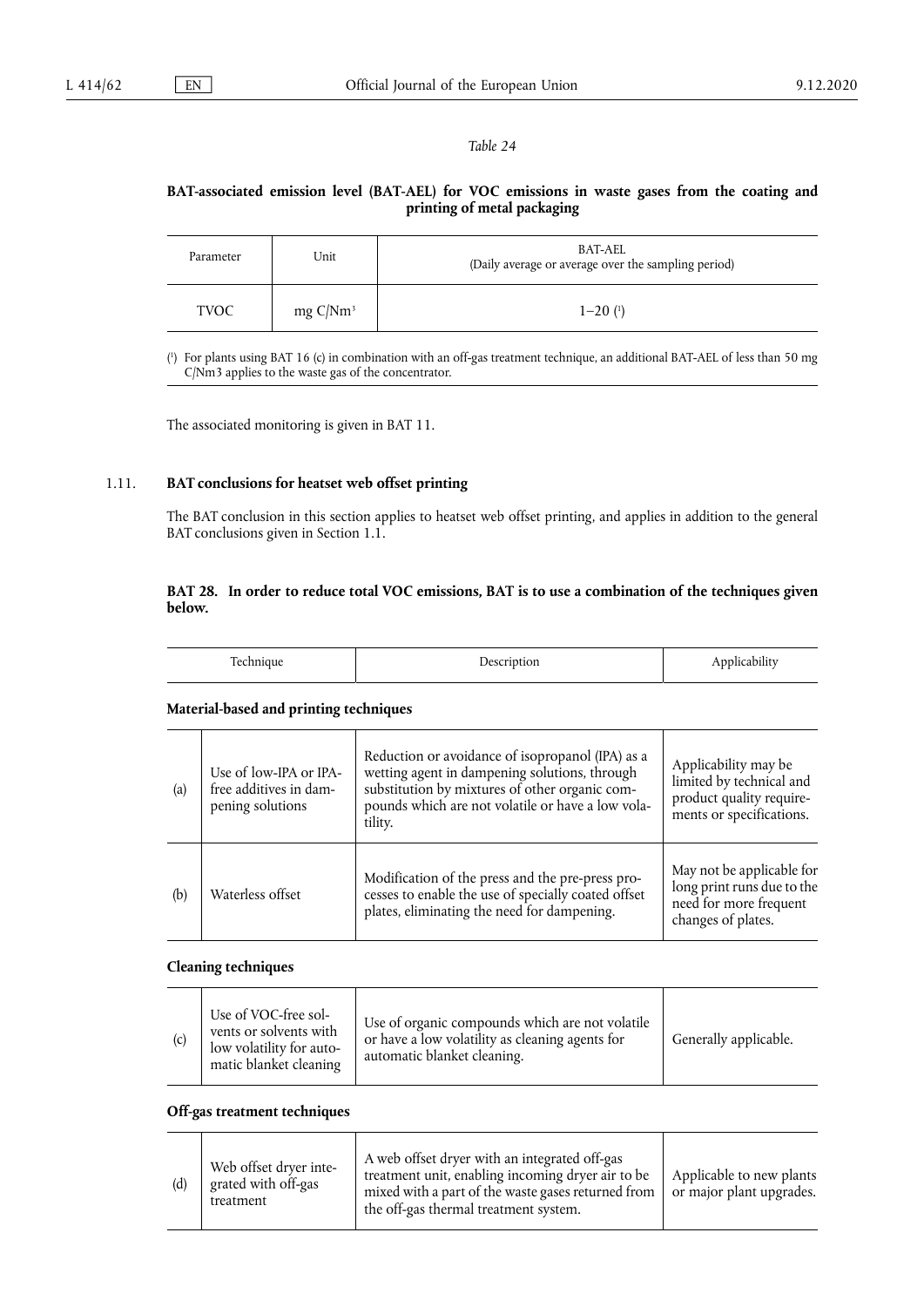| Technique |                                                                                           | Description                                                                                                                                                                                                                                                          | Applicability         |
|-----------|-------------------------------------------------------------------------------------------|----------------------------------------------------------------------------------------------------------------------------------------------------------------------------------------------------------------------------------------------------------------------|-----------------------|
| (e)       | Extraction and treat-<br>ment of air from the<br>press room or the press<br>encapsulation | Routing of extracted air from the press room or the<br>press encapsulation to the dryer. As a result, a part<br>of the solvents evaporated in the press room or<br>press encapsulation is abated by the thermal treat-<br>ment (see BAT 15) downstream of the dryer. | Generally applicable. |

## **BAT-associated emission level (BAT-AEL) for total emissions of VOCs from heatset web offset printing**

| Parameter                                                        | Unit                        | BAT-AEL<br>(Yearly average)    |
|------------------------------------------------------------------|-----------------------------|--------------------------------|
| Total VOC emissions as calculated by the<br>solvent mass balance | kg VOCs per kg of ink input | $0.01 - 0.04$ ( <sup>1</sup> ) |

<span id="page-44-0"></span>( 1 [\)](#page-44-1) The upper end of the BAT-AEL range is related to the production of high-quality products.

The associated monitoring is given in BAT 10.

As an alternative to the BAT-AELs in Table 25, the BAT-AELs in both Table 26 and Table 27 may be used.

## <span id="page-44-1"></span>*Table 26*

## **BAT-associated emission level (BAT-AEL) for fugitive emissions of VOCs from heatset web offset printing**

| Parameter                                                           | Unit                                | BAT-AEL<br>(Yearly average) |
|---------------------------------------------------------------------|-------------------------------------|-----------------------------|
| Fugitive VOC emissions as calculated by the<br>solvent mass balance | Percentage (%) of the solvent input | $1 - 10$ ( <sup>1</sup> )   |

<span id="page-44-2"></span>( 1 [\)](#page-44-3) The upper end of the BAT-AEL range is related to the production of high-quality products.

The associated monitoring is given in BAT 10.

### <span id="page-44-3"></span>*Table 27*

## **BAT-associated emission level (BAT-AEL) for VOC emissions in waste gases from heatset web offset printing**

| Parameter   | Unit                | BAT-AEL<br>(Daily average or average over the sampling period) |
|-------------|---------------------|----------------------------------------------------------------|
| <b>TVOC</b> | $mg \frac{C}{Nm^3}$ | $1 - 15$                                                       |

The associated monitoring is given in BAT 11.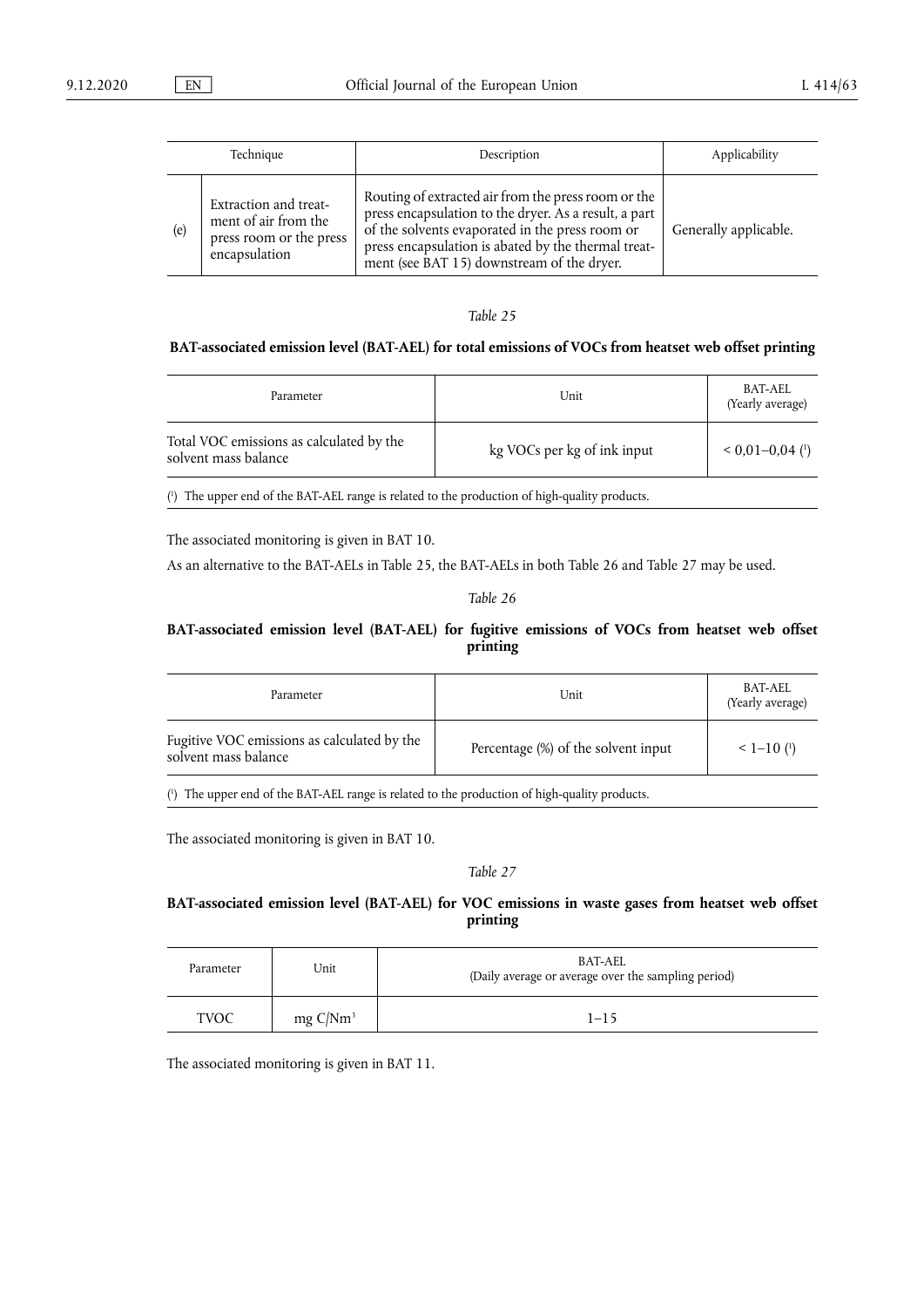## 1.12. **BAT conclusions for flexography and non-publication rotogravure printing**

The emission levels for flexography and non-publication rotogravure printing given below are associated with the general BAT conclusions given in Section 1.1.

#### *Table 28*

### **BAT-associated emission level (BAT-AEL) for total emissions of VOCs from flexography and nonpublication rotogravure printing**

| Parameter                                                        | Unit                               | BAT-AEL<br>(Yearly average) |
|------------------------------------------------------------------|------------------------------------|-----------------------------|
| Total VOC emissions as calculated by the<br>solvent mass balance | kg VOCs per kg of solid mass input | $0.1 - 0.3$                 |

The associated monitoring is given in BAT 10.

As an alternative to the BAT-AEL in Table 28, the BAT-AELs in both Table 29 and Table 30 may be used.

#### *Table 29*

## **BAT-associated emission level (BAT-AEL) for fugitive emissions of VOCs from flexography and nonpublication rotogravure printing**

| Parameter                                                           | Unit                                | BAT-AEL<br>(Yearly average) |
|---------------------------------------------------------------------|-------------------------------------|-----------------------------|
| Fugitive VOC emissions as calculated by the<br>solvent mass balance | Percentage (%) of the solvent input | $< 1 - 12$                  |

The associated monitoring is given in BAT 10.

#### <span id="page-45-2"></span>*Table 30*

## **BAT-associated emission level (BAT-AEL) for VOC emissions in waste gases from flexography and nonpublication rotogravure printing**

| Parameter   | Unit                | BAT-AEL<br>(Daily average or average over the sampling period) |
|-------------|---------------------|----------------------------------------------------------------|
| <b>TVOC</b> | $mg \frac{C}{Nm^3}$ | $1 - 20$ ( <sup>1</sup> ) ( <sup>2</sup> )                     |

<span id="page-45-0"></span>[\(](#page-45-2) 1 ) The upper end of the BAT-AEL range is 50 mg C/Nm3 if techniques are used which allow the reuse/recycling of the recovered solvent.

<span id="page-45-1"></span>[\(](#page-45-2) 2 ) For plants using BAT 16 (c) in combination with an off-gas treatment technique, an additional BAT-AEL of less than 50 mg C/Nm3 applies to the waste gas of the concentrator.

The associated monitoring is given in BAT 11.

#### 1.13. **BAT conclusions for publication rotogravure printing**

The BAT conclusion in this section applies to publication rotogravure printing, and applies in addition to the general BAT conclusions given in Section 1.1.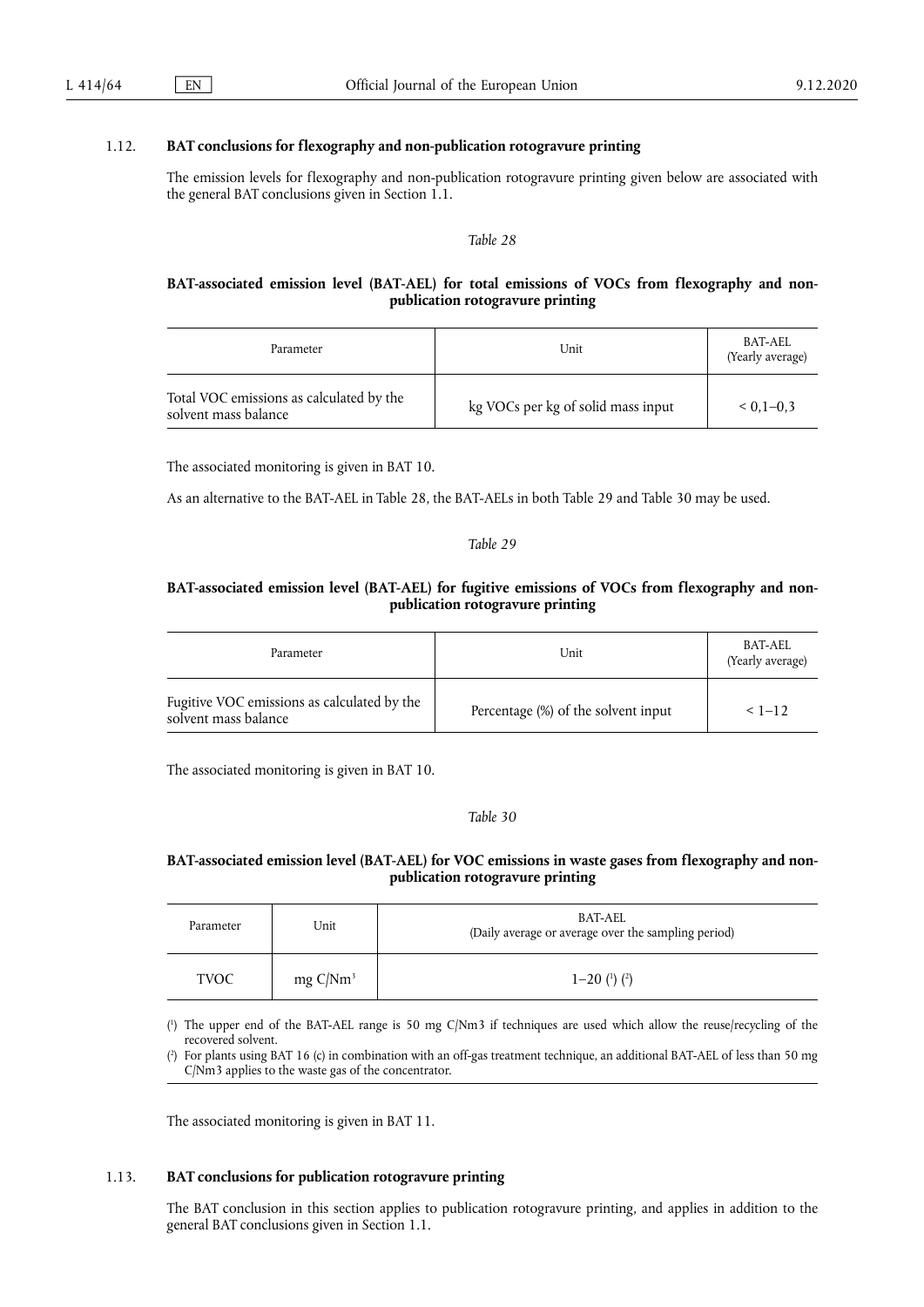#### **BAT 29. In order to reduce VOC emissions from publication rotogravure printing, BAT is to use a toluene recovery system based on adsorption and one or both of the techniques given below.**

| Technique |                                                                               | Description                                                                                                                                                                                                                  |
|-----------|-------------------------------------------------------------------------------|------------------------------------------------------------------------------------------------------------------------------------------------------------------------------------------------------------------------------|
| (a)       | Use of retention inks                                                         | Retention inks slow the formation of the dried film surface, which allows<br>toluene to evaporate over a longer time and therefore more toluene to be<br>released in the dryer and recovered by the toluene recovery system. |
| (b)       | Automatic cleaning sys-<br>tems connected to the to-<br>luene recovery system | Automated cylinder cleaning with air extraction to the toluene recovery<br>system.                                                                                                                                           |

## *Table 31*

## **BAT-associated emission level (BAT-AEL) for fugitive emissions of VOCs from publication rotogravure printing**

| Parameter                                                           | Unit                                | BAT-AEL<br>(Yearly average) |
|---------------------------------------------------------------------|-------------------------------------|-----------------------------|
| Fugitive VOC emissions as calculated by the<br>solvent mass balance | Percentage (%) of the solvent input | < 2.5                       |

The associated monitoring is given in BAT 10.

## *Table 32*

## **BAT-associated emission level (BAT-AEL) for VOC emissions in waste gases from publication rotogravure printing**

| Parameter   | Unit                | BAT-AEL<br>(Daily average or average over the sampling period) |
|-------------|---------------------|----------------------------------------------------------------|
| <b>TVOC</b> | $mg \frac{C}{Nm^3}$ | $10 - 20$                                                      |

The associated monitoring is given in BAT 11.

#### 1.14. **BAT conclusions for the coating of wooden surfaces**

The emission levels for the coating of wooden surfaces given below are associated with the general BAT conclusions given in Section 1.1.

#### *Table 33*

#### **BAT-associated emission level (BAT-AEL) for total emissions of VOCs from the coating of wooden surfaces**

| Parameter                                                       | Coated substrates          | Unit                                  | <b>BAT-AEL</b><br>(Yearly average) |
|-----------------------------------------------------------------|----------------------------|---------------------------------------|------------------------------------|
| Total VOC emissions as calcu-<br>lated by the solvent mass bal- | Flat substrates            | kg VOCs per kg of solid mass<br>input | $\le 0.1$                          |
| ance                                                            | Other than flat substrates |                                       | < 0.25                             |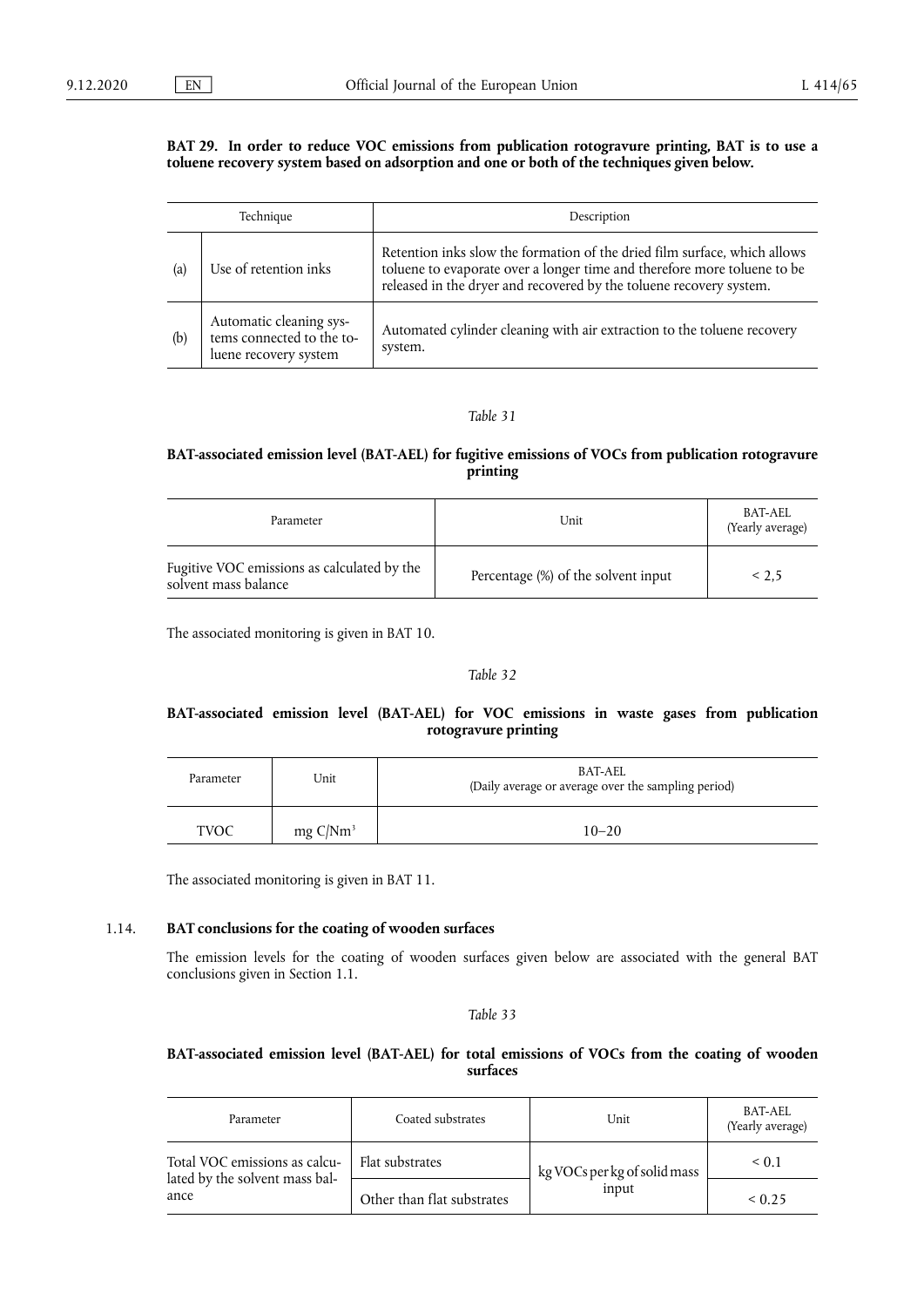The associated monitoring is given in BAT 10.

As an alternative to the BAT-AELs in Table 33, the BAT-AELs in both Table 34 and Table 35 may be used.

#### *Table 34*

## **BAT-associated emission level (BAT-AEL) for fugitive emissions of VOCs from the coating of wooden surfaces**

| Parameter                                                           | Unit                                | BAT-AEL<br>(Yearly average) |
|---------------------------------------------------------------------|-------------------------------------|-----------------------------|
| Fugitive VOC emissions as calculated by the<br>solvent mass balance | Percentage (%) of the solvent input | $\leq 10$                   |

The associated monitoring is given in BAT 10.

### <span id="page-47-1"></span>*Table 35*

#### **BAT-associated emission level (BAT-AEL) for VOC emissions in waste gases from the coating of wooden surfaces**

| Parameter   | Unit        | BAT-AEL<br>(Daily average or average over the sampling period) |
|-------------|-------------|----------------------------------------------------------------|
| <b>TVOC</b> | mg $C/Nm^3$ | $5-20(1)$                                                      |

<span id="page-47-0"></span>[\(](#page-47-1) 1 ) For plants using BAT 16 (c) in combination with an off-gas treatment technique, an additional BAT-AEL of less than 50 mg C/Nm3 applies to the waste gas of the concentrator.

The associated monitoring is given in BAT 11.

#### 2. BAT CONCLUSIONS FOR PRESERVATION OF WOOD AND WOOD PRODUCTS WITH CHEMICALS

#### 2.1. **Environmental management systems**

**BAT 30. In order to improve the overall environmental performance, BAT is to elaborate and implement an Environmental Management System (EMS) that incorporates all of the features (i) to (xx) of BAT 1 as well as the following specific features:** 

- (i) Keeping up to date with the developments in biocidal products and in associated legislation (e.g. authorisation of products under the BPR) with a view to using the most environmentally friendly processes.
- (ii) Inclusion of a solvent mass balance for solvent-based and creosote treatment (see BAT 33 (c)).
- (iii). Identification and listing of all environmentally critical process and abatement equipment (whose failure could have an impact on the environment) (see BAT 46 (c)). The list of critical equipment is kept up to date.
- (iv) Inclusion of plans for the prevention and control of leaks and spillages, including waste management guidelines for dealing with waste arising from spillage control (see BAT 46).
- (v) Recording of accidental leakages and spillages, and improvement plans (countermeasures).

*Note* 

Regulation (EC) No 1221/2009 establishes the European Union eco-management and audit scheme (EMAS), which is an example of an EMS consistent with this BAT.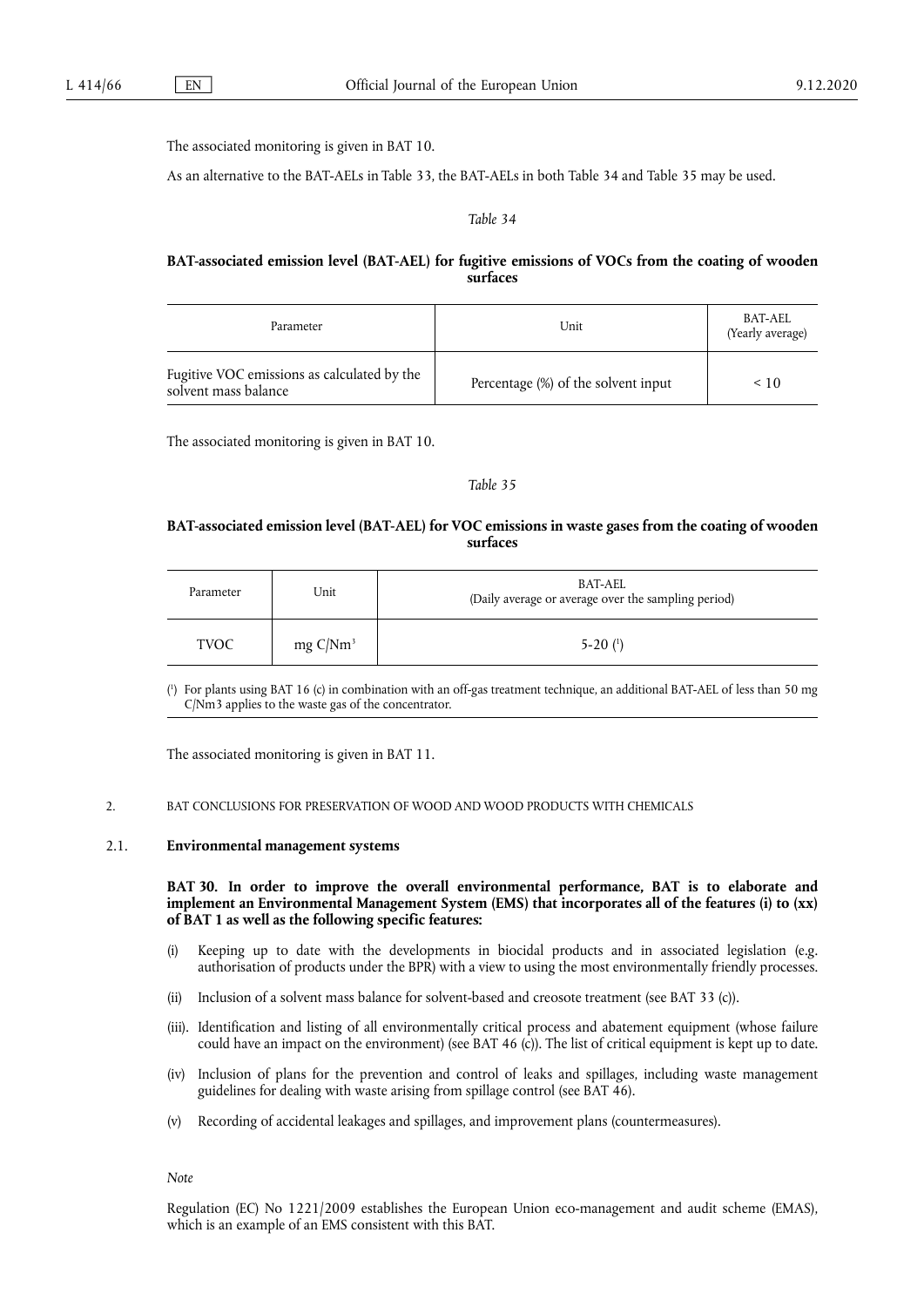## *Applicability*

The level of detail and the degree of formalisation of the EMS will generally be related to the nature, scale and complexity of the installation, and the range of environmental impacts it may have.

#### 2.2. **Substitution of harmful/hazardous substances**

#### **BAT 31. In order to prevent or reduce emissions of PAHs and/or solvents, BAT is to use water-based preservatives.**

#### *Description*

Solvent-based preservatives or creosote are replaced by water-based preservatives. Water acts as the carrier for the biocides.

#### *Applicability*

The applicability may be restricted due to product quality requirements or specifications.

#### **BAT 32. In order to reduce the environmental risk posed by the use of treatment chemicals, BAT is to substitute treatment chemicals currently in use with less hazardous ones based on a regular (e.g. once every year) check aiming at identifying potentially new available and safer alternatives.**

## *Applicability*

Substitution may be restricted due to product quality requirements or specifications.

### 2.3. **Resource efficiency**

**BAT 33. In order to increase resource efficiency and to reduce the environmental impact and risk associated with the use of treatment chemicals, BAT is to reduce their consumption by using all of the techniques given below.** 

|                   | Technique                                                                                                       | Description                                                                                                                                                                                                                                                                                                                                                                                                                                                    | Applicability                                                |
|-------------------|-----------------------------------------------------------------------------------------------------------------|----------------------------------------------------------------------------------------------------------------------------------------------------------------------------------------------------------------------------------------------------------------------------------------------------------------------------------------------------------------------------------------------------------------------------------------------------------------|--------------------------------------------------------------|
| $\left( a\right)$ | Use of an efficient pre-<br>servative application<br>system                                                     | Application systems where the wood is immersed<br>in the preservative solution are more efficient than,<br>for example, spraying. The application efficiency of<br>vacuum processes (closed system) is close to 100 %.<br>The selection of the application system takes into<br>account the use class and the penetration level<br>needed.                                                                                                                     | Only applicable to new<br>plants or major plant<br>upgrades. |
| (b)               | Control and optimisa-<br>tion of the consumption<br>of the treatment che-<br>micals for the specific<br>end use | Control and optimisation of the consumption of<br>the treatment chemicals by:<br>weighing the wood/wood products before and<br>(a)<br>after impregnation; or<br>determining the amount of preservative solu-<br>(b)<br>tion during and after impregnation.<br>The consumption of the treatment chemicals fol-<br>lows suppliers' recommendations and does not<br>lead to exceedances of the retention requirements<br>(e.g. set in product quality standards). | Generally applicable.                                        |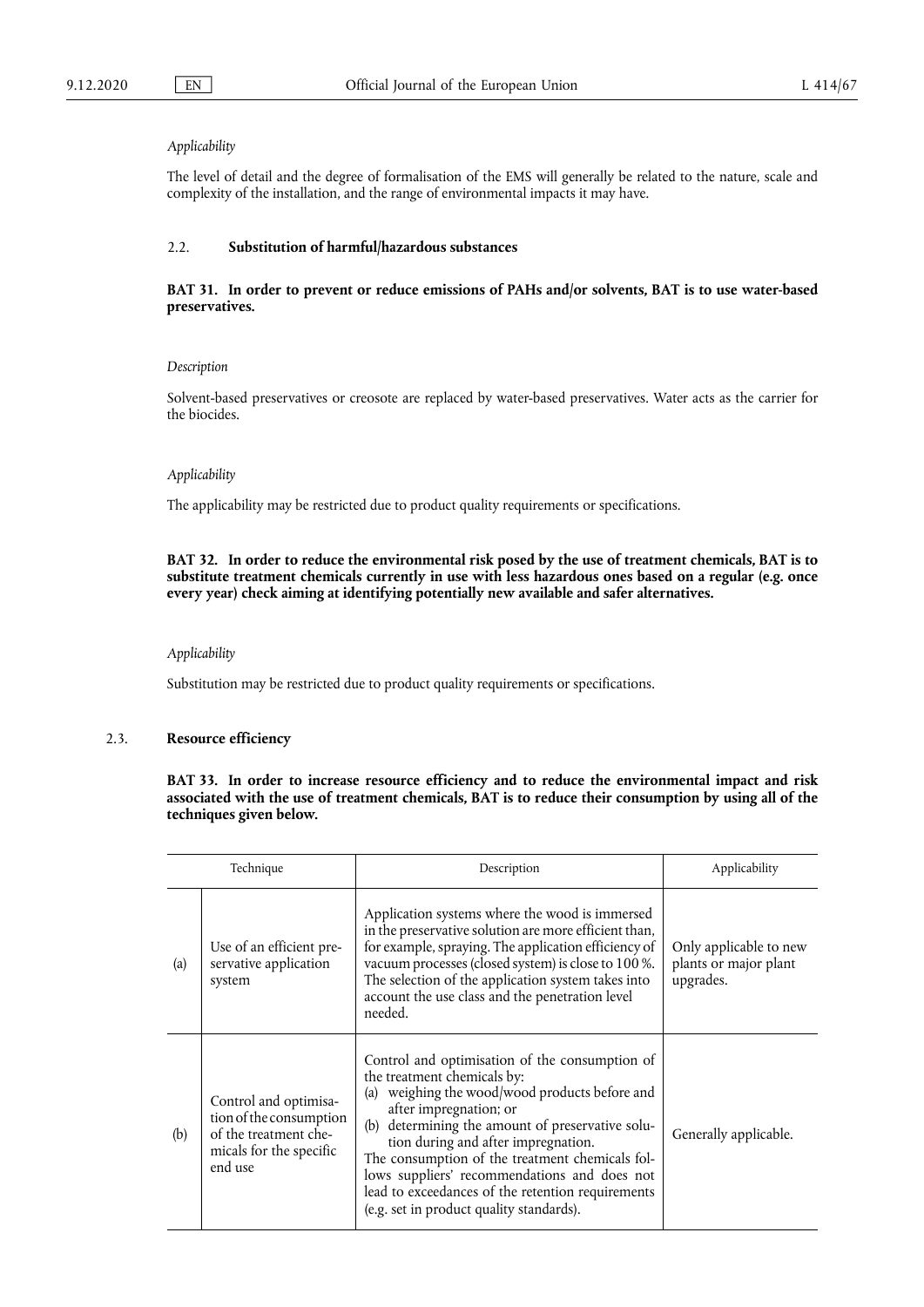|     | Technique                                                             | Description                                                                                                                                                                                                                                                                        | Applicability                                                                           |
|-----|-----------------------------------------------------------------------|------------------------------------------------------------------------------------------------------------------------------------------------------------------------------------------------------------------------------------------------------------------------------------|-----------------------------------------------------------------------------------------|
| (c) | Solvent mass balance                                                  | The compilation, at least once every year, of or-<br>ganic solvent inputs and outputs of a plant as de-<br>fined in Part $7(2)$ of Annex VII to Directive<br>2010/75/EU.                                                                                                           | Only applicable to plants<br>using solvent-based<br>treatment chemicals or<br>creosote. |
| (d) | Measurement and<br>adjustment of wood<br>moisture before<br>treatment | Wood moisture is measured prior to treatment (e.g.<br>by measuring the electric resistance or by weigh-<br>ing) and adjusted if needed (e.g. by further season-<br>ing of the wood) in order to optimise the impreg-<br>nation process and ensure the required product<br>quality. | Only applicable if wood<br>with a specific moisture<br>content is needed.               |

## 2.4. **Delivery, storage and handling of treatment chemicals**

## **BAT 34. In order to reduce emissions from delivery, storage and handling of treatment chemicals, BAT is to use technique (a) or (b) and all of the techniques (c) to (f) given below.**

|                   | Technique                                                                                  | Description                                                                                                                                                                                                                                         |
|-------------------|--------------------------------------------------------------------------------------------|-----------------------------------------------------------------------------------------------------------------------------------------------------------------------------------------------------------------------------------------------------|
| $\left( a\right)$ | Back-venting                                                                               | Also referred to as vapour balancing. Vapours of solvents or creosote which<br>are displaced from the receiving tank during filling are collected and<br>returned to the tank or truck from which the liquid is delivered.                          |
| (b)               | Capture of displaced air                                                                   | Vapours of solvents or creosote which are displaced from the receiving tank<br>during filling are collected and led to a treatment unit, e.g. an activated<br>carbon filter or a thermal oxidation unit.                                            |
| (c)               | Techniques to reduce eva-<br>poration losses due to<br>heating up of stored che-<br>micals | When exposure to sunlight may lead to evaporation of solvents and creosote<br>stored in above-ground storage tanks, tanks are covered by a roof or coated<br>with light-coloured paint to reduce the heating up of stored solvents and<br>creosote. |
| (d)               | Securing delivery connec-<br>tions                                                         | Delivery connections to storage tanks located within the bunded/contained<br>area are secured and shut off when not in use.                                                                                                                         |
| (e)               | Techniques to prevent<br>overflows during pumping                                          | This includes ensuring that:<br>- the pumping operation is supervised;<br>for larger quantities, bulk storage tanks are fitted with acoustic and/or<br>$\overline{\phantom{0}}$<br>optical high-level alarms, with shut-off systems if necessary.   |
| (f)               | Closed storage containers                                                                  | Use of closed storage containers for treatment chemicals.                                                                                                                                                                                           |

## 2.5. **Preparation/conditioning of wood**

**BAT 35. In order to reduce the consumption of treatment chemicals and the consumption of energy and to reduce emissions of treatment chemicals, BAT is to optimise the wood charge of the vessel and to avoid trapping of treatment chemicals by using a combination of the techniques given below.**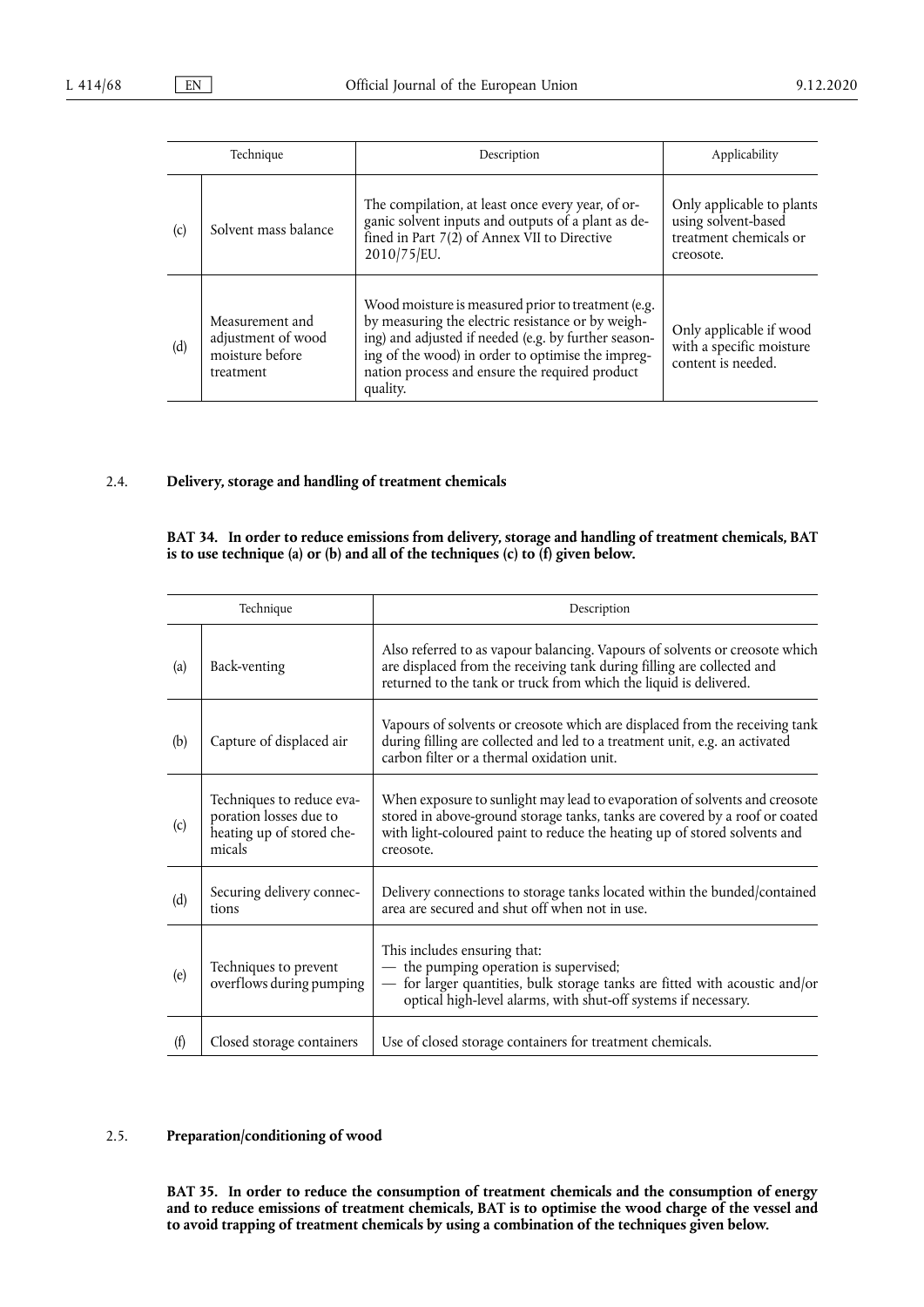|     | Technique                                                               | Description                                                                                                                                                                                        | Applicability                                                |
|-----|-------------------------------------------------------------------------|----------------------------------------------------------------------------------------------------------------------------------------------------------------------------------------------------|--------------------------------------------------------------|
| (a) | Separation of wood in<br>packs by spacers                               | Spacers are placed at regular intervals in the packs<br>to facilitate the flow of treatment chemicals<br>through the pack and the draining after treatment.                                        | Generally applicable.                                        |
| (b) | Sloping of wood packs<br>in traditional horizontal<br>treatment vessels | Wood packs are inclined in the treatment vessel to<br>facilitate the flow of treatment chemicals and the<br>draining after treatment.                                                              | Generally applicable.                                        |
| (c) | Use of tilting pressure<br>treatment vessels                            | The whole treatment vessel is inclined after treat-<br>ment so that excess treatment chemicals drain<br>easily and can be recovered from the bottom of<br>the vessel.                              | Only applicable to new<br>plants or major plant<br>upgrades. |
| (d) | Optimised positioning<br>of shaped wood pieces                          | Shaped wood pieces are positioned so as to prevent<br>trapping of treatment chemicals.                                                                                                             | Generally applicable.                                        |
| (e) | Securing wood packs                                                     | The wood packs are secured inside the treatment<br>vessel in order to limit the movement of wood<br>pieces which could change the structure of the pack<br>and reduce the impregnation efficiency. | Generally applicable.                                        |
| (f) | Maximisation of the<br>wood load                                        | The wood load in the treatment vessel is maximised<br>to ensure the best ratio between the wood to be<br>treated and the treatment chemicals.                                                      | Generally applicable.                                        |

## 2.6. **Preservative application process**

**BAT 36. In order to prevent accidental leakage and emissions of treatment chemicals from nonpressure processes, BAT is to use one of the techniques given below.** 

|     | Technique                                                                                                                                          |  |  |
|-----|----------------------------------------------------------------------------------------------------------------------------------------------------|--|--|
| (a) | Double-walled treatment vessels with automatic leak detection devices                                                                              |  |  |
| (b) | Single-walled treatment vessels with sufficiently large and wood-preservative-resistant containment,<br>fender and automatic leak detection device |  |  |

**BAT 37. In order to reduce emissions of aerosols from wood and wood products preservation using water-based treatment chemicals, BAT is to enclose spraying processes, collect overspray and reuse it in the preparation of wood preservation solution.** 

**BAT 38. In order to prevent or reduce emissions of treatment chemicals from pressure processes (autoclaves), BAT is to use all of the techniques given below.**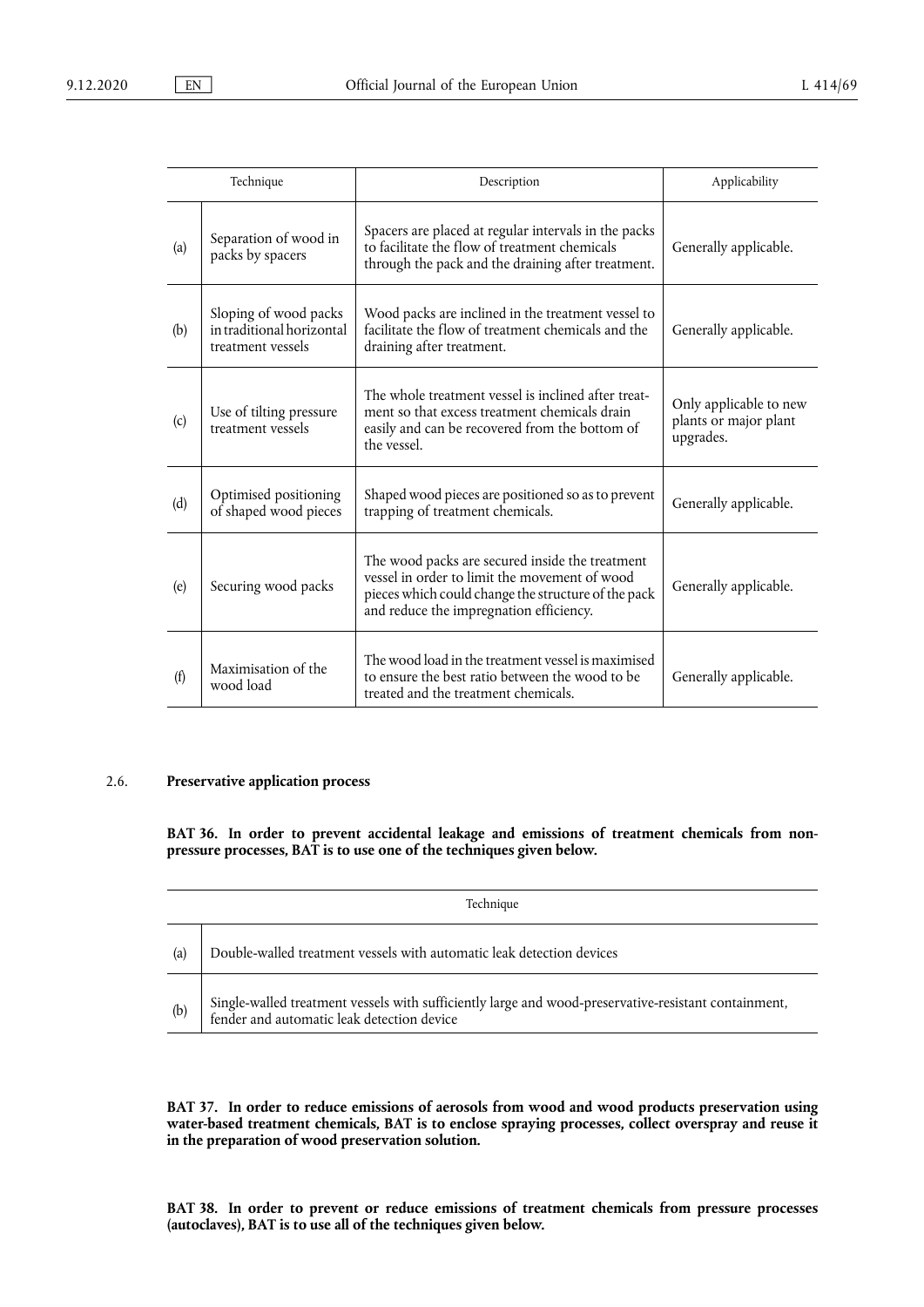|     | Technique                                                                                                                                    | Description                                                                                                                                                                                                                                                                                                                                                                                            |
|-----|----------------------------------------------------------------------------------------------------------------------------------------------|--------------------------------------------------------------------------------------------------------------------------------------------------------------------------------------------------------------------------------------------------------------------------------------------------------------------------------------------------------------------------------------------------------|
| (a) | Process controls to prevent<br>operation unless the treat-<br>ment vessel door is locked<br>and sealed                                       | The treatment vessel door is locked and sealed once the treatment vessel is<br>loaded and before treatment takes place. Process controls are in place that<br>prevent the operation of the treatment vessel unless the door is locked and<br>sealed.                                                                                                                                                   |
| (b) | Process controls to prevent<br>the treatment vessel from<br>opening while it is pres-<br>surised and/or filled with<br>preservative solution | Process controls display the pressure and whether liquid is present in the<br>treatment vessel. They prevent the opening of the treatment vessel while it is<br>still pressurised and/or filled.                                                                                                                                                                                                       |
| (c) | Catch-lock for the treat-<br>ment vessel door                                                                                                | The door of the treatment vessel is equipped with a catch-lock to prevent the<br>release of liquids in the event that the treatment vessel door needs to be<br>opened in an emergency situation (e.g. door seal is broken). The catch-lock<br>permits the door to be partially opened to release the pressure while<br>retaining liquids.                                                              |
| (d) | Use and maintenance of<br>safety relief valves                                                                                               | Treatment vessels are fitted with safety relief valves to protect the vessels<br>from excessive pressure.<br>Discharges from valves are directed to a tank of sufficient capacity.<br>Safety relief valves are regularly inspected (e.g. once every 6 months) for<br>signs of corrosion, contamination or incorrect fitting and are cleaned<br>and/or repaired as required.                            |
| (e) | Control of emissions to air<br>from the vacuum pump<br>exhaust                                                                               | Air extracted from pressure treatment vessels (i.e. the vacuum pump outlet)<br>is treated (e.g. in a vapour-liquid separator).                                                                                                                                                                                                                                                                         |
| (f) | Reduction of emissions to<br>air when opening the<br>treatment vessel                                                                        | Sufficient time for dripping and condensation is allowed between the<br>depressurisation period and the opening of the treatment vessel.                                                                                                                                                                                                                                                               |
| (g) | Application of a final va-<br>cuum to remove excess<br>treatment chemicals from<br>the surface of treated wood                               | To avoid dripping, a final vacuum is applied in the treatment vessel before<br>opening it to remove excess treatment chemicals from the surface of treated<br>wood.<br>Application of a final vacuum may not be necessary if the removal of excess<br>treatment chemicals from the surface of treated wood is ensured by the<br>application of an appropriate initial vacuum (e.g. less than 50 mbar). |

## **BAT 39. In order to reduce energy consumption in pressure processes (autoclaves), BAT is to use variable pump control.**

## *Description*

After reaching the required working pressure, the treatment system is switched to a pump with reduced power and energy consumption.

## *Applicability*

Applicability may be limited in the case of oscillating pressure processes.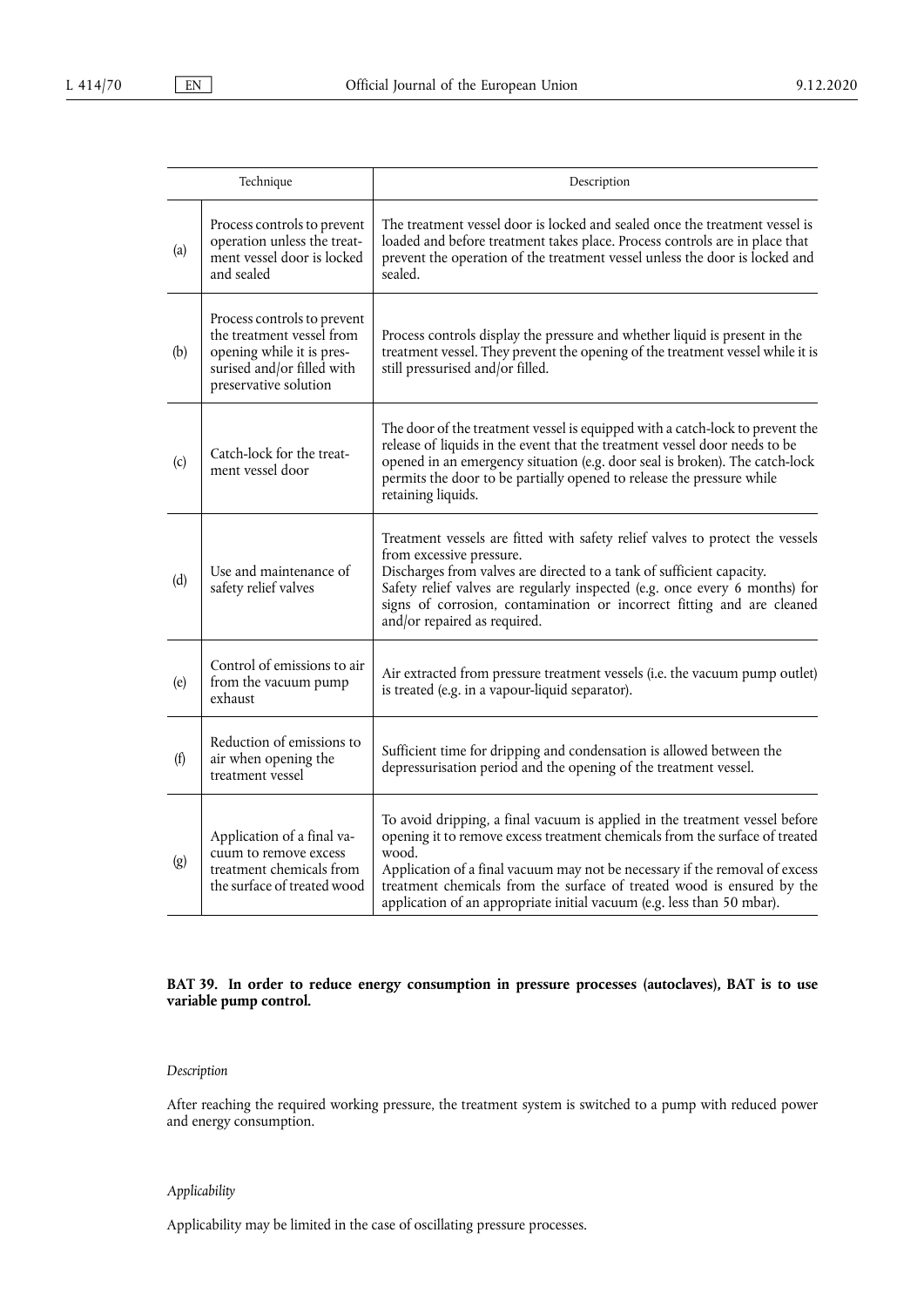#### 2.7. **Post-treatment conditioning and interim storage**

**BAT 40. In order to prevent or reduce the contamination of soil or groundwater from the interim storage of freshly treated wood, BAT is to allow sufficient dripping time after treatment and to remove the treated wood from the contained/bunded area only once it is deemed dry.** 

#### *Description*

To allow the surplus treatment chemicals to drip back into the treatment vessel, treated wood/wood packs are held in the contained/bunded area (e.g. above the treatment vessel or over a dripping pad) for a sufficient time after the treatment and before transfer to the post-treatment drying area. Then, before leaving the posttreatment drying area, treated wood/wood packs are, for example, lifted by mechanical means and suspended for a minimum of 5 minutes. If no dripping of treatment solution occurs, the wood is deemed to be dry.

## 2.8. **Waste management**

**BAT 41. In order to reduce the quantity of waste sent for disposal, especially of hazardous waste, BAT**  is to use the techniques (a) and (b) and one or both of the techniques  $(c)$  and  $(d)$  given below.

|     | Technique                               | Description                                                                                                                     |
|-----|-----------------------------------------|---------------------------------------------------------------------------------------------------------------------------------|
| (a) | Removal of debris prior to<br>treatment | Debris (e.g. sawdust, woodchips) is removed from the surface of the<br>wood/wood products before treatment.                     |
| (b) | Recovery and reuse of<br>waxes and oils | When waxes or oils are used for impregnation, surplus waxes or oils from<br>the impregnation process are recovered and reused.  |
| (c) | Bulk delivery of treatment<br>chemicals | Delivery of treatment chemicals in tanks to reduce the amount of packaging.                                                     |
| (d) | Use of reusable containers              | Reusable containers used for treatment chemicals (e.g. intermediate bulk<br>containers) are returned to the supplier for reuse. |

**BAT 42. In order to reduce the environmental risk related to waste management, BAT is to store waste in suitable containers or on sealed surfaces and to keep hazardous waste separately in a designated weather-protected and contained/bunded area.** 

#### 2.9. **Monitoring**

#### 2.9.1. *Emissions to water*

**BAT 43. BAT is to monitor pollutants in waste water and potentially contaminated surface run-off water prior to each batch discharge in accordance with EN standards. If EN standards are not available, BAT is to use ISO, national or other international standards that ensure the provision of data of an equivalent scientific quality.** 

<span id="page-52-1"></span><span id="page-52-0"></span>

| Substance/Parameter | Standard(s)                                                                              |
|---------------------|------------------------------------------------------------------------------------------|
| Biocides $(1)$      | EN standards might be available depending on the composition of the<br>biocidal products |
| $Cu$ $(2)$          | Various EN standards available<br>(e.g. EN ISO 11885, EN ISO 17294-2, EN ISO 15586)      |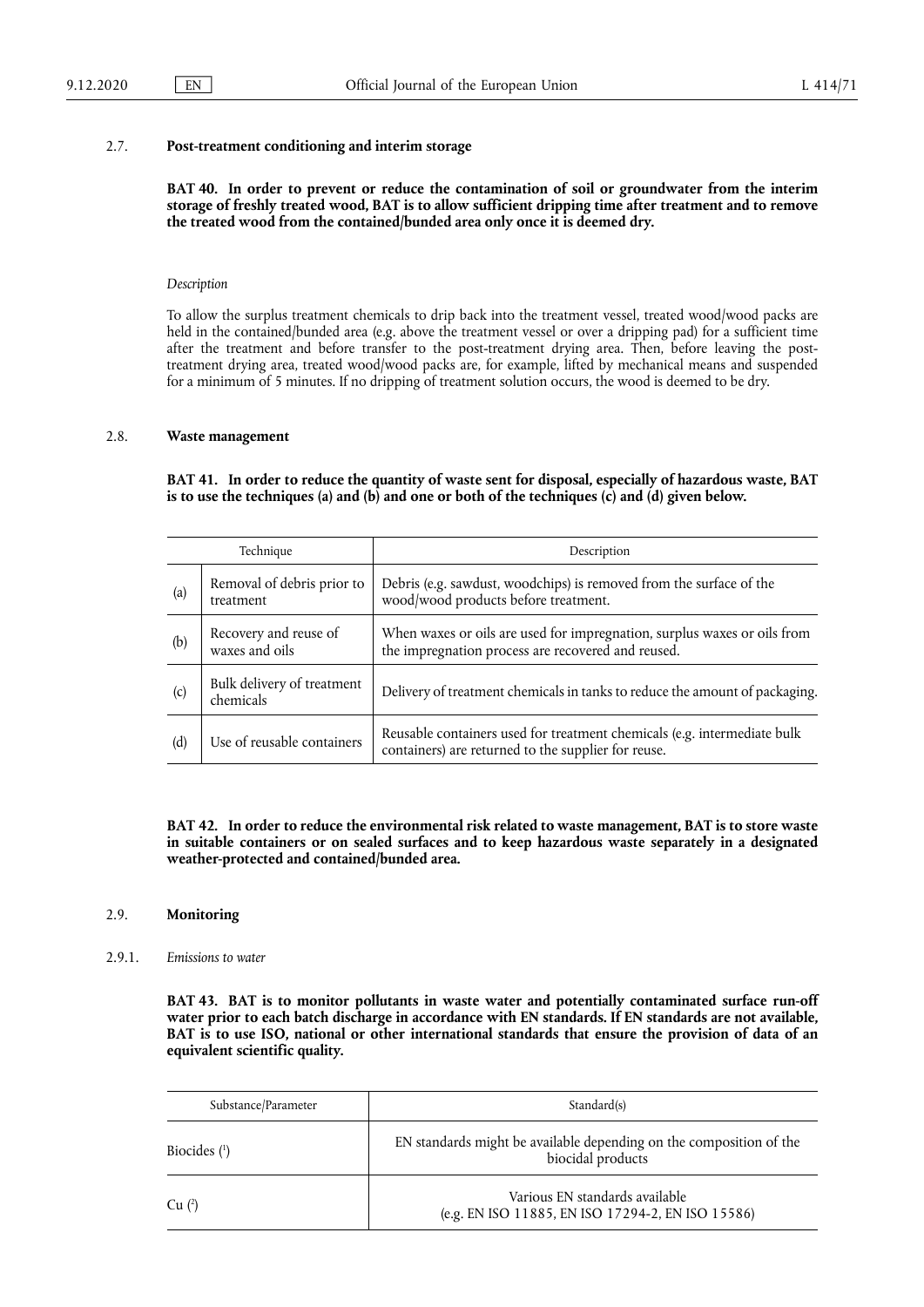<span id="page-53-4"></span>

| Substance/Parameter  | Standard(s)                                                     |
|----------------------|-----------------------------------------------------------------|
| Solvents $(3)$       | EN standards available for some solvents<br>(e.g. EN ISO 15680) |
| PAHs $(4)$           | EN ISO 17993                                                    |
| Benzo[a]pyrene $(4)$ | EN ISO 17993                                                    |
| HOI                  | EN ISO 9377-2                                                   |

<span id="page-53-5"></span><span id="page-53-0"></span>[\(](#page-52-0) 1 ) Specific substances are monitored, depending on the composition of the biocidal products in use in the process.

<span id="page-53-1"></span>[\(](#page-52-1) 2 ) The monitoring only applies if copper compounds are used in the process.

<span id="page-53-2"></span>[\(](#page-53-4) 3 ) The monitoring only applies to plants using solvent-based treatment chemicals. Specific substances are monitored, depending on the solvents in use in the process.

<span id="page-53-3"></span>[\(](#page-53-5) 4 ) The monitoring only applies to plants using creosote treatment.

## 2.9.2. *Groundwater quality*

**BAT 44. BAT is to monitor pollutants in groundwater with a frequency of at least once every 6 months and in accordance with EN standards. If EN standards are not available, BAT is to use ISO, national or other international standards that ensure the provision of data of an equivalent scientific quality.** 

The monitoring frequency may be reduced to once every 2 years based on a risk assessment or if **pollutant levels are proven to be sufficiently stable (e.g. after a period of 4 years).** 

<span id="page-53-10"></span><span id="page-53-9"></span>

| Substance/Parameter (1) | Standard(s)                                                                              |  |
|-------------------------|------------------------------------------------------------------------------------------|--|
| Biocides $(2)$          | EN standards might be available depending on the composition of the<br>biocidal products |  |
| As                      |                                                                                          |  |
| Cu                      | Various EN standards available<br>(e.g. EN ISO 11885, EN ISO 17294-2, EN ISO 15586)      |  |
| Cr                      |                                                                                          |  |
| Solvents $(3)$          | EN standards available for some solvents<br>(e.g. EN ISO 15680)                          |  |
| PAHs                    | EN ISO 17993                                                                             |  |
| Benzo[a]pyrene          | EN ISO 17993                                                                             |  |
| HOI                     | EN ISO 9377-2                                                                            |  |

<span id="page-53-11"></span><span id="page-53-6"></span>[\(](#page-53-9) 1 ) The monitoring may not apply if the substance concerned is not used in the process and if the groundwater is proven not to be contaminated with this substance.

<span id="page-53-7"></span> $($ <sup>2</sup> ) Specific substances are monitored, depending on the composition of biocidal products which are used or were previously used in the process.

<span id="page-53-8"></span>[\(](#page-53-11) 3 ) The monitoring only applies to plants using solvent-based treatment chemicals. Specific substances are monitored, depending on the solvents in use in the process.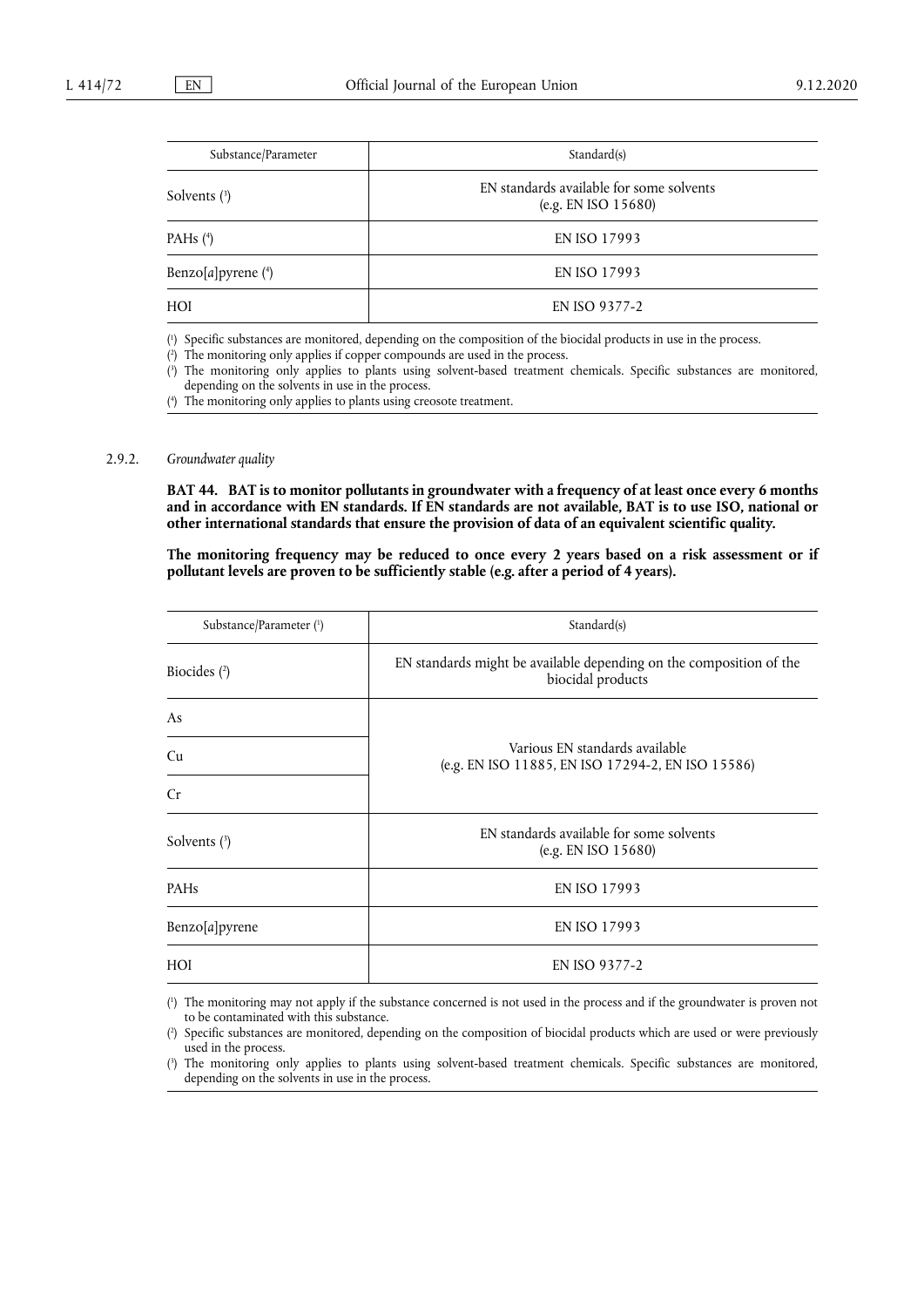#### 2.9.3. *Emissions in waste gases*

## **BAT 45. BAT is to monitor emissions in waste gases with a frequency of at least once every year and in accordance with EN standards. If EN standards are not available, BAT is to use ISO, national or other international standards that ensure the provision of data of an equivalent scientific quality.**

<span id="page-54-3"></span>

| Parameter        | <b>Process</b>                                                                              | Standard(s)                 | Monitoring<br>associated with |
|------------------|---------------------------------------------------------------------------------------------|-----------------------------|-------------------------------|
| TVOC $(^{1})$    | Wood and wood products preservation using<br>creosote and solvent-based treatment chemicals | EN 12619                    | BAT 49, BAT 51                |
| PAHs $(1)$ $(2)$ | Wood and wood products preservation using<br>creosote                                       | No EN standard<br>available | <b>BAT 51</b>                 |
| $NO_{x}$ (3)     | Wood and wood products preservation using<br>creosote and solvent-based treatment chemicals | EN 14792                    |                               |
| CO(3)            |                                                                                             | EN 15058                    | <b>BAT 52</b>                 |

<span id="page-54-4"></span><span id="page-54-0"></span>[\(](#page-54-3) 1 ) To the extent possible, the measurements are carried out at the highest expected emission state under normal operating conditions.

<span id="page-54-1"></span> $($ <sup>2</sup> ) This includes: acenaphthene, acenaphthylene, anthracene, benzo(a)anthracene, benzo(a)pyrene, benzo(b)fluoranthene, benzo(g,h,i)perylene, benzo(k)fluoranthene, chrysene, dibenzo(a,h)anthracene, fluoranthene, fluorene, indeno(1,2,3-cd) pyrene, naphthalene, phenanthrene and pyrene.

<span id="page-54-2"></span>[\(](#page-54-4) 3 ) The monitoring only applies to emissions from the thermal treatment of off-gases.

#### 2.10. **Emissions to soil and groundwater**

BAT 46. In order to prevent or reduce emissions to soil and groundwater, BAT is to use all of the **techniques given below.** 

|     | Technique                                    | Description                                                                                                                                                                                                                                                                                                                                                                                                                                                                                                                                                                                                                                                                                                                                                                                                                                                                                                                                                                                                                                                                                                                                                                                                                                                                                      |
|-----|----------------------------------------------|--------------------------------------------------------------------------------------------------------------------------------------------------------------------------------------------------------------------------------------------------------------------------------------------------------------------------------------------------------------------------------------------------------------------------------------------------------------------------------------------------------------------------------------------------------------------------------------------------------------------------------------------------------------------------------------------------------------------------------------------------------------------------------------------------------------------------------------------------------------------------------------------------------------------------------------------------------------------------------------------------------------------------------------------------------------------------------------------------------------------------------------------------------------------------------------------------------------------------------------------------------------------------------------------------|
| (a) | Plant and equipment con-<br>tainment or bund | The parts of the plant in which treatment chemicals are stored or handled,<br>i.e. treatment chemicals storage area, treatment, post-treatment<br>conditioning and interim storage areas (comprising treatment vessel,<br>working vessel, unloading/pull-out facilities, dripping/drying area, cooling<br>zone), pipes and ductwork for treatment chemicals, and creosote (re)<br>conditioning facilities, are contained or bunded. Containments and bunds<br>have impermeable surfaces, are resistant to treatment chemicals and have<br>sufficient capacity to capture and hold the volumes handled or stored in<br>the plant/equipment.<br>Drip trays (made of treatment-chemical-resistant material) may also be used<br>as local containments for the collection and recovery of drips and spills of<br>treatment chemicals from critical equipment or processes (i.e. valves,<br>inlets/outlets of storage tanks, treatment vessels, working tanks,<br>unloading/pull-out zones, handling of freshly treated wood, cooling/drying<br>zone).<br>The liquids in the containments/bunds and drip trays are collected to recover<br>the treatment chemicals for their reuse in the treatment chemicals system.<br>Sludge generated in the collection system is disposed of as hazardous waste. |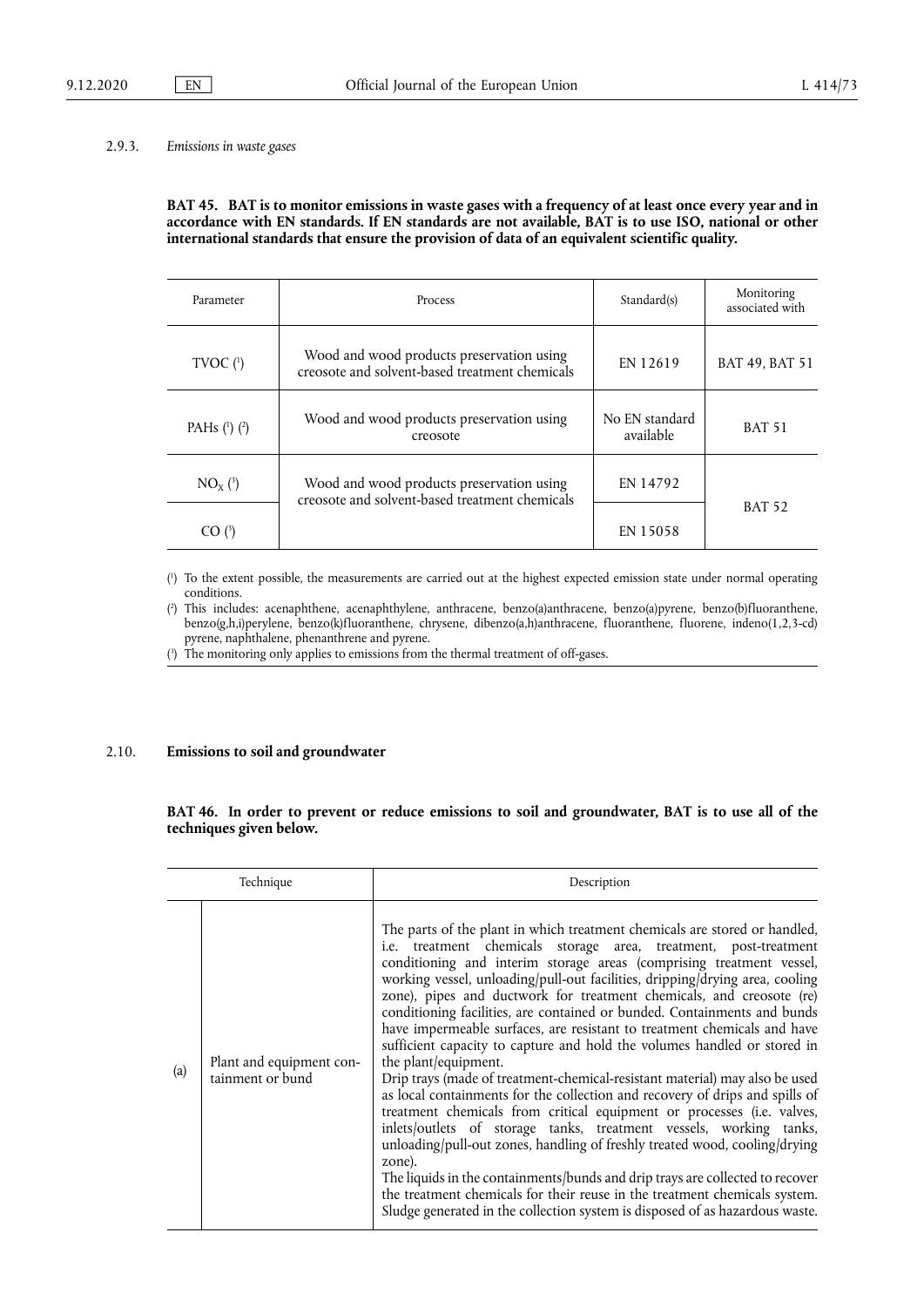|     | Technique                                                                                                                                 | Description                                                                                                                                                                                                                                                                                                                                                                                                                                                                                                                                                                                                                                                                                                                |
|-----|-------------------------------------------------------------------------------------------------------------------------------------------|----------------------------------------------------------------------------------------------------------------------------------------------------------------------------------------------------------------------------------------------------------------------------------------------------------------------------------------------------------------------------------------------------------------------------------------------------------------------------------------------------------------------------------------------------------------------------------------------------------------------------------------------------------------------------------------------------------------------------|
| (b) | Impermeable floors                                                                                                                        | Floors of areas which are not contained or bunded, and where drips, spills,<br>accidental releases or leaching of treatment chemicals may occur are<br>impermeable to the substances concerned (e.g. storage of treated wood on<br>impermeable floors in the event that it is required in the BPR authorisation<br>for the wood preservative used for the treatment). The liquids on the floors<br>are collected to recover the treatment chemicals for their reuse in the<br>treatment chemicals system. Sludge generated in the collection system is<br>disposed of as hazardous waste.                                                                                                                                  |
| (c) | Warning systems for<br>equipment identified as<br>'critical'                                                                              | 'Critical' equipment (see BAT 30) is equipped with warning systems to<br>indicate malfunctions.                                                                                                                                                                                                                                                                                                                                                                                                                                                                                                                                                                                                                            |
| (d) | Prevention and detection<br>of leaks from underground<br>storage and ductwork for<br>harmful/hazardous sub-<br>stances and record-keeping | The use of underground components is minimised. When underground<br>components are used for the storage of harmful/hazardous substances,<br>secondary containment (e.g. double-walled containment) is put in place.<br>Underground components are equipped with leak detection devices.<br>Risk-based and regular monitoring of underground storage and ductwork is<br>carried out to identify potential leakages; when necessary, leaking<br>equipment is repaired. A record is kept of incidents that may cause soil<br>and/or groundwater pollution.                                                                                                                                                                    |
| (e) | Regular inspection and<br>maintenance of plant and<br>equipment                                                                           | The plant and the equipment are regularly inspected and serviced to ensure<br>proper functioning; this includes in particular checking the integrity and/or<br>leak-free status of valves, pumps, pipes, tanks, pressure vessels, drip trays,<br>and containments/bunds and the proper functioning of warning systems.                                                                                                                                                                                                                                                                                                                                                                                                     |
| (f) | Techniques to prevent<br>cross-contamination                                                                                              | Cross-contamination (i.e. the contamination of plant areas that usually do<br>not come into contact with treatment chemicals) is prevented by using<br>appropriate techniques such as:<br>— design of drip trays in such a way that forklifts are not in contact with<br>potentially contaminated surfaces of the drip trays;<br>design of charging equipment (used to remove treated wood from the<br>treatment vessel) in such a way that the carry-over of treatment<br>chemicals is prevented;<br>- use of a crane system for handling treated wood;<br>- use of dedicated transport vehicles for potentially contaminated areas;<br>- restricted access to potentially contaminated areas;<br>- use of grit walkways. |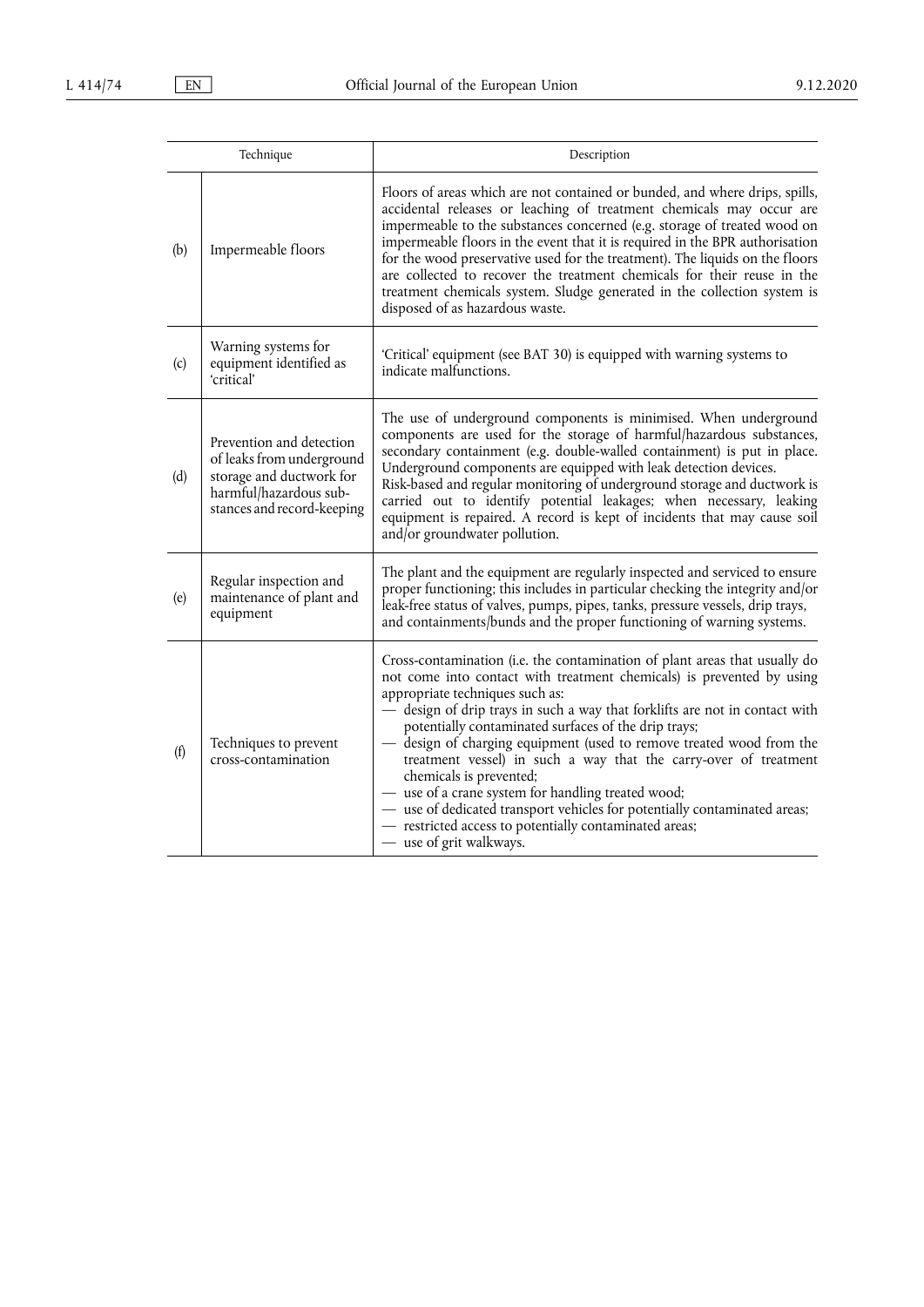## 2.11. **Emissions to water and waste water management**

#### **BAT 47. In order to prevent or, where that is not practicable, to reduce emissions to water and to reduce water consumption, BAT is to use all of the techniques given below.**

| Technique |                                                                                | Description                                                                                                                                                                                                                                                                                                                                                                                                                                                                                                                                                                                                                                                                                                                                                                                                                                              | Applicability                                                                                                                                                           |
|-----------|--------------------------------------------------------------------------------|----------------------------------------------------------------------------------------------------------------------------------------------------------------------------------------------------------------------------------------------------------------------------------------------------------------------------------------------------------------------------------------------------------------------------------------------------------------------------------------------------------------------------------------------------------------------------------------------------------------------------------------------------------------------------------------------------------------------------------------------------------------------------------------------------------------------------------------------------------|-------------------------------------------------------------------------------------------------------------------------------------------------------------------------|
| (a)       | Techniques to prevent<br>contamination of rain<br>and surface run-off<br>water | Rain and surface run-off water are kept separated<br>from areas where treatment chemicals are stored or<br>handled, from areas where freshly treated wood is<br>stored and from contaminated water. This is<br>achieved by using at least the following techniques:<br>- drainage channels and/or an outer kerb bund<br>around the plant;<br>roofing with roof guttering of areas where<br>treatment chemicals are stored or handled (i.e.<br>treatment chemicals' storage area; treatment,<br>post-treatment conditioning and interim sto-<br>rage areas; pipes and ductwork for treatment<br>chemicals; creosote (re)conditioning facilities);<br>- weather protection (e.g. roofing, tarpaulins) for<br>the storage of treated wood in the event that it is<br>required in the BPR authorisation for the wood<br>preservative used for the treatment. | For existing plants, the<br>applicability of drainage<br>channels and an outer<br>kerb bund may be re-<br>stricted by the size of the<br>plant area.                    |
| (b)       | Collection of potentially<br>contaminated surface<br>run-off water             | Surface run-off water from areas that are poten-<br>tially contaminated with treatment chemicals is<br>collected separately. Collected waste water is dis-<br>charged only after appropriate measures are taken<br>e.g. monitor (see BAT 43), treat (see BAT 47 (e)), re-<br>use (see BAT 47 (c).                                                                                                                                                                                                                                                                                                                                                                                                                                                                                                                                                        | Generally applicable.                                                                                                                                                   |
| (c)       | Use of potentially con-<br>taminated surface run-<br>off water                 | After its collection, potentially contaminated sur-<br>face run-off water is used for the preparation of<br>water-based wood preservative solutions.                                                                                                                                                                                                                                                                                                                                                                                                                                                                                                                                                                                                                                                                                                     | Only applicable to plants<br>using water-based treat-<br>ment chemicals. Applic-<br>ability may be restricted<br>by the quality require-<br>ments for its intended use. |
| (d)       | Reuse of cleaning water                                                        | Water used to wash equipment and containers is<br>recovered and reused in the preparation of water-<br>based wood preservative solutions.                                                                                                                                                                                                                                                                                                                                                                                                                                                                                                                                                                                                                                                                                                                | Only applicable to plants<br>using water-based treat-<br>ment chemicals.                                                                                                |
| (e)       | Treatment of waste<br>water                                                    | Where contamination in the collected surface run-<br>off water and/or cleaning water is detected or can<br>be expected, and where the use of the water is not<br>feasible, the waste water is treated in an adequate<br>waste water treatment plant (on or off site).                                                                                                                                                                                                                                                                                                                                                                                                                                                                                                                                                                                    | Generally applicable.                                                                                                                                                   |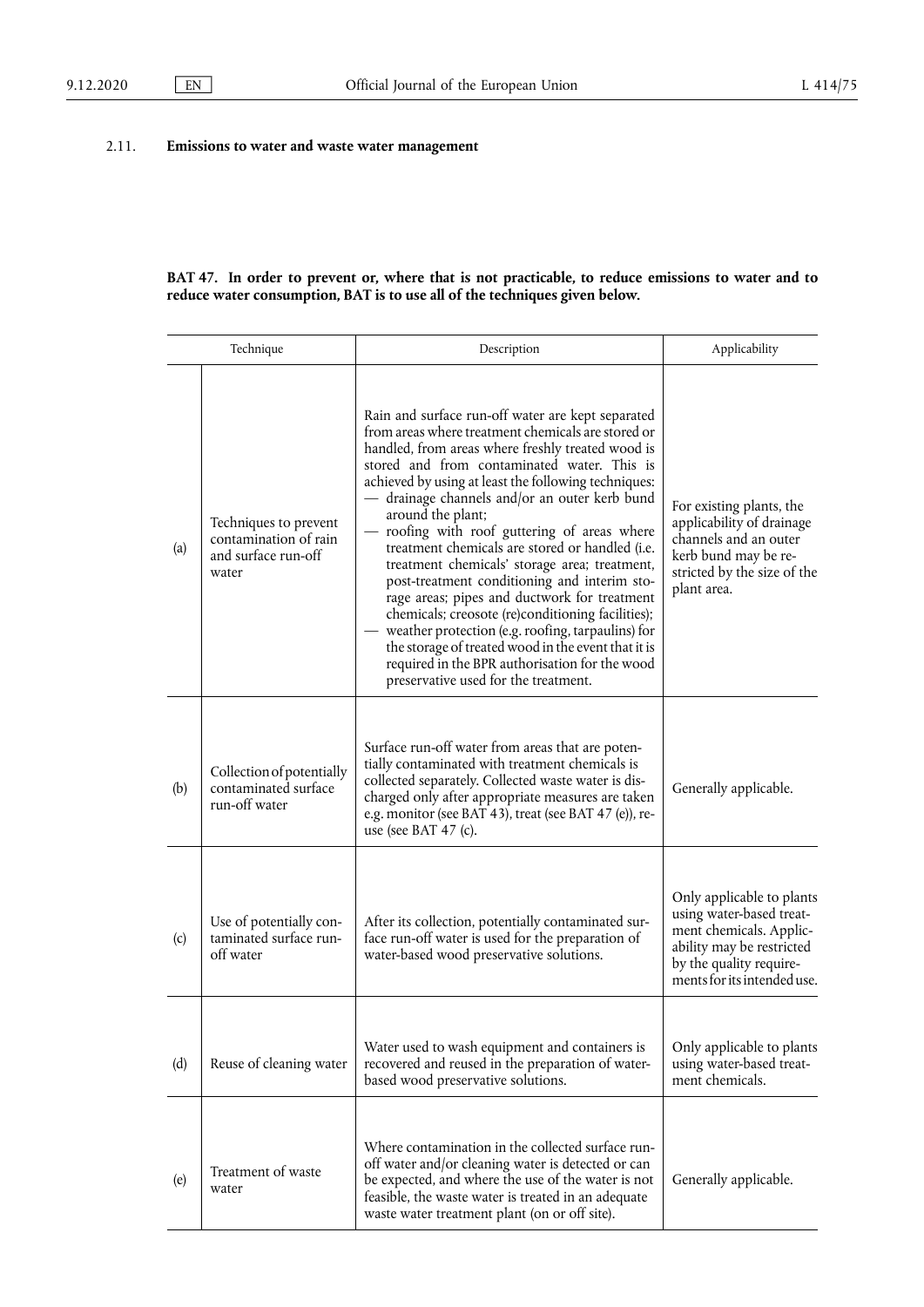|     | Technique                      | Description                                                                                                                                                                                                                                                                                | Applicability         |
|-----|--------------------------------|--------------------------------------------------------------------------------------------------------------------------------------------------------------------------------------------------------------------------------------------------------------------------------------------|-----------------------|
| (f) | Disposal as hazardous<br>waste | Where contamination in the collected surface run-<br>off water and/or cleaning water is detected or can<br>be expected, and where the treatment or use of the<br>water is not feasible, the collected surface run-off<br>water and/or cleaning water is disposed of as<br>hazardous waste. | Generally applicable. |

**BAT 48. In order to reduce emissions to water from wood and wood products preservation using creosote, BAT is to collect the condensates from the depressurisation and vacuum operation of the treatment vessel and from creosote (re)conditioning and either treat them on site using an activated carbon or sand filter or dispose of them as hazardous waste.** 

#### *Description:*

Condensate volumes are collected, allowed to settle and treated in an activated carbon or sand filter. The treated water is either reused (closed circuit) or discharged to the public sewer system. Alternatively, the collected condensates may be disposed of as hazardous waste.

#### 2.12. **Emissions to air**

**BAT 49. In order to reduce emissions of VOCs to air from wood and wood products preservation using solvent-based treatment chemicals, BAT is to enclose the emitting equipment or processes, extract the off-gases and send them to a treatment system (see techniques in BAT 51).** 

**BAT 50. In order to reduce emissions of organic compounds and odour to air from wood and wood products preservation using creosote, BAT is to use low-volatility impregnating oils, i.e. Grade C creosote instead of Grade B.** 

#### *Applicability*

Grade C creosote may not be applicable in the case of cold climatic conditions.

**BAT 51. In order to reduce emissions of organic compounds to air from wood and wood products preservation using creosote, BAT is to enclose emitting equipment or processes (e.g. storage and impregnation tanks, depressurisation, creosote reconditioning), extract the off-gases and use one or a combination of the treatment techniques given below.** 

|     | Technique                                  | Description                                                                                                                                                                                                  | Applicability                                                                                                                                                          |
|-----|--------------------------------------------|--------------------------------------------------------------------------------------------------------------------------------------------------------------------------------------------------------------|------------------------------------------------------------------------------------------------------------------------------------------------------------------------|
| (a) | Thermal oxidation                          | See BAT 15 (i). Exhaust heat can be recovered by<br>means of heat exchangers.                                                                                                                                | Generally applicable.                                                                                                                                                  |
| (b) | Sending off-gases to a<br>combustion plant | Part or all of the off-gases are sent as combustion air<br>and supplementary fuel to a combustion plant<br>(including CHP (combined heat and power) plants)<br>used for steam and/or electricity production. | Not applicable for off-<br>gases containing sub-<br>stances referred to in IED<br>Article 59(5). Applicabil-<br>ity may be restricted due<br>to safety considerations. |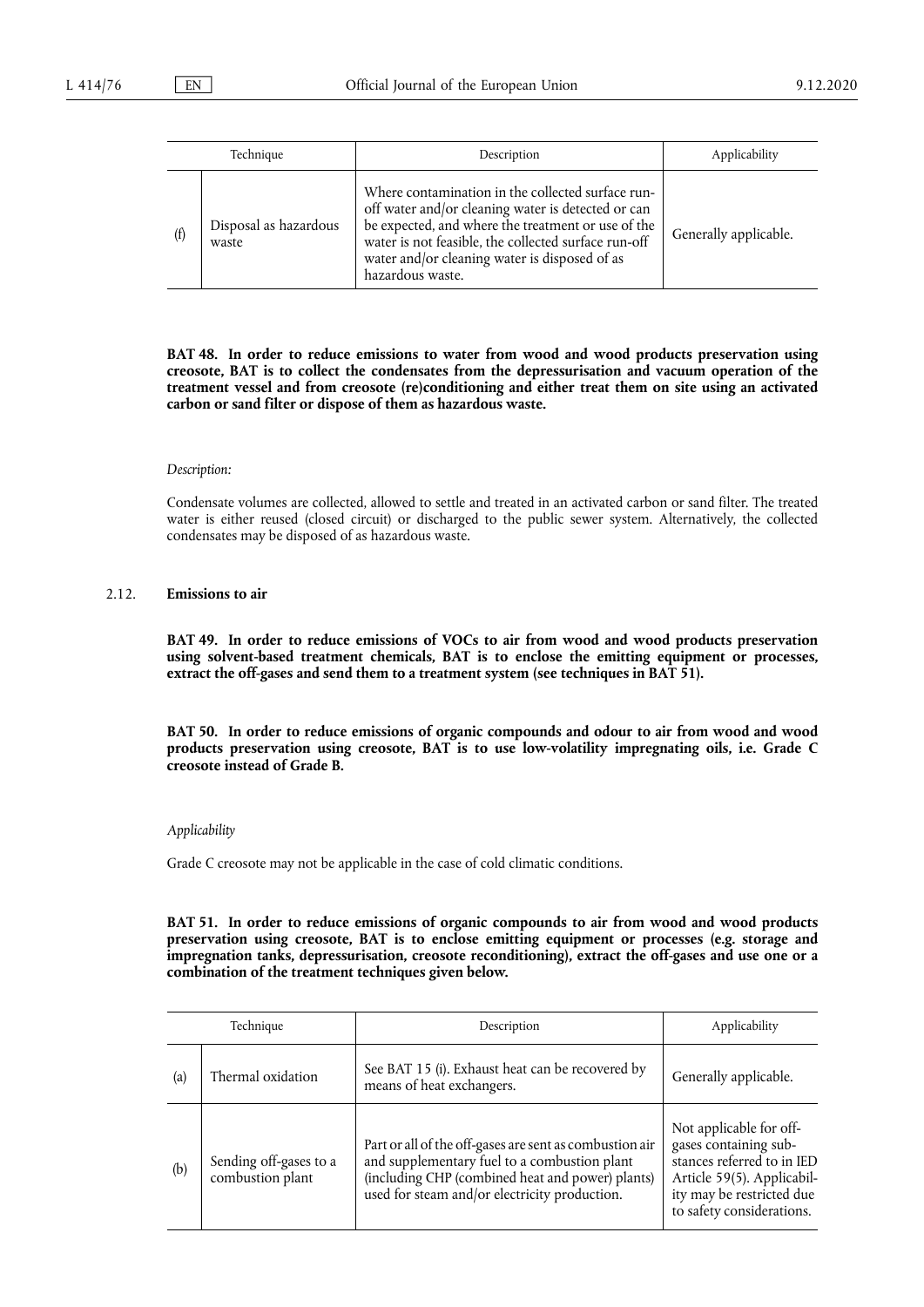|     | Technique                             | Description                                                                                                                                                                                                                                                                                                                                                                                                     | Applicability                                                                                                               |
|-----|---------------------------------------|-----------------------------------------------------------------------------------------------------------------------------------------------------------------------------------------------------------------------------------------------------------------------------------------------------------------------------------------------------------------------------------------------------------------|-----------------------------------------------------------------------------------------------------------------------------|
| (c) | Adsorption using<br>activated carbon  | Organic compounds are adsorbed on the surface of<br>activated carbon. Adsorbed compounds may be<br>subsequently desorbed, e.g. with steam (often on<br>site) for reuse or disposal and the adsorbent is re-<br>used.                                                                                                                                                                                            | Generally applicable.                                                                                                       |
| (d) | Absorption using a<br>suitable liquid | Use of a suitable liquid to remove pollutants from<br>the off-gases by absorption, in particular soluble<br>compounds.                                                                                                                                                                                                                                                                                          | Generally applicable.                                                                                                       |
| (e) | Condensation                          | A technique for removing organic compounds by<br>reducing the temperature below their dew points<br>so that the vapours liquefy. Depending on the op-<br>erating temperature range required, different refrig-<br>erants are used, e.g. cooling water, chilled water<br>(temperature typically around 5 °C), ammonia or<br>propane.<br>Condensation is used in combination with another<br>abatement technique. | Applicability may be re-<br>stricted where the energy<br>demand for recovery is<br>excessive due to the low<br>VOC content. |

### **BAT-associated emission levels (BAT-AELs) for TVOC and PAH emissions in waste gases from wood and wood products preservation using creosote and/or solvent-based treatment chemicals**

| Parameter   | Unit                | <b>Process</b>                       | <b>BAT-AEL</b><br>(Average over the<br>sampling period) |
|-------------|---------------------|--------------------------------------|---------------------------------------------------------|
| <b>TVOC</b> | $mg \frac{C}{Nm^3}$ | Creosote and solvent-based treatment | $< 4 - 20$                                              |
| <b>PAHs</b> | mg/Nm <sup>3</sup>  | Creosote treatment                   | $< 1$ ( <sup>1</sup> )                                  |

<span id="page-58-1"></span><span id="page-58-0"></span>[\(](#page-58-1) 1 ) The BAT-AEL refers to the sum of the following PAH compounds: acenaphthene, acenaphthylene, anthracene, benzo(a) anthracene, benzo(a)pyrene, benzo(b)fluoranthene, benzo(g,h,i)perylene, benzo(k)fluoranthene, chrysene, dibenzo(a,h) anthracene, fluoranthene, fluorene, indeno(1,2,3-cd)pyrene, naphthalene, phenanthrene and pyrene.

The associated monitoring is given in BAT 45.

BAT 52. In order to reduce  $NO<sub>x</sub>$  emissions in waste gases while limiting CO emissions from the **thermal treatment of off-gases in wood and wood products preservation using creosote and/or solventbased treatment chemicals, BAT is to use technique (a) or both of the techniques given below.** 

|     | Technique                                                                 | Description     | Applicability                                                  |
|-----|---------------------------------------------------------------------------|-----------------|----------------------------------------------------------------|
| (a) | Optimisation of thermal treatment<br>conditions<br>(design and operation) | See BAT 17 (a). | Design applicability may be restricted<br>for existing plants. |